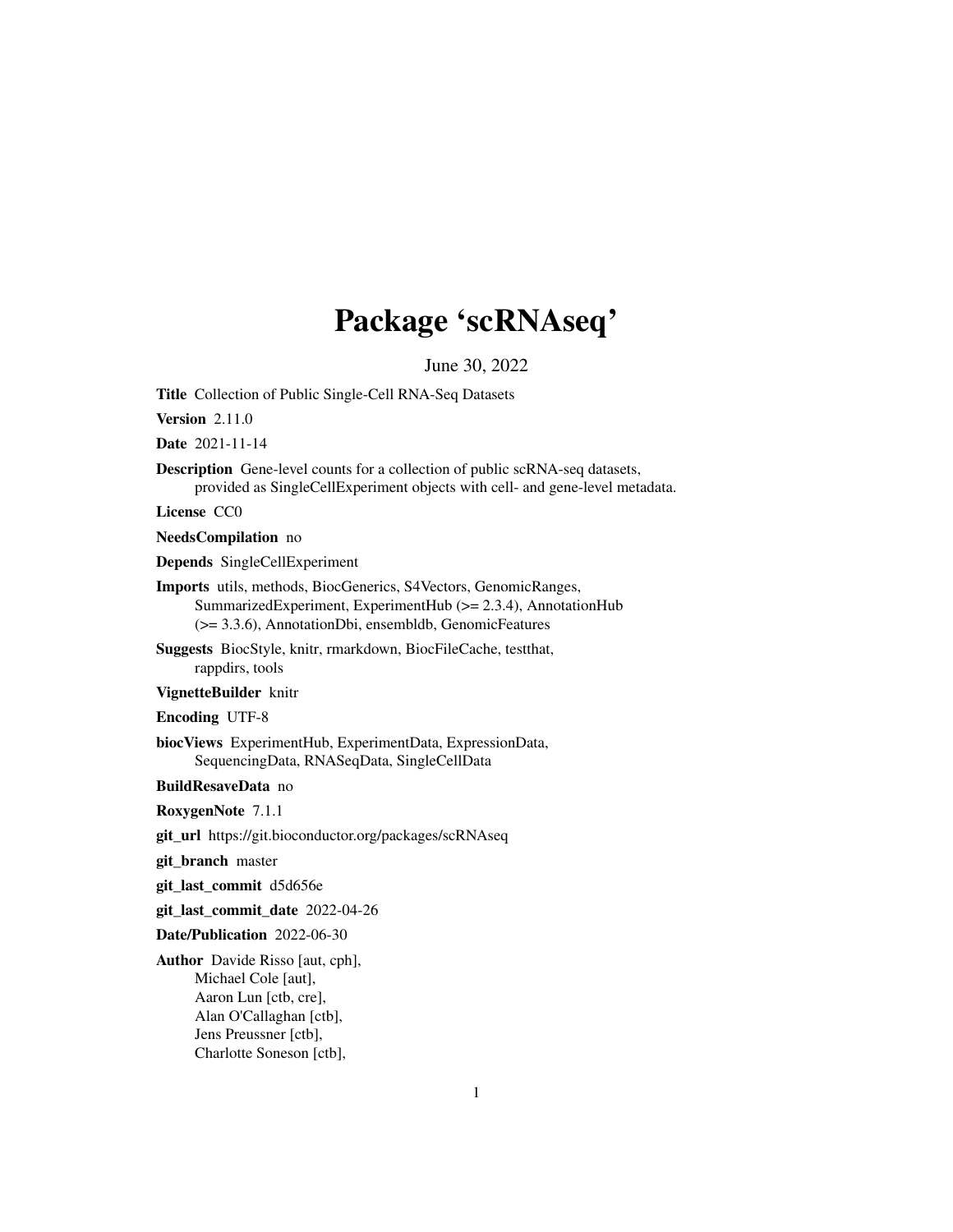Stephany Orjuela [ctb], Daniel Bunis [ctb], Milan Malfait [ctb]

Maintainer Aaron Lun <infinite.monkeys.with.keyboards@gmail.com>

## R topics documented:

| $\overline{3}$                                                                                                                 |
|--------------------------------------------------------------------------------------------------------------------------------|
| $\overline{4}$                                                                                                                 |
| $\overline{5}$                                                                                                                 |
| 6                                                                                                                              |
| $\overline{7}$                                                                                                                 |
| 8                                                                                                                              |
| $\mathbf Q$                                                                                                                    |
| 10                                                                                                                             |
| 11                                                                                                                             |
| 12                                                                                                                             |
| 13                                                                                                                             |
| 14                                                                                                                             |
| 15                                                                                                                             |
| 16                                                                                                                             |
| 17                                                                                                                             |
| 19                                                                                                                             |
| 20                                                                                                                             |
| 21                                                                                                                             |
| 22                                                                                                                             |
| 23                                                                                                                             |
| 25<br>$Jessa Brain Data \dots \dots \dots \dots \dots \dots \dots \dots \dots \dots \dots \dots \dots \dots \dots \dots \dots$ |
| 26                                                                                                                             |
| 27                                                                                                                             |
| 28                                                                                                                             |
| 30                                                                                                                             |
| 30                                                                                                                             |
| 31                                                                                                                             |
| $listDatasets \ldots \ldots \ldots \ldots \ldots \ldots \ldots \ldots \ldots \ldots \ldots \ldots \ldots$<br>32                |
| 33                                                                                                                             |
| 34                                                                                                                             |
| 35                                                                                                                             |
| 37                                                                                                                             |
| 38                                                                                                                             |
| 39                                                                                                                             |
| 40                                                                                                                             |
| 41                                                                                                                             |
| 42                                                                                                                             |
| 43                                                                                                                             |
| 44                                                                                                                             |
| 46                                                                                                                             |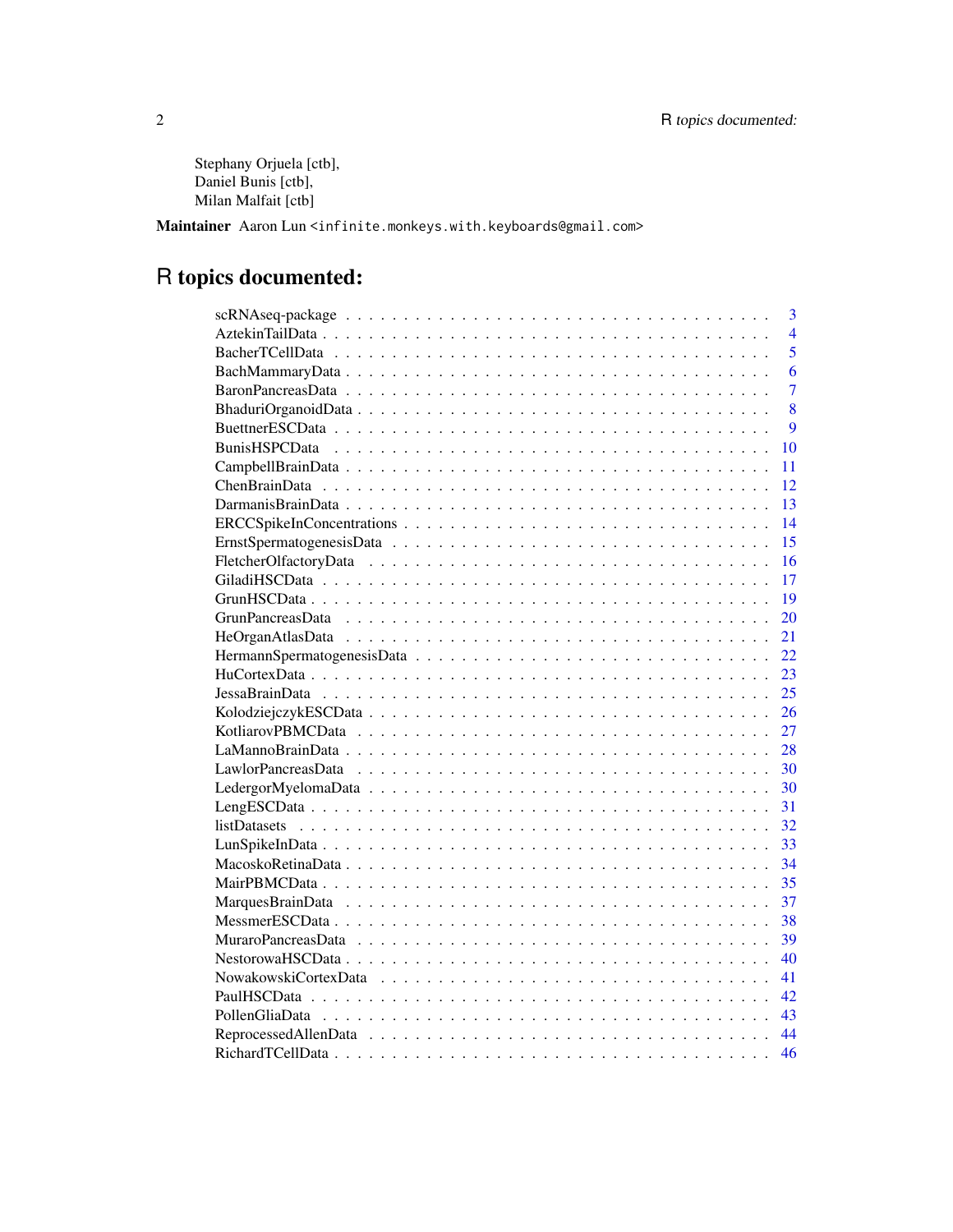#### <span id="page-2-0"></span>scRNAseq-package 3

| Index | 62 |
|-------|----|

scRNAseq-package *Collection of Public Single-Cell RNA-Seq Datasets*

#### Description

Gene-level counts for a collection of public scRNA-seq datasets, provided as SingleCellExperiment objects with cell- and gene-level metadata.

#### Details

This package contains a collection of three publicly available single-cell RNA-seq datasets.

The dataset fluidigm contains 65 cells from Pollen et al. (2014), each sequenced at high and low coverage.

The dataset th2 contains 96 T helper cells from Mahata et al. (2014).

The dataset allen contains 379 cells from the mouse visual cortex. This is a subset of the data published in Tasic et al. (2016).

See the package vignette for details on the pre-processing of the data.

#### Author(s)

NA

Maintainer: NA

#### References

Pollen, Nowakowski, Shuga, Wang, Leyrat, Lui, Li, Szpankowski, Fowler, Chen, Ramalingam, Sun, Thu, Norris, Lebofsky, Toppani, Kemp II, Wong, Clerkson, Jones, Wu, Knutsson, Alvarado, Wang, Weaver, May, Jones, Unger, Kriegstein, West. Low-coverage single-cell mRNA sequencing reveals cellular heterogeneity and activated signaling pathways in developing cerebral cortex. Nature Biotechnology, 32, 1053-1058 (2014).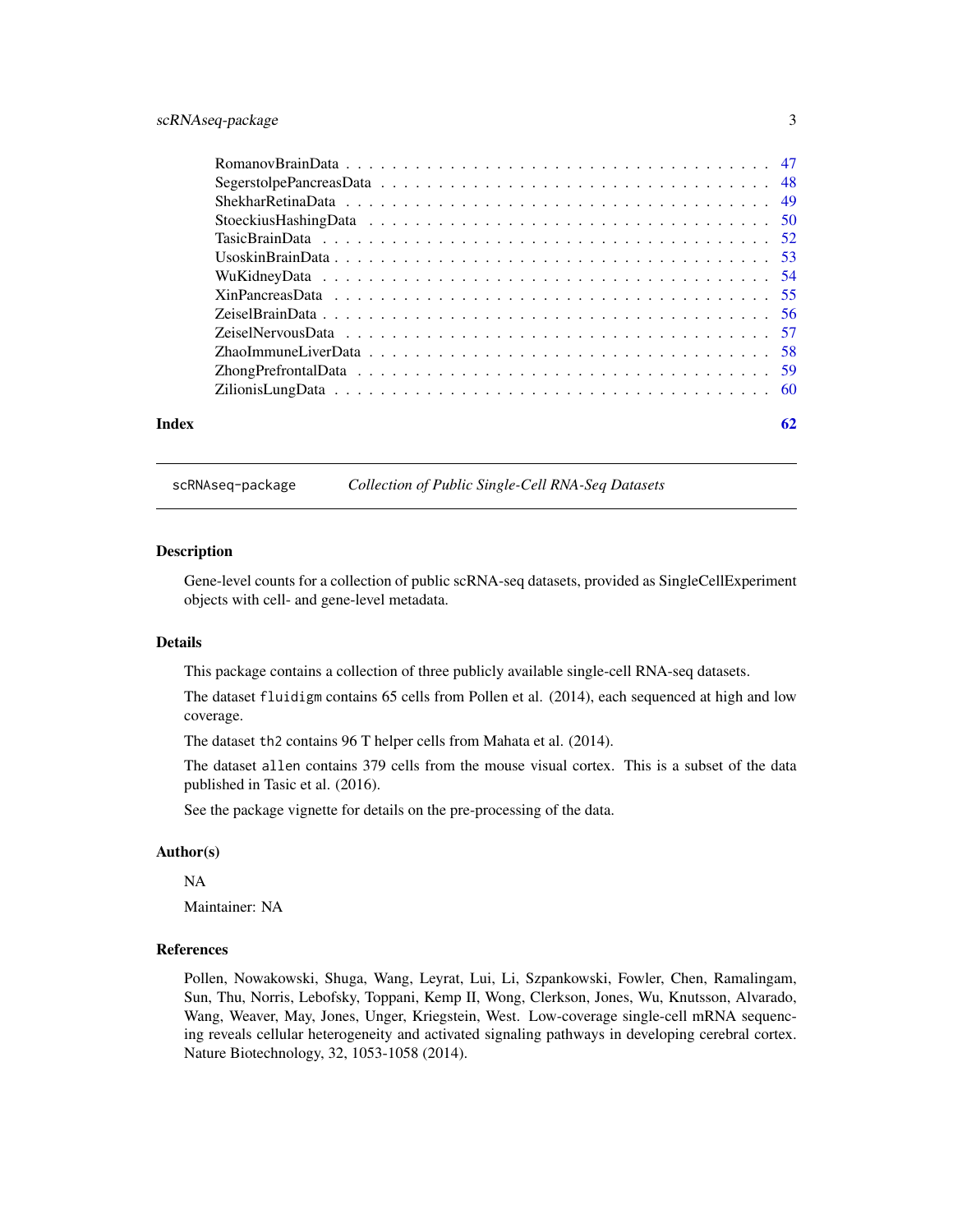<span id="page-3-0"></span>Mahata, Zhang, Kolodziejczyk, Proserpio, Haim-Vilmovsky, Taylor, Hebenstreit, Dingler, Moignard, Gottgens, Arlt, McKenzie, Teichmann. Single-Cell RNA Sequencing Reveals T Helper Cells Synthesizing Steroids De Novo to Contribute to Immune Homeostasis. Cell Reports, 7(4): 1130–1142 (2014).

Tasic, Menon, Nguyen, Kim, Jarsky, Yao, Levi, Gray, Sorensen, Dolbeare, Bertagnolli, Goldy, Shapovalova, Parry, Lee, Smith, Bernard, Madisen, Sunkin, Hawrylycz, Koch, Zeng. Adult mouse cortical cell taxonomy revealed by single cell transcriptomics. Nature Neuroscience, 19, 335–346 (2016).

AztekinTailData *Obtain the Aztekin tail data*

#### Description

Obtain the Xenopus tail single-cell RNA-seq data from Aztekin et al. (2019).

#### Usage

AztekinTailData()

#### Details

Column metadata is provided in the same form as supplied in E-MTAB-7761. This contains information such as the treatment condition, batch, putative cell type, putative cell cycle phase.

The UMAP results are available as the "UMAP" entry in the [reducedDims](#page-0-0).

All data are downloaded from ExperimentHub and cached for local re-use. Specific resources can be retrieved by searching for scRNAseq/aztekin-tail.

#### Value

A [SingleCellExperiment](#page-0-0) object with a single matrix of UMI counts.

#### Author(s)

Aaron Lun

#### References

Aztekin C et al. (2019). Identification of a regeneration-organizing cell in the Xenopus tail. *Science* 364(6441), 653-658

#### Examples

sce <- AztekinTailData()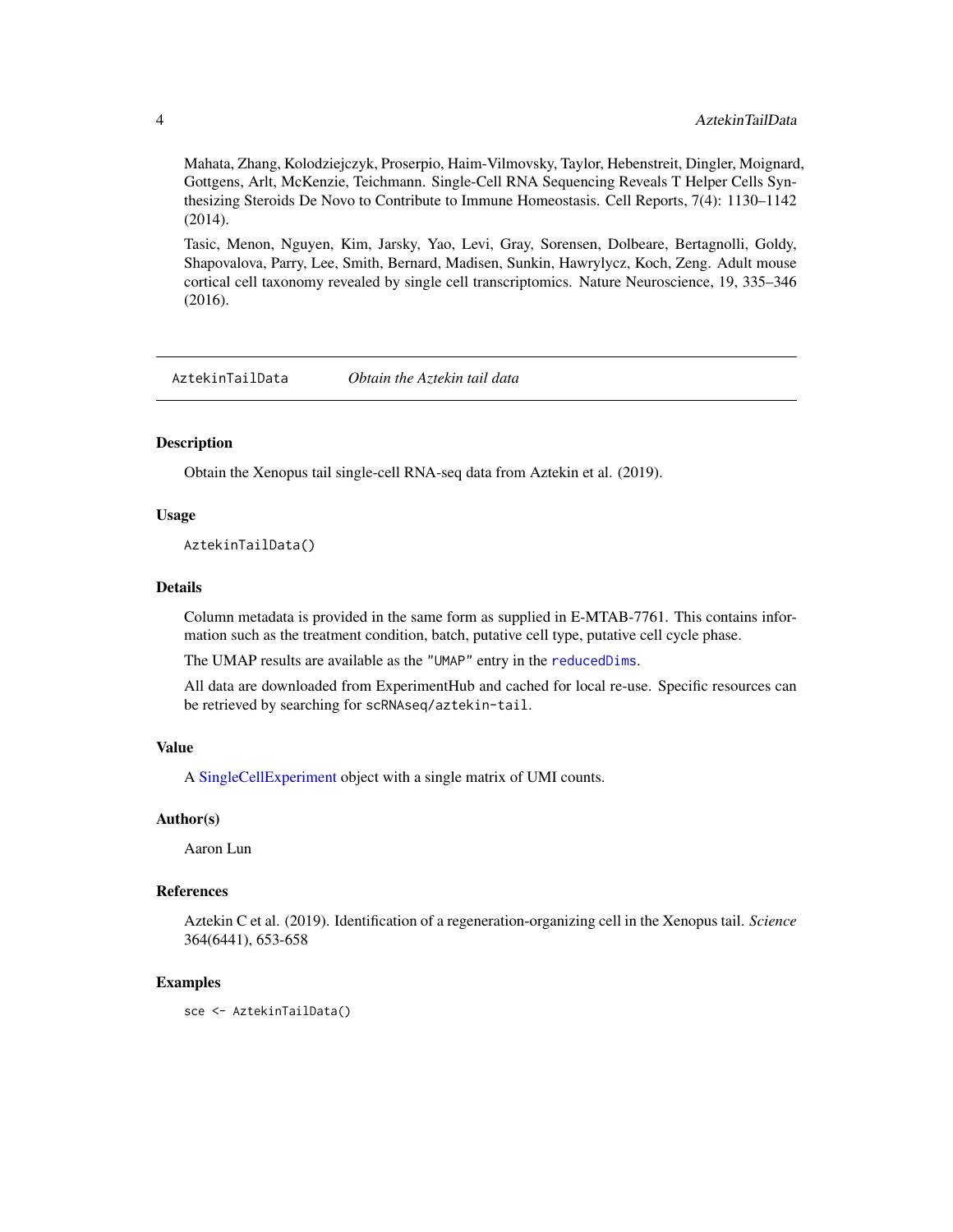<span id="page-4-0"></span>BacherTCellData *Obtain the Bacher T cell data*

#### Description

Obtain the human COVID T cell single-cell RNA-seq dataset from Bacher et al. (2020).

#### Usage

```
BacherTCellData(filtered = TRUE, ensembl = FALSE, location = TRUE)
```
#### Arguments

| filtered | Logical scalar indicating whether to filter out cells that were not used by the<br>authors.   |
|----------|-----------------------------------------------------------------------------------------------|
| ensembl  | Logical scalar indicating whether the output row names should contain Ensembl<br>identifiers. |
| location | Logical scalar indicating whether genomic coordinates should be returned.                     |

#### Details

Column metadata is scraped from GEO, using both the author-supplied TSV of per-cell annotations and the sample-level metadata. This contains information such as the diagnosis, severity, WHO class, clustering and clonotype.

If filtered=TRUE, only the cells used by the authors in their final analysis are returned. Otherwise, an additional filtered field will be present in the [colData](#page-0-0), indicating whether the cell was retained by the authors.

If ensembl=TRUE, the gene symbols are converted to Ensembl IDs in the row names of the output object. Rows with missing Ensembl IDs are discarded, and only the first occurrence of duplicated IDs is retained.

If location=TRUE, the coordinates of the Ensembl gene models are stored in the [rowRanges](#page-0-0) of the output.

All data are downloaded from ExperimentHub and cached for local re-use. Specific resources can be retrieved by searching for scRNAseq/bacher-tcell.

#### Value

A [SingleCellExperiment](#page-0-0) object with a single matrix of UMI counts.

#### Author(s)

Aaron Lun

#### References

Bacher P et al. (2020). Low avidity T cell responses to SARS-CoV-2 in unexposed individuals and severe COVID-19 *Immunity* 53, 1258-1271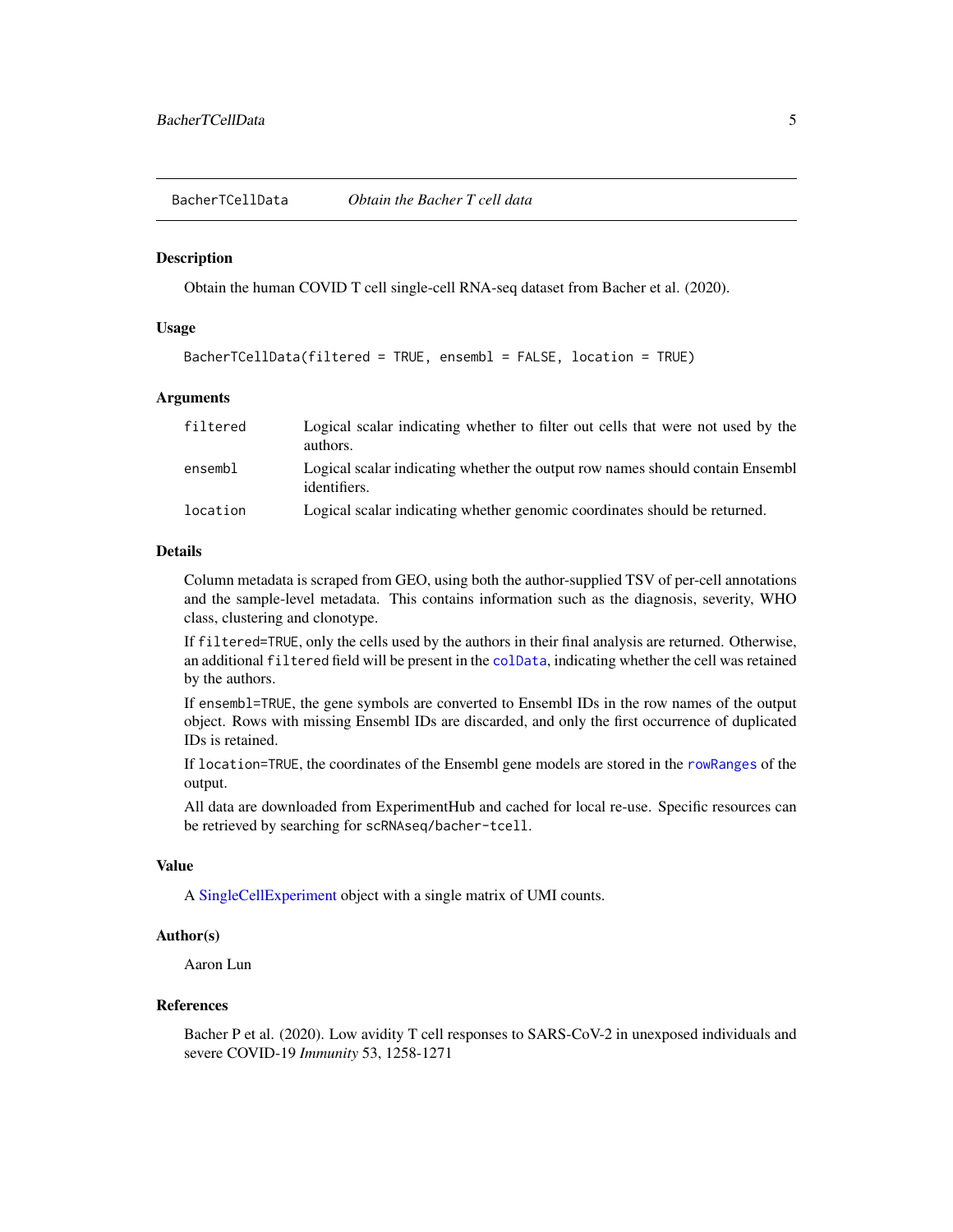#### Examples

```
if (.Machine$sizeof.pointer > 4) { # too large for 32-bit machines!
   sce <- BacherTCellData()
}
```
BachMammaryData *Obtain the Bach mammary data*

#### Description

Obtain the mouse mammary gland single-cell RNA-seq data from Bach et al. (2017).

#### Usage

```
BachMammaryData(
  samples = c("NP_1", "NP_2", "G_1", "G_2", "L_1", "L_2", "PI_1", "PI_2"),
  location = TRUE
)
```
#### Arguments

| samples  | A character vector with at least one element, specifying which samples(s) to<br>retrieve. |
|----------|-------------------------------------------------------------------------------------------|
| location | Logical scalar indicating whether genomic coordinates should be returned.                 |

#### Details

Column metadata is extracted from the sample annotation in GSE106273, and refers to the developmental stage of the mammary gland.

If multiple samples are specified in samples, the count matrices will be cbinded together. Cells originating from different samples are identifiable by the "Sample" field in the column metadata.

If location=TRUE, the coordinates of the Ensembl gene models are stored in the [rowRanges](#page-0-0) of the output.

All data are downloaded from ExperimentHub and cached for local re-use. Specific resources can be retrieved by searching for scRNAseq/bach-mammary.

#### Value

A [SingleCellExperiment](#page-0-0) object with a single matrix of UMI counts.

#### Author(s)

Aaron Lun

<span id="page-5-0"></span>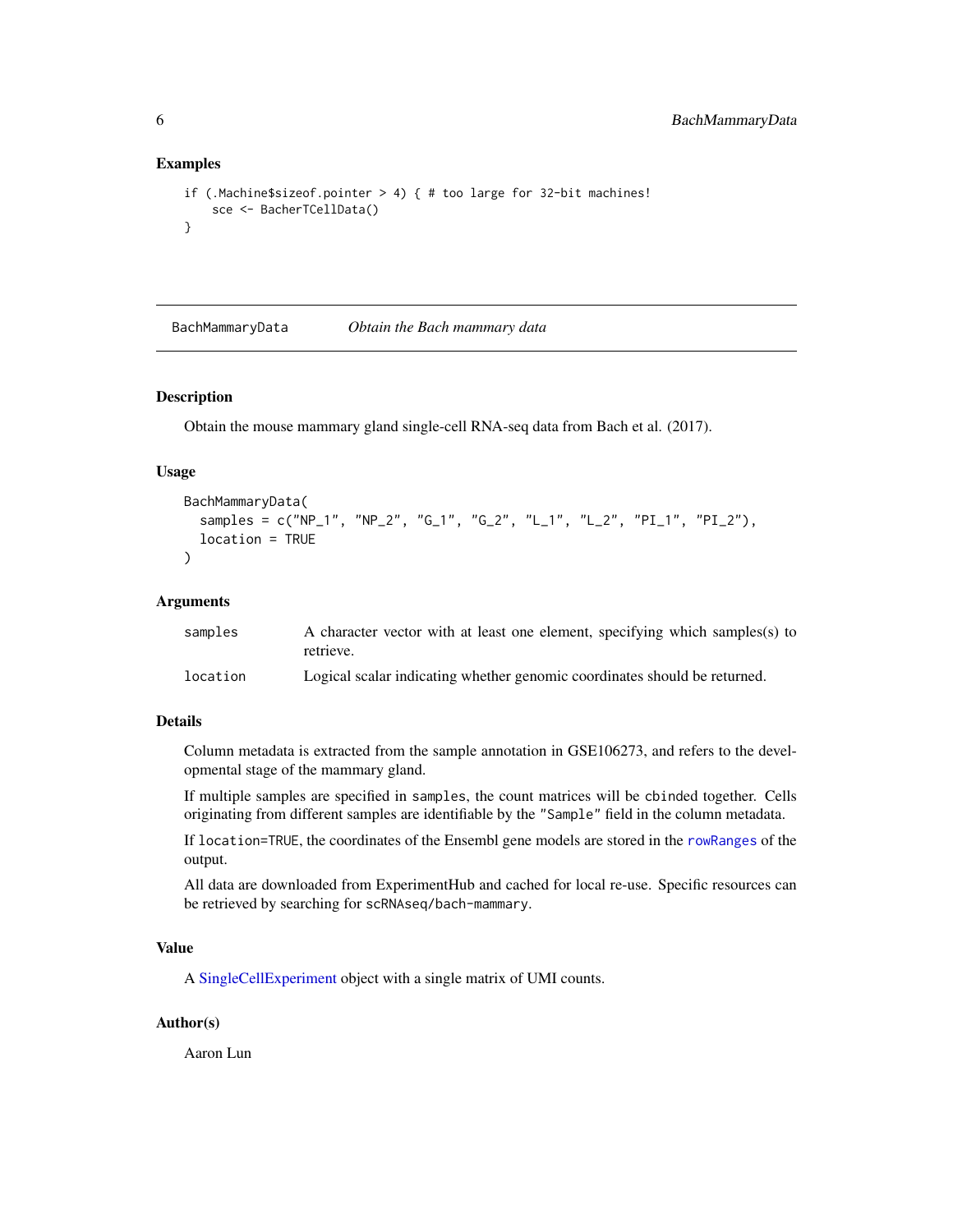#### <span id="page-6-0"></span>BaronPancreasData 7

#### References

Bach K et al. (2017). Differentiation dynamics of mammary epithelial cells revealed by single-cell RNA sequencing. *Nat Commun.* 8(1), 2128

#### Examples

```
sce <- BachMammaryData(samples="NP_1")
```
BaronPancreasData *Obtain the Baron pancreas data*

#### Description

Obtain the human/mouse pancreas single-cell RNA-seq data from Baron et al. (2017).

#### Usage

```
BaronPancreasData(
 which = c("human", "mouse"),ensemb1 = FALSE,location = TRUE
)
```
#### Arguments

| which    | String specifying the species to get data for.                                                 |
|----------|------------------------------------------------------------------------------------------------|
| ensembl  | Logical scalar indicating whether the output row names should contain Ensemble<br>identifiers. |
| location | Logical scalar indicating whether genomic coordinates should be returned.                      |

#### Details

Column metadata is provided in the same form as supplied in GSE84133. This contains information such as the cell type labels and donor ID (for humans) or strain (for mouse).

If ensembl=TRUE, the gene symbols are converted to Ensembl IDs in the row names of the output object. Rows with missing Ensembl IDs are discarded, and only the first occurrence of duplicated IDs is retained.

If location=TRUE, the coordinates of the Ensembl gene models are stored in the [rowRanges](#page-0-0) of the output. Note that this is only performed if ensembl=TRUE.

All data are downloaded from ExperimentHub and cached for local re-use. Specific resources can be retrieved by searching for scRNAseq/baron-pancreas.

#### Value

A [SingleCellExperiment](#page-0-0) object with a single matrix of read counts.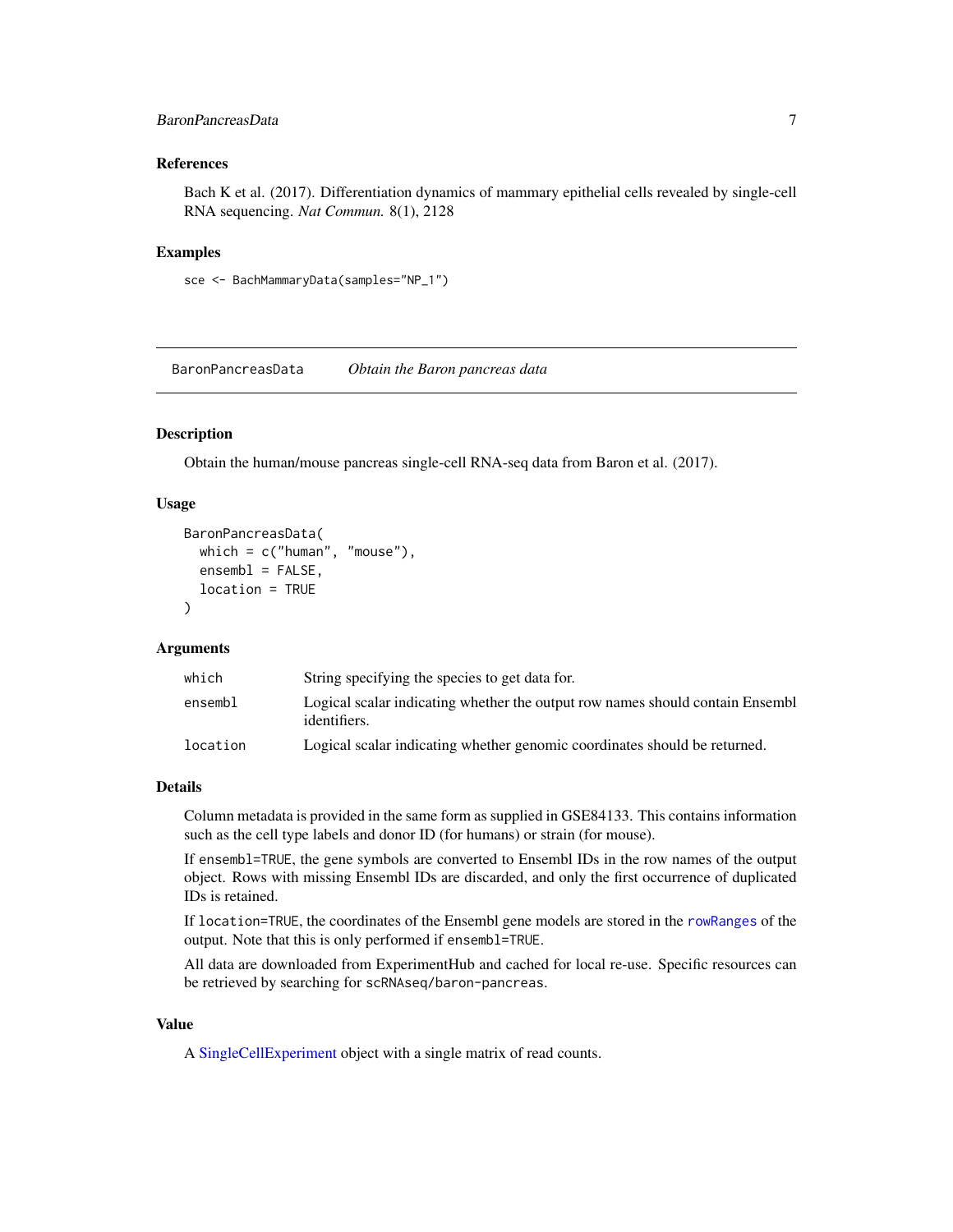#### <span id="page-7-0"></span>Author(s)

Aaron Lun

#### References

Baron M et al. (2017). Single-cell transcriptomic map of the human and mouse pancreas reveals inter- and intra-cell population structure. *Cell Syst.* 3(4), 346-360.

#### Examples

```
sce.human <- BaronPancreasData()
```

```
sce.mouse <- BaronPancreasData("mouse")
```
BhaduriOrganoidData *Obtain the Bhaduri cortical organoid data*

#### Description

Obtain the human cortical organoid single-cell RNA-seq dataset from Bhaduri et al. (2020).

#### Usage

```
BhaduriOrganoidData(ensembl = FALSE, location = TRUE)
```
#### Arguments

| ensembl  | Logical scalar indicating whether the output row names should contain Ensembl<br>identifiers. |
|----------|-----------------------------------------------------------------------------------------------|
| location | Logical scalar indicating whether genomic coordinates should be returned.                     |

#### Details

Column data contains sample-level information. In theory, there is also cell-level metadata for this dataset but it could not be unambiguously mapped to the column names.

If ensembl=TRUE, the gene symbols are converted to Ensembl IDs in the row names of the output object. Rows with missing Ensembl IDs are discarded, and only the first occurrence of duplicated IDs is retained.

If location=TRUE, the coordinates of the Ensembl gene models are stored in the [rowRanges](#page-0-0) of the output. Note that this is only performed if ensembl=TRUE.

All data are downloaded from ExperimentHub and cached for local re-use. Specific resources can be retrieved by searching for scRNAseq/bhaduri-organoid.

#### Value

A [SingleCellExperiment](#page-0-0) object with a single matrix of normalized expression values.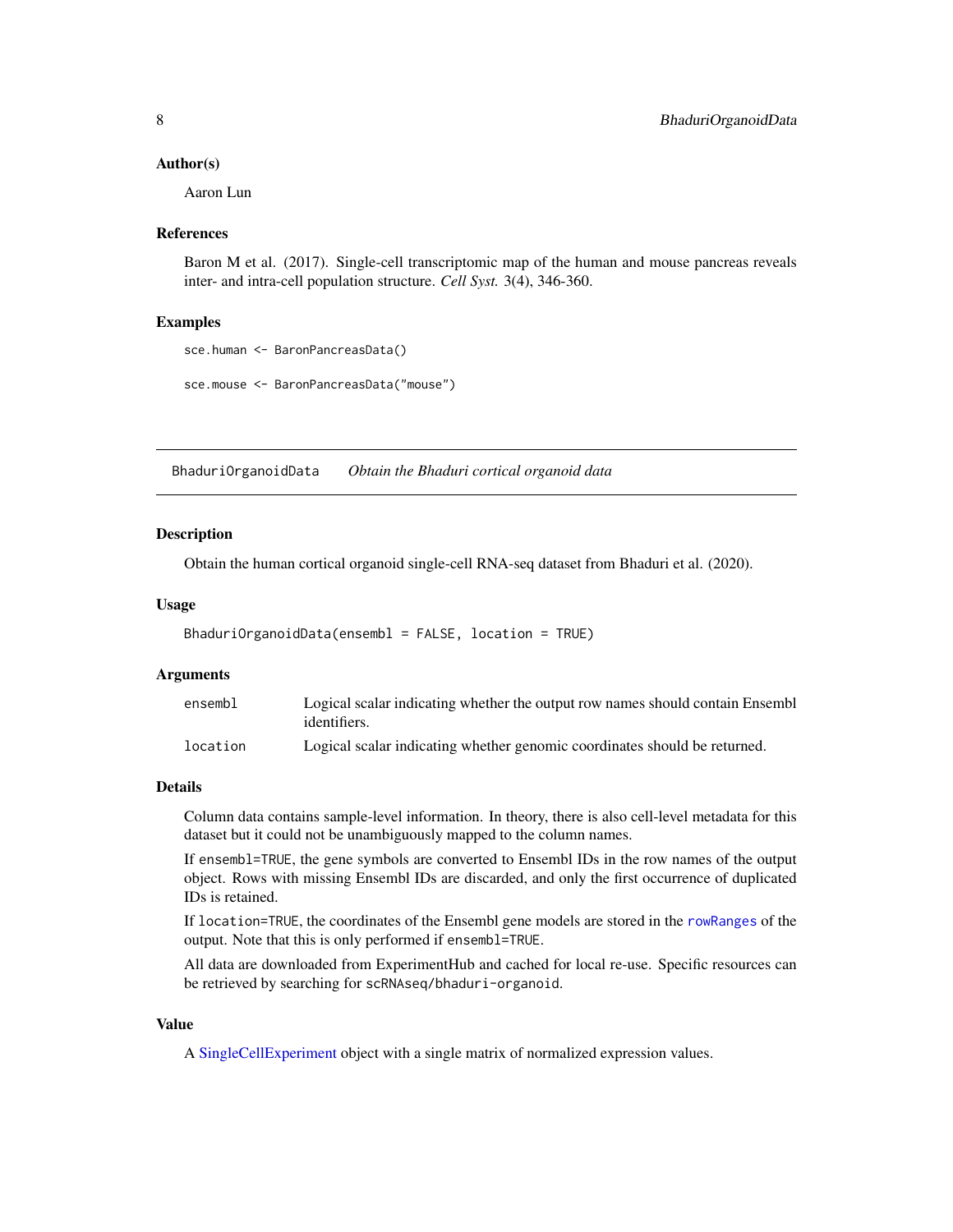#### <span id="page-8-0"></span>BuettnerESCData 9

#### Author(s)

Aaron Lun

#### References

Bhaduri A et al. (2020). Cell stress in cortical organoids impairs molecular subtype specification. *Nature* 578(7793), 142-148.

#### Examples

```
if (.Machine$sizeof.pointer > 4) { # too large for 32-bit machines!
   sce <- BhaduriOrganoidData()
}
```
BuettnerESCData *Obtain the Buettner ESC data*

#### **Description**

Obtain the mouse embryonic stem cell single-cell RNA-seq data from Buettner et al. (2015).

#### Usage

```
BuettnerESCData(remove.htseq = TRUE, location = TRUE)
```
#### Arguments

| remove.htsea | Logical scalar indicating whether HT-seq alignment statistics should be removed. |
|--------------|----------------------------------------------------------------------------------|
| location     | Logical scalar indicating whether genomic coordinates should be returned.        |

#### Details

Rows corresponding to HT-seq's alignment statistics are removed by default. These can be retained by setting remove.htseq=FALSE.

Column metadata contains the experimentally determined cell cycle phase for each cell.

Counts for ERCC spike-ins are stored in the "ERCC" entry in the [altExps](#page-0-0).

If location=TRUE, the coordinates of the Ensembl gene models are stored in the [rowRanges](#page-0-0) of the output.

All data are downloaded from ExperimentHub and cached for local re-use. Specific resources can be retrieved by searching for scRNAseq/buettner-esc.

#### Value

A [SingleCellExperiment](#page-0-0) object with a single matrix of read counts.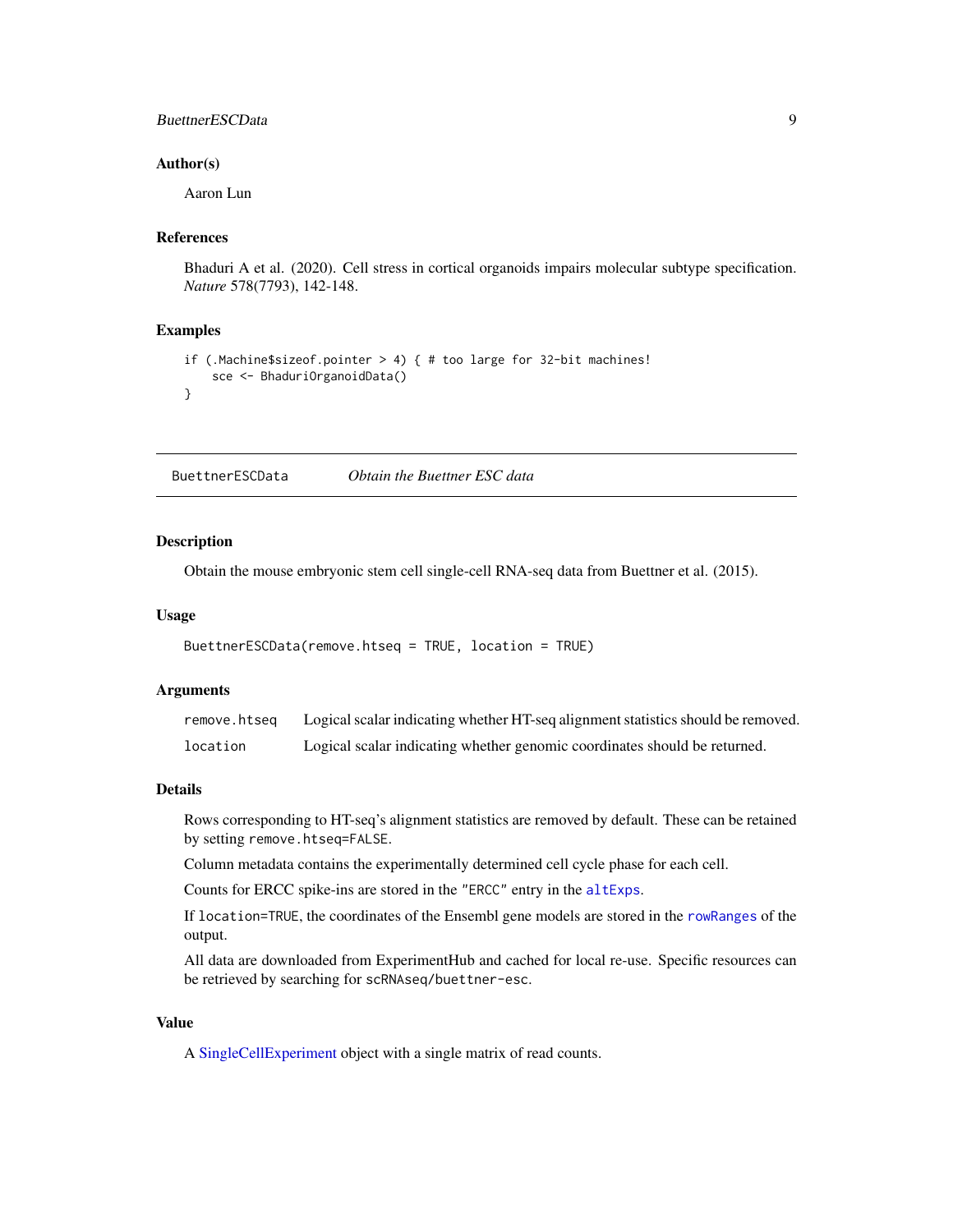#### <span id="page-9-0"></span>Author(s)

Aaron Lun

#### References

Buettner F et al. (2015). Computational analysis of cell-to-cell heterogeneity in single-cell RNAsequencing data reveals hidden subpopulations of cells. *Nat. Biotechnol.* 33(2), 155-160.

#### Examples

```
sce <- BuettnerESCData()
```
BunisHSPCData *Obtain the Bunis haematopoietic stem and progenitor cell data*

#### Description

Obtain the human fetal, newborn, and adult haematopoietic stem and progenitor cell single-cell RNA-seq dataset from Bunis et al. (2021).

#### Usage

BunisHSPCData(filtered = TRUE)

#### Arguments

filtered Logical scalar or "cells" indicating whether to:

- TRUE: filter out cells that were not used by the authors.
- "cells": filter out empty droplets as filtered out by cell ranger.
- FALSE: no filtering

#### Details

Column metadata is recreated from GEO using the author-supplied TSV of per-cell annotations, or retrieved from a processed version of the data shared by authors via figshare. This contains information such as the tissue  $\&$  sample of origin, age group, likely cell type, and Developmental Stage Scoring. Within DevStageScoring element of the column metadata are the applied results  $('ccell_type>_scores')$  of random forest regression trained on the fetal (score  $= 0$ ) and adult (score = 1) cells of individual cell types indicated by ('<cell\_type>\_inTraining').

If filtered=TRUE, only the cells used by the authors in their final analysis are returned. Otherwise, an additional retained field will be present in the [colData](#page-0-0), indicating whether the cell was retained by the authors.

All data are downloaded from ExperimentHub and cached for local re-use. Specific resources can be retrieved by searching for scRNAseq/bunis-hspc.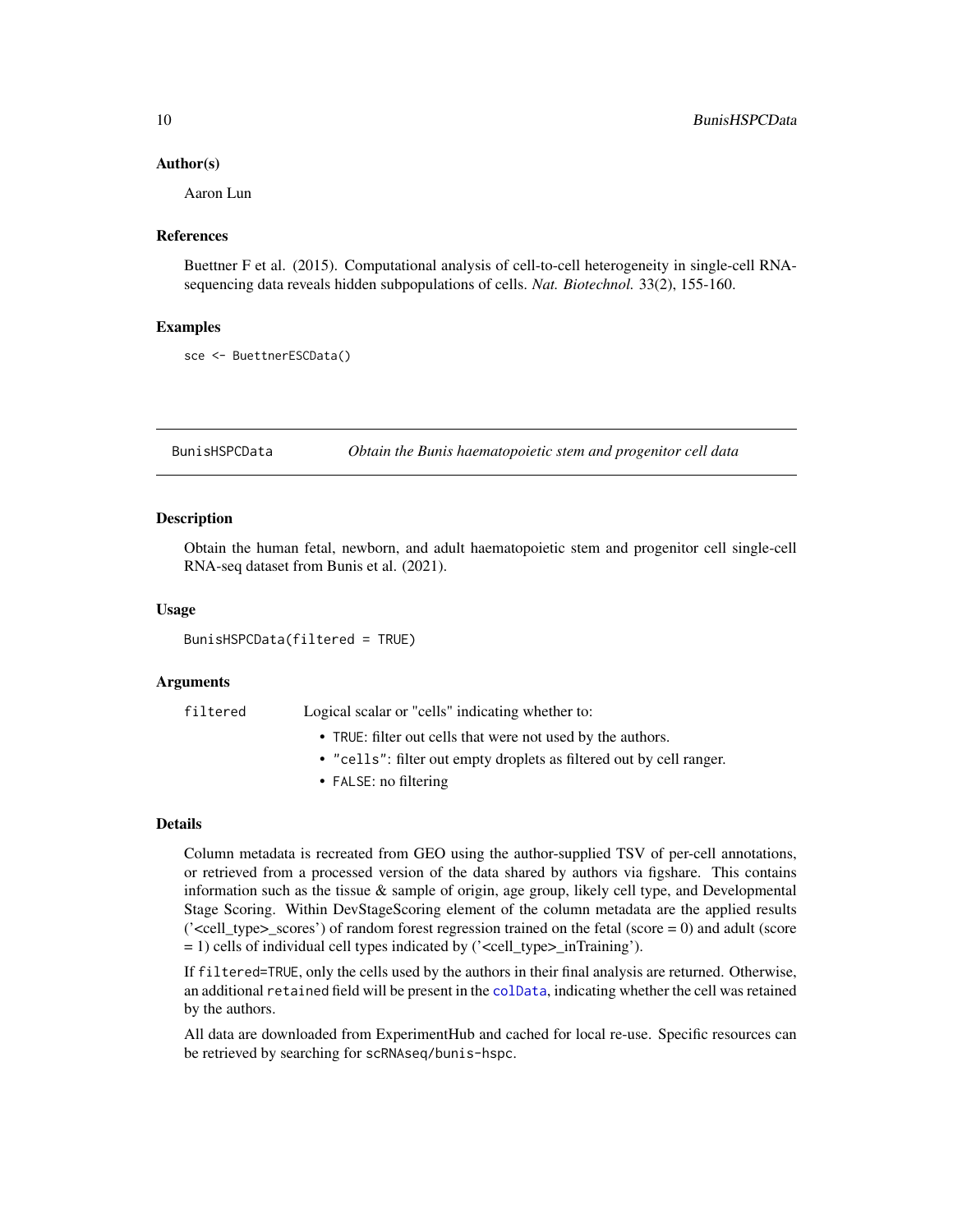#### <span id="page-10-0"></span>CampbellBrainData 11

#### Value

A [SingleCellExperiment](#page-0-0) object with a single matrix of UMI counts.

#### Author(s)

Daniel Bunis

#### References

Bunis DG et al. (2021). Single-Cell Mapping of Progressive Fetal-to-Adult Transition in Human Naive T Cells *Cell Rep.* 34(1): 108573

#### Examples

```
sce <- BunisHSPCData()
```
CampbellBrainData *Obtain the Campbell brain data*

#### Description

Obtain the mouse brain single-cell RNA-seq data from Campbell et al. (2017).

#### Usage

CampbellBrainData(ensembl = FALSE, location = TRUE)

#### **Arguments**

| ensembl  | Logical scalar indicating whether the row names of the returned object should |
|----------|-------------------------------------------------------------------------------|
|          | contain Ensembl identifiers.                                                  |
| location | Logical scalar indicating whether genomic coordinates should be returned.     |

#### Details

Column metadata is provided in the same form as supplied in GSE93374. This contains information such as the diet of the mice, sex and proposed cell type for each cell.

If ensembl=TRUE, the gene symbols are converted to Ensembl IDs in the row names of the output object. Rows with missing Ensembl IDs are discarded, and only the first occurrence of duplicated IDs is retained.

If location=TRUE, the coordinates of the Ensembl gene models are stored in the [rowRanges](#page-0-0) of the output. Note that this is only performed if ensembl=TRUE.

All data are downloaded from ExperimentHub and cached for local re-use. Specific resources can be retrieved by searching for scRNAseq/campbell-brain.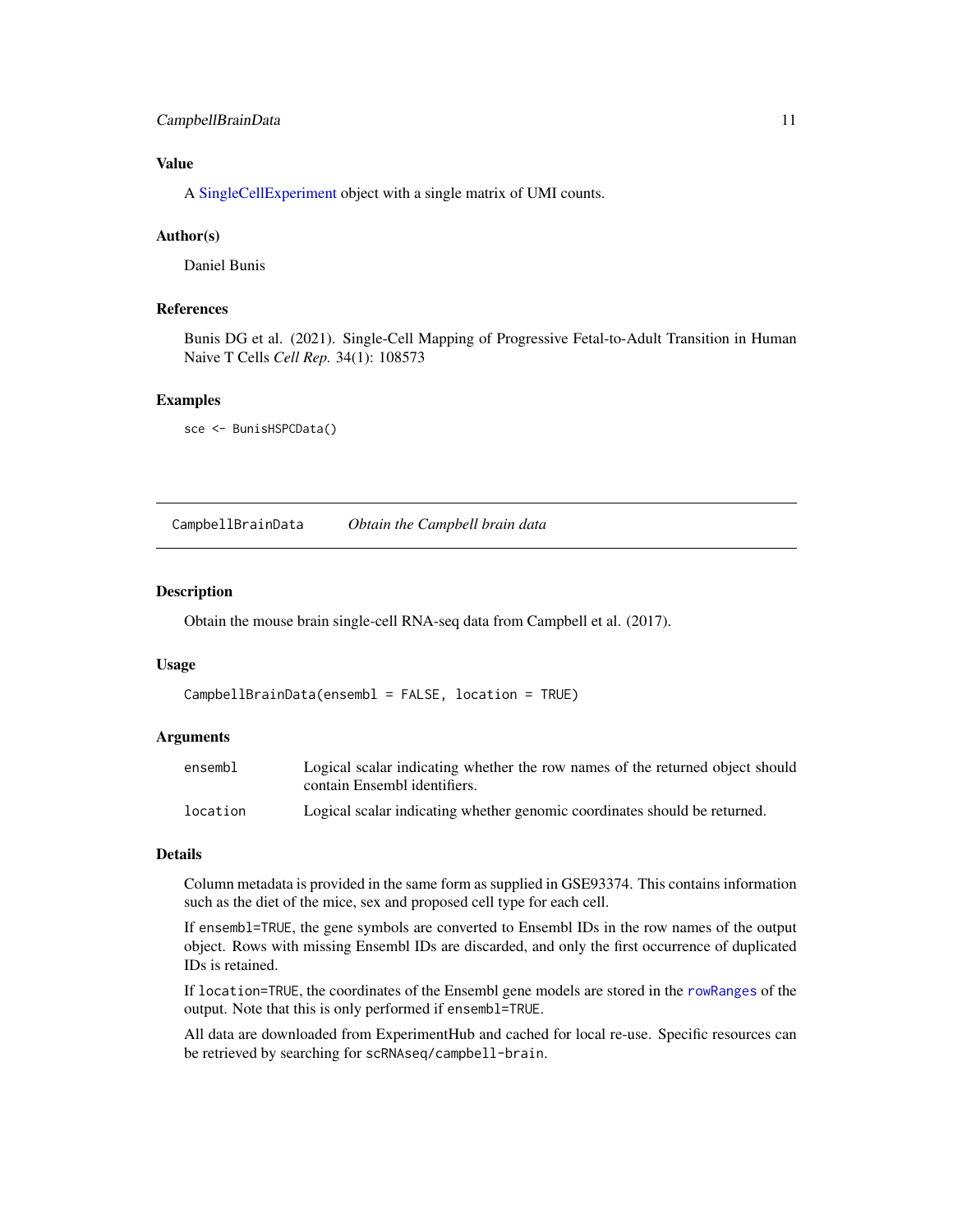<span id="page-11-0"></span>A [SingleCellExperiment](#page-0-0) object with a single matrix of UMI counts.

#### Author(s)

Aaron Lun

#### References

Campbell R et al. (2017). A molecular census of arcuate hypothalamus and median eminence cell types. *Nat. Neurosci.* 20, 484-496.

#### Examples

sce <- CampbellBrainData()

ChenBrainData *Obtain the Chen brain data*

#### Description

Obtain the mouse brain single-cell RNA-seq data from Chen et al. (2017).

#### Usage

```
ChenBrainData(ensembl = FALSE, location = TRUE)
```
#### Arguments

| ensembl  | Logical scalar indicating whether the output row names should contain Ensemble<br>identifiers. |
|----------|------------------------------------------------------------------------------------------------|
| location | Logical scalar indicating whether genomic coordinates should be returned.                      |

#### Details

Column metadata is provided in the same form as supplied in GSE87544. This contains the putative cell type assigned by the original authors.

If ensembl=TRUE, the gene symbols are converted to Ensembl IDs in the row names of the output object. Rows with missing Ensembl IDs are discarded, and only the first occurrence of duplicated IDs is retained.

If location=TRUE, the coordinates of the Ensembl gene models are stored in the [rowRanges](#page-0-0) of the output. Note that this is only performed if ensembl=TRUE.

All data are downloaded from ExperimentHub and cached for local re-use. Specific resources can be retrieved by searching for scRNAseq/chen-brain.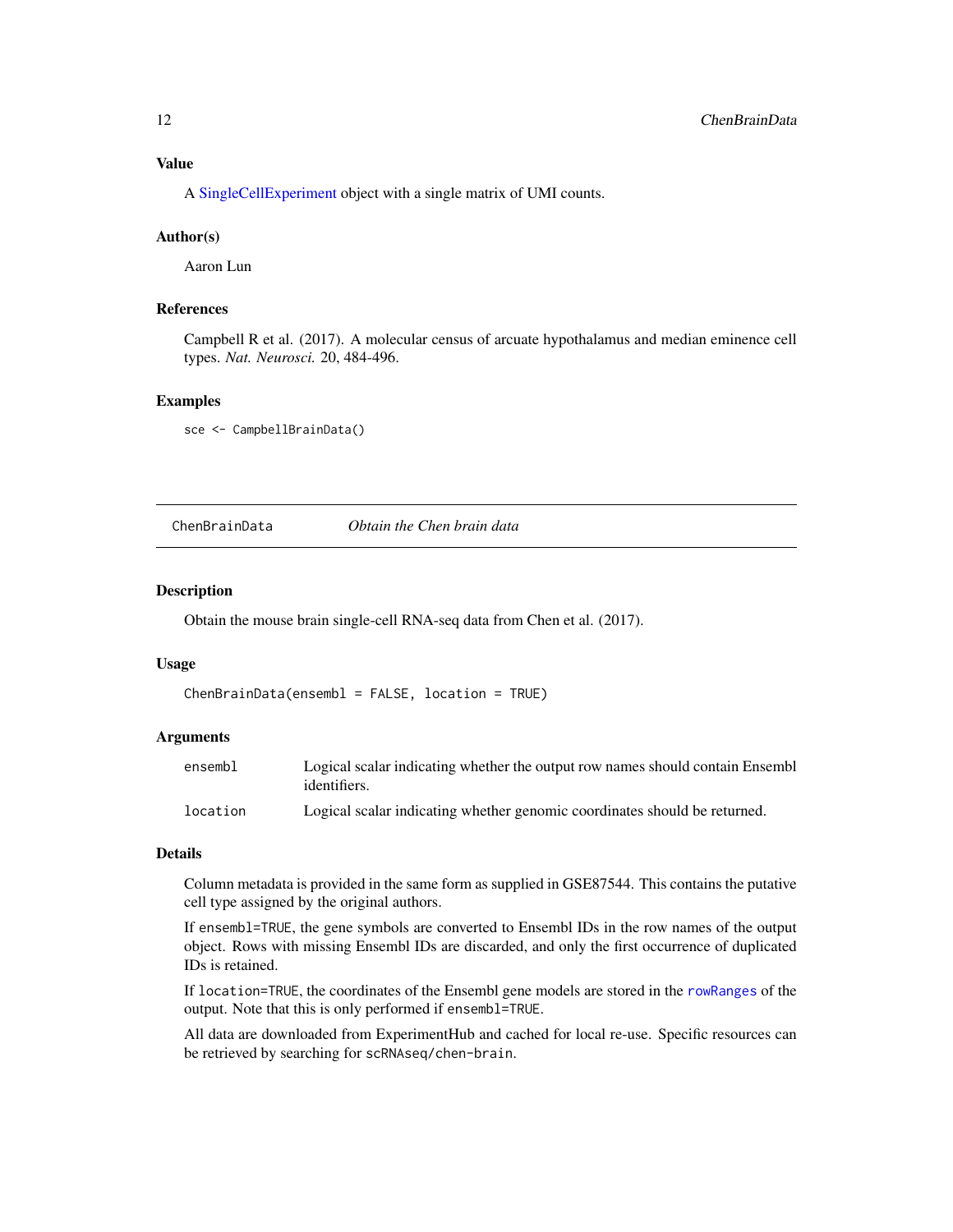#### <span id="page-12-0"></span>DarmanisBrainData 13

#### Value

A [SingleCellExperiment](#page-0-0) object with a single matrix of UMI counts.

#### Author(s)

Aaron Lun

#### References

Chen R et al. (2017). Single-Cell RNA-Seq reveals hypothalamic cell diversity. *Cell Rep.* 18, 3227-3241.

#### Examples

sce <- ChenBrainData()

DarmanisBrainData *Obtain the Darmanis brain data*

#### Description

Obtain the human brain single-cell RNA-seq dataset from Darmanis et al. (2015).

#### Usage

```
DarmanisBrainData(ensembl = FALSE, location = TRUE, remove.htseq = TRUE)
```
#### Arguments

| ensembl      | Logical scalar indicating whether the output row names should contain Ensembl<br>identifiers. |
|--------------|-----------------------------------------------------------------------------------------------|
| location     | Logical scalar indicating whether genomic coordinates should be returned.                     |
| remove.htseg | Logical scalar indicating whether HT-seq alignment statistics should be removed.              |

#### Details

Column metadata is scraped from GEO and includes patient information, tissue of origin and likely cell type.

If ensembl=TRUE, the gene symbols are converted to Ensembl IDs in the row names of the output object. Rows with missing Ensembl IDs are discarded, and only the first occurrence of duplicated IDs is retained.

If location=TRUE, the coordinates of the Ensembl gene models are stored in the [rowRanges](#page-0-0) of the output. This is only performed when ensembl=TRUE.

All data are downloaded from ExperimentHub and cached for local re-use. Specific resources can be retrieved by searching for scRNAseq/darmanis-brain.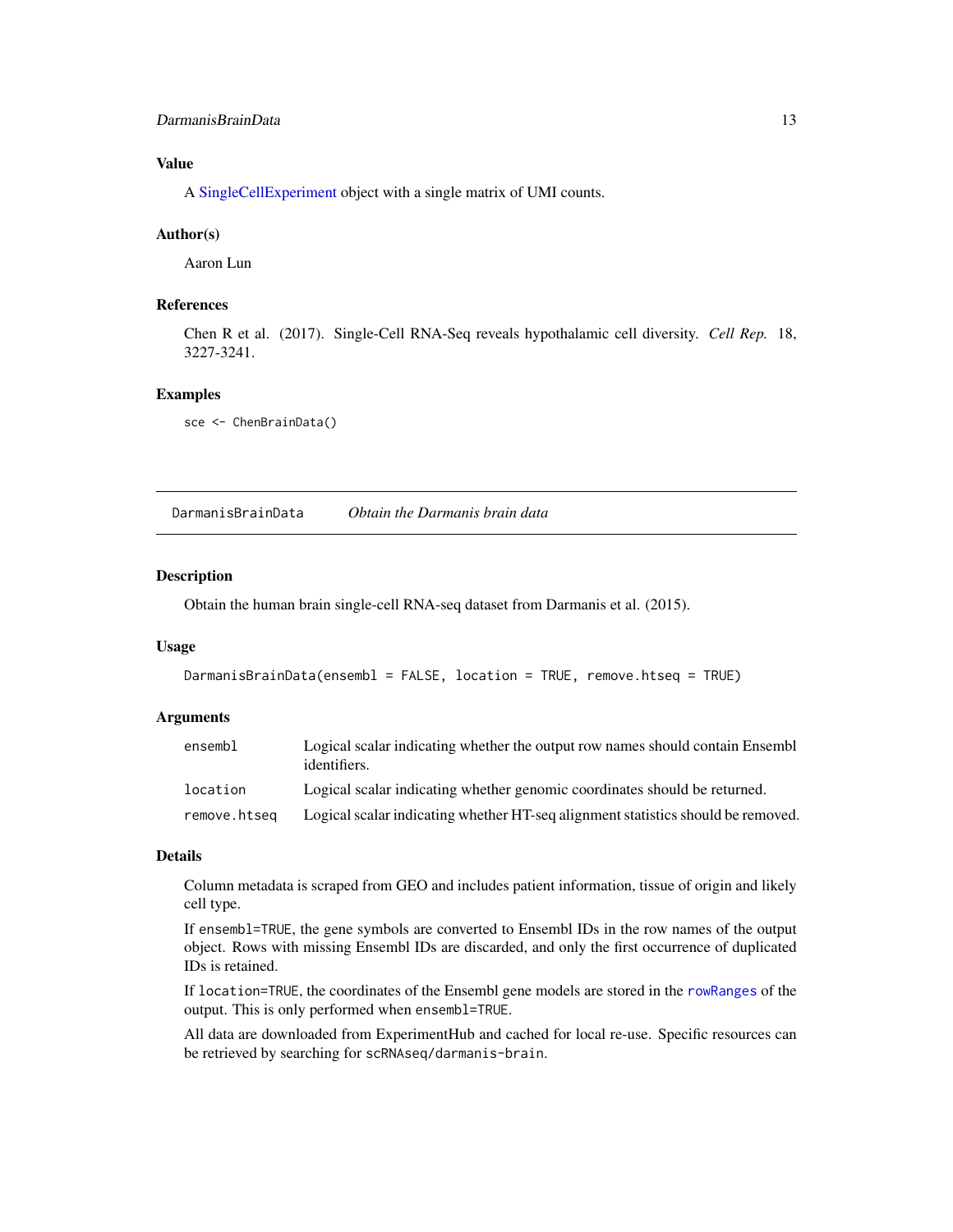#### <span id="page-13-0"></span>Value

A [SingleCellExperiment](#page-0-0) object with a single matrix of UMI counts.

#### Author(s)

Aaron Lun

#### References

Darmanis S et al. (2015). A survey of human brain transcriptome diversity at the single cell level. *Proc Natl Acad Sci USA* 112, 7285-90.

#### Examples

```
sce <- DarmanisBrainData()
```
<span id="page-13-1"></span>ERCCSpikeInConcentrations *Obtain ERCC concentrations*

#### Description

Obtain ERCC spike-in concentrations from the Thermo Fisher Scientific website.

#### Usage

```
ERCCSpikeInConcentrations(volume = NULL, dilution = NULL, mix = c("1", "2"))
```
#### Arguments

| volume   | Numeric scalar specifying the added volume (in nanoliters) of ERCC spike-in<br>mixture. Only used if dilution is specified.           |
|----------|---------------------------------------------------------------------------------------------------------------------------------------|
| dilution | Numeric scalar specifying the dilution factor used for the added volume of the<br>spike-in mixture. Only used if volume is specified. |
| mix      | String specifying whether to compute the number of molecules for mix 1 or 2.<br>Only used if both dilution and volume are specified.  |

### Details

If volume and dilution are specified, an additional column is added to the output specifying the number of molecules of spike-in transcipt for the specified mix.

All data are downloaded from ExperimentHub and cached for local re-use. Specific resources can be retrieved by searching for scRNAseq/ercc-concentrations.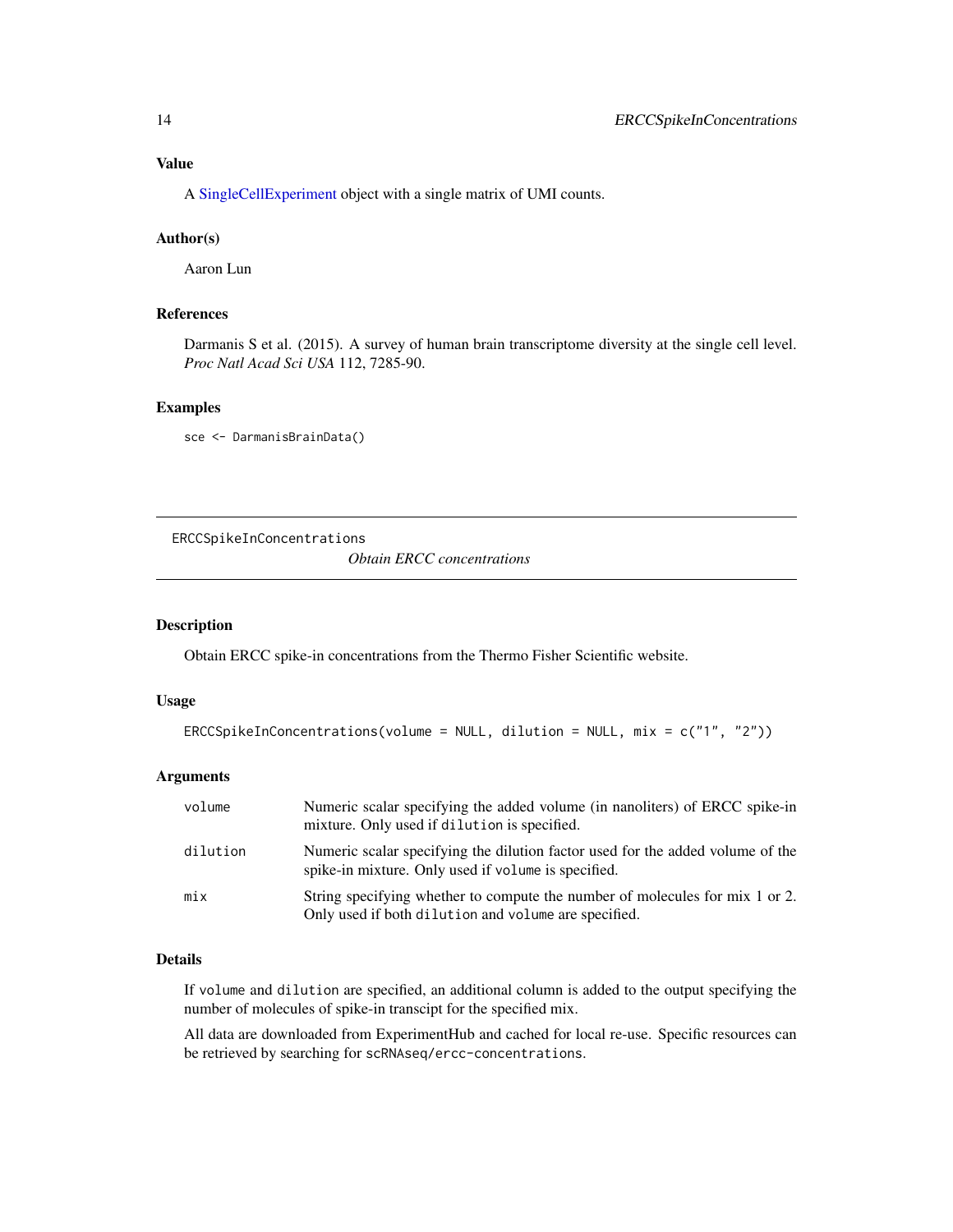#### <span id="page-14-0"></span>Value

A [DataFrame](#page-0-0) object with one row per ERCC spike-in transcript. This contains information such as the spike-in concentration in each mix.

#### Author(s)

Alan O'Callaghan

#### Examples

df <- ERCCSpikeInConcentrations()

ErnstSpermatogenesisData

*Obtain the Ernst spermatogenesis data*

#### Description

Obtain the mouse spermatogenesis single-cell RNA-seq dataset from Ernst et al. (2019).

#### Usage

```
ErnstSpermatogenesisData(
  method = c("emptyDrops", "Cellranger"),
  location = TRUE
)
```
#### Arguments

| method   | String indicating which cell caller to obtain results for.                |
|----------|---------------------------------------------------------------------------|
| location | Logical scalar indicating whether genomic coordinates should be returned. |

#### Details

This study contains two analyses done with datasets from different cell calling algorithms. One uses Cellranger version 2 while the other uses emptyDrops from **DropletUtils**.

Column metadata includes sample information, per-cell QC metrics and cell type labels. In particular, the sample label specifies the developmental stage of the mouse.

Note that method="Cellranger" contains additional data for Tc1 mice. These mice have an additional human chromosome 21 inserted alongside the usual mouse chromosomes.

If location=TRUE, the coordinates of the Ensembl gene models are stored in the [rowRanges](#page-0-0) of the output.

All data are downloaded from ExperimentHub and cached for local re-use. Specific resources can be retrieved by searching for scRNAseq/ernst-spermatogenesis.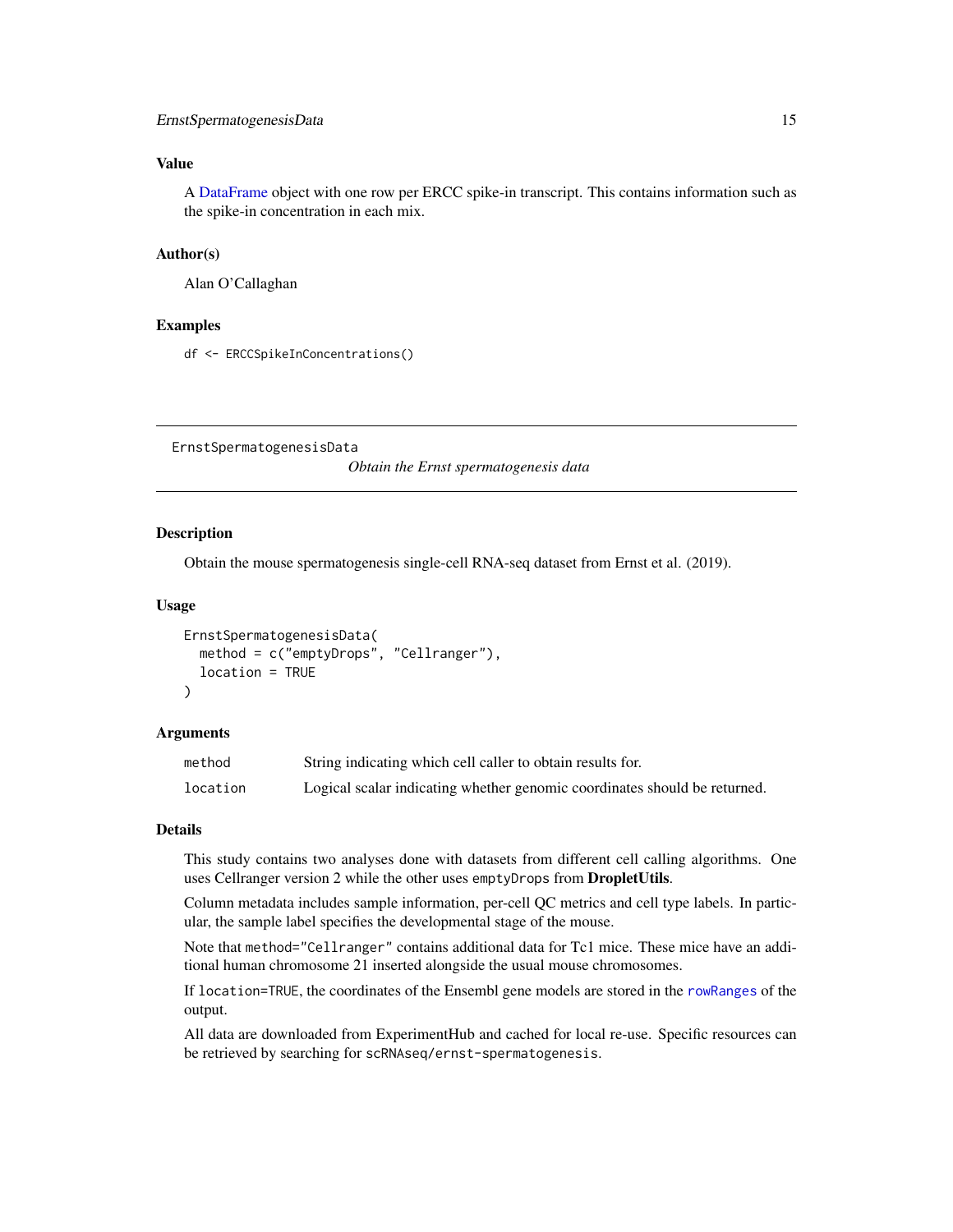<span id="page-15-0"></span>A [SingleCellExperiment](#page-0-0) object with a single matrix of UMI counts.

#### Author(s)

Aaron Lun

#### References

Ernst C et al. (2019). Staged developmental mapping and X chromosome transcriptional dynamics during mouse spermatogenesis. *Nat Commun* 10, 1251

#### Examples

```
if (.Machine$sizeof.pointer > 4) { # too large for 32-bit machines!
   sce <- ErnstSpermatogenesisData()
}
```
FletcherOlfactoryData *Obtain the Fletcher Olfactory data*

#### Description

Obtain the mouse olfactory epithelial HBC stem cell differentiation dataset from Fletcher et al. (2017).

#### Usage

```
FletcherOlfactoryData(filtered = TRUE, ensembl = FALSE, location = TRUE)
```
#### Arguments

| filtered | Logical scalar indicating whether to filter out cells that were not used by the<br>authors.   |
|----------|-----------------------------------------------------------------------------------------------|
| ensembl  | Logical scalar indicating whether the output row names should contain Ensembl<br>identifiers. |
| location | Logical scalar indicating whether genomic coordinates should be returned.                     |

#### Details

Column metadata is scraped from GEO, using both the author-supplied "phenoData" per-cell annotations and the author-supplied "protocolData" per-cell annotations. The former includes information about the animals and the instruments, while the latter contains QC statistics.

We also included the clustering results from the authors' analysis.

If filtered=TRUE, only the cells used by the authors in their cluster analysis are returned. Otherwise, the cells not used by the authors will have NA in the clustering columns of the [colData](#page-0-0).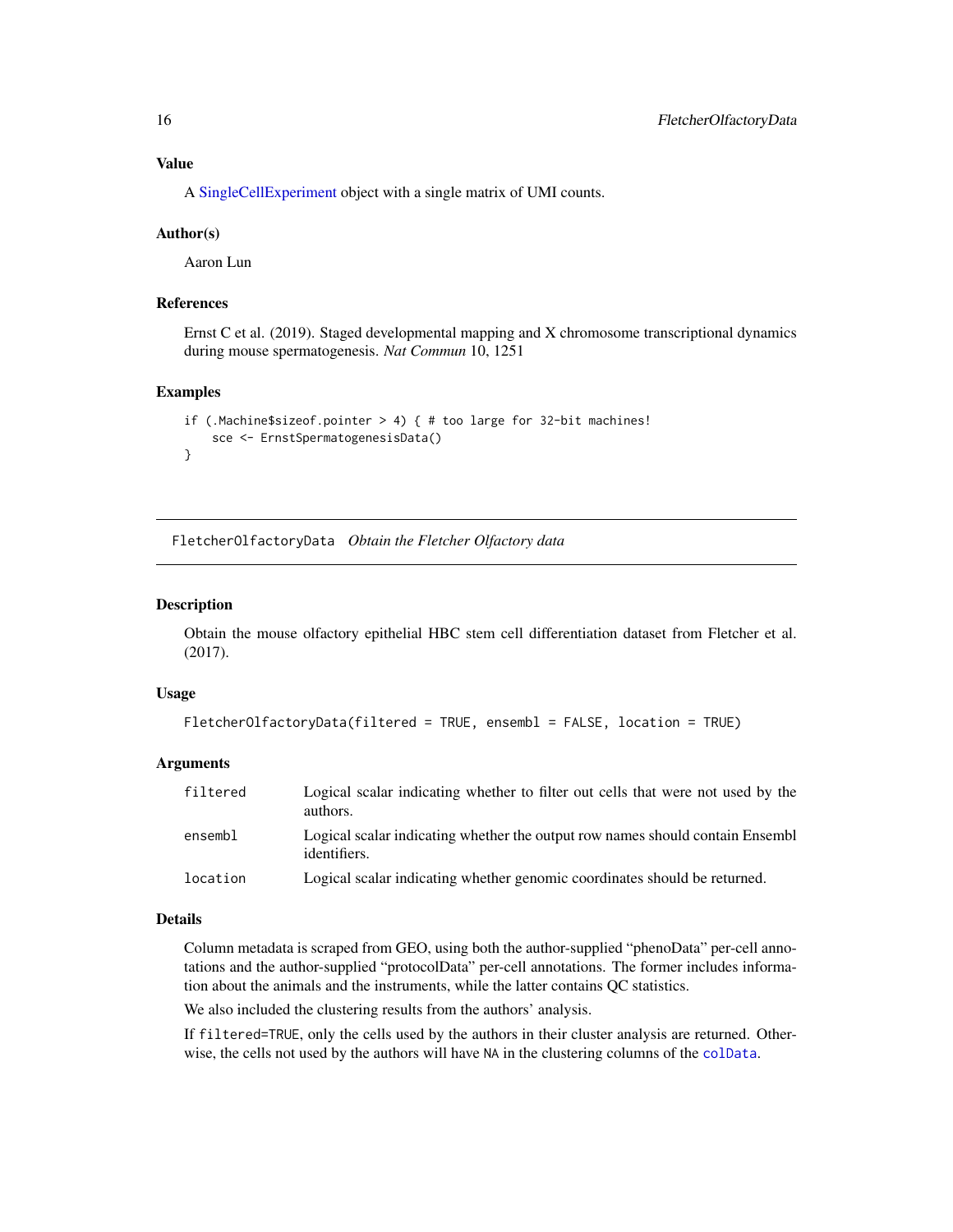#### <span id="page-16-0"></span>GiladiHSCData 17

If ensembl=TRUE, the gene symbols are converted to Ensembl IDs in the row names of the output object. Rows with missing Ensembl IDs are discarded, and only the first occurrence of duplicated IDs is retained.

If location=TRUE, the coordinates of the Ensembl gene models are stored in the [rowRanges](#page-0-0) of the output.

All data are downloaded from ExperimentHub and cached for local re-use. Specific resources can be retrieved by searching for scRNAseq/fletcher-olfactory.

#### Value

A [SingleCellExperiment](#page-0-0) object with a single matrix of read counts.

#### Author(s)

Davide Risso

#### References

Fletcher R et al. (2017). Deconstructing olfactory stem cell trajectories at single-cell resolution. *Cell Stem Cell* 20, 817-30.

#### Examples

sce <- FletcherOlfactoryData()

GiladiHSCData *Obtain the Giladi HSC data*

#### Description

Obtain the mouse haematopoietic stem cell single-cell RNA-seq and CRISPR-seq dataset from Giladi et al. (2018).

#### Usage

```
GiladiHSCData(
 mode = c("rna", "crispr"),filtered = TRUE,
 ensemble = FALSE,location = TRUE
)
```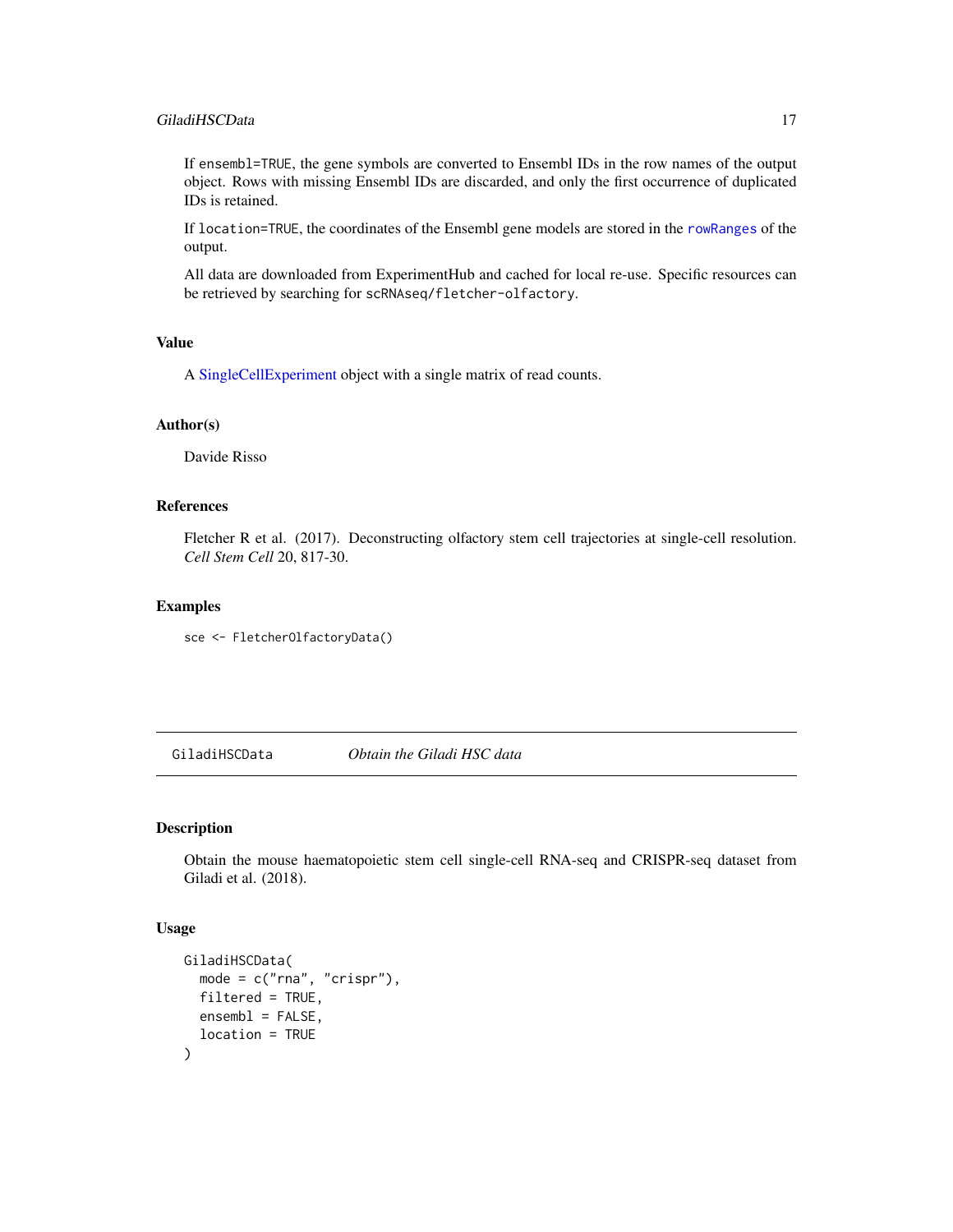#### <span id="page-17-0"></span>**Arguments**

| mode     | Character vector specifying which modalities should be returned.                                                        |
|----------|-------------------------------------------------------------------------------------------------------------------------|
| filtered | Logical scalar indicating whether to filter out cells that were not used by the<br>authors.                             |
| ensembl  | Logical scalar indicating whether the output row names should contain Ensembl<br>identifiers, when mode contains "rna". |
| location | Logical scalar indicating whether genomic coordinates should be returned, when<br>mode contains "rna".                  |

#### Details

Column metadata is scraped from GEO using the author-supplied TSV of per-cell annotations. This contains information such as the batch of origin for each cell plus an array of FACS measurements per cell.

If filtered=TRUE, only the cells used by the authors in their final analysis are returned. Otherwise, an additional filtered field will be present in the [colData](#page-0-0), indicating whether the cell was retained by the authors.

If ensembl=TRUE, the gene symbols are converted to Ensembl IDs in the row names of the output object. Rows with missing Ensembl IDs are discarded, and only the first occurrence of duplicated IDs is retained. For row names with multiple semi-colon-delimited symbols, the last symbol is used for matching against the Ensembl annotation.

If location=TRUE, the coordinates of the Ensembl gene models are stored in the [rowRanges](#page-0-0) of the output. This is only relevant when ensembl=TRUE.

If mode contains multiple modalities, the intersection of cells that are present in both modalities is returned. This is because not all cells have data across both modalities. If mode contains only one modality, all cells for that modality are returned.

All data are downloaded from ExperimentHub and cached for local re-use. Specific resources can be retrieved by searching for scRNAseq/giladi-hsc.

#### Value

A [SingleCellExperiment](#page-0-0) object with a matrix of UMI counts for the scRNA-seq or CRISPR-seq data. Alternatively, an object with both count matrices, where the second modality is stored as an alternative Experiment.

#### Author(s)

Aaron Lun

#### References

Giladi A et al. (2018). Single-cell characterization of haematopoietic progenitors and their trajectories in homeostasis and perturbed haematopoiesis. *Nat Cell Biol* 20, 836-846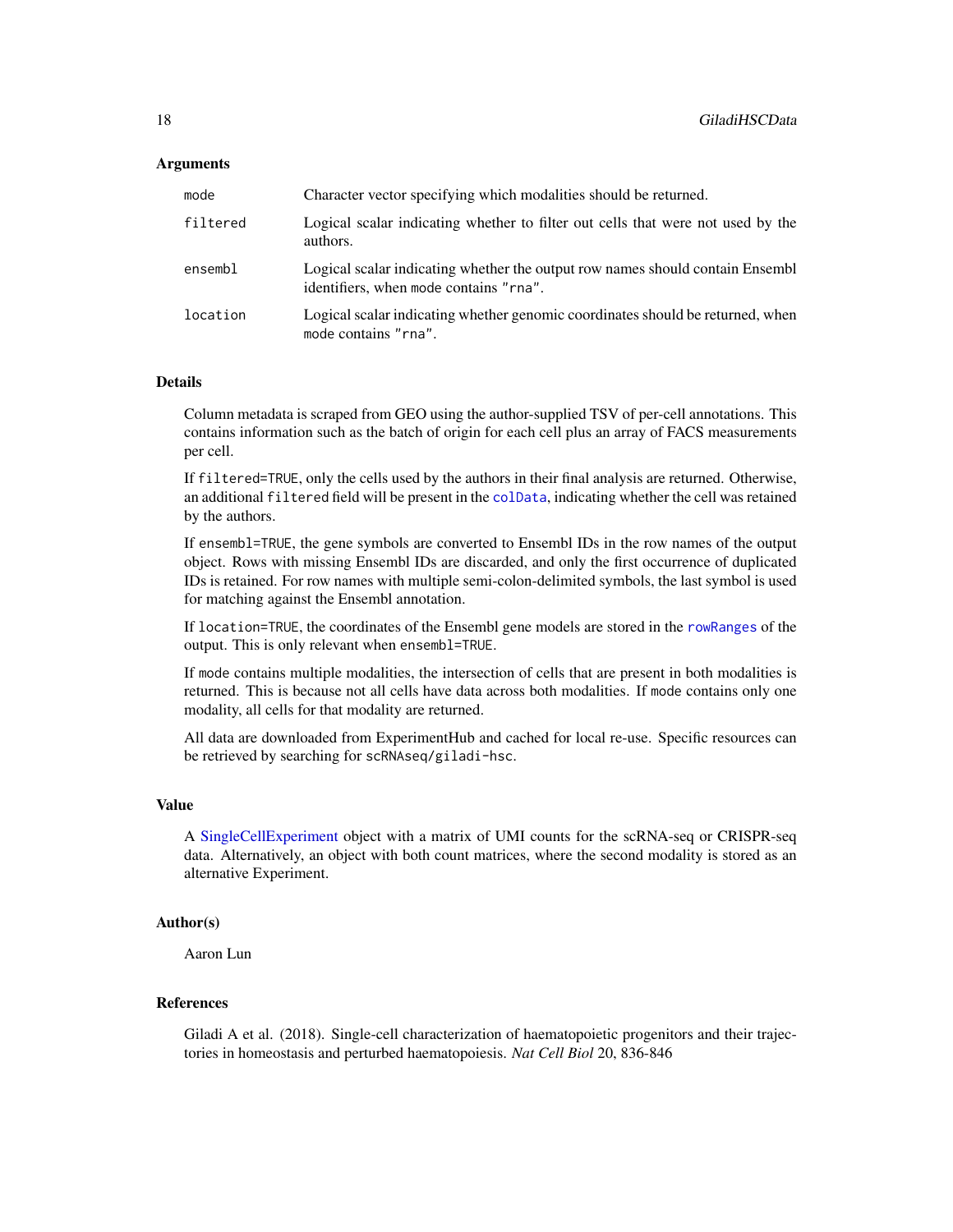#### <span id="page-18-0"></span>GrunHSCData 19

#### Examples

```
if (.Machine$sizeof.pointer > 4) { # too large for 32-bit machines!
   sce <- GiladiHSCData()
}
```
GrunHSCData *Obtain the Grun HSC data*

## Description

Obtain the mouse haematopoietic stem cell single-cell RNA-seq data from Grun et al. (2016).

#### Usage

```
GrunHSCData(ensembl = FALSE, location = TRUE)
```
#### Arguments

| ensembl  | Logical scalar indicating whether the output row names should contain Ensemble<br>identifiers. |
|----------|------------------------------------------------------------------------------------------------|
| location | Logical scalar indicating whether genomic coordinates should be returned.                      |

#### Details

Row metadata contains the symbol and chromosomal location for each gene. Column metadata contains the extraction protocol used for each sample, as described in GSE76983.

If ensembl=TRUE, the gene symbols are converted to Ensembl IDs in the row names of the output object. Rows with missing Ensembl IDs are discarded, and only the first occurrence of duplicated IDs is retained.

If location=TRUE, the coordinates of the Ensembl gene models are stored in the [rowRanges](#page-0-0) of the output. Note that this is only performed if ensembl=TRUE.

All data are downloaded from ExperimentHub and cached for local re-use. Specific resources can be retrieved by searching for scRNAseq/grun-hsc.

#### Value

A [SingleCellExperiment](#page-0-0) object with a single matrix of UMI counts.

#### Author(s)

Aaron Lun

#### References

Grun D et al. (2016). De novo prediction of stem cell identity using single-cell transcriptome data. *Cell Stem Cell* 19(2), 266-277.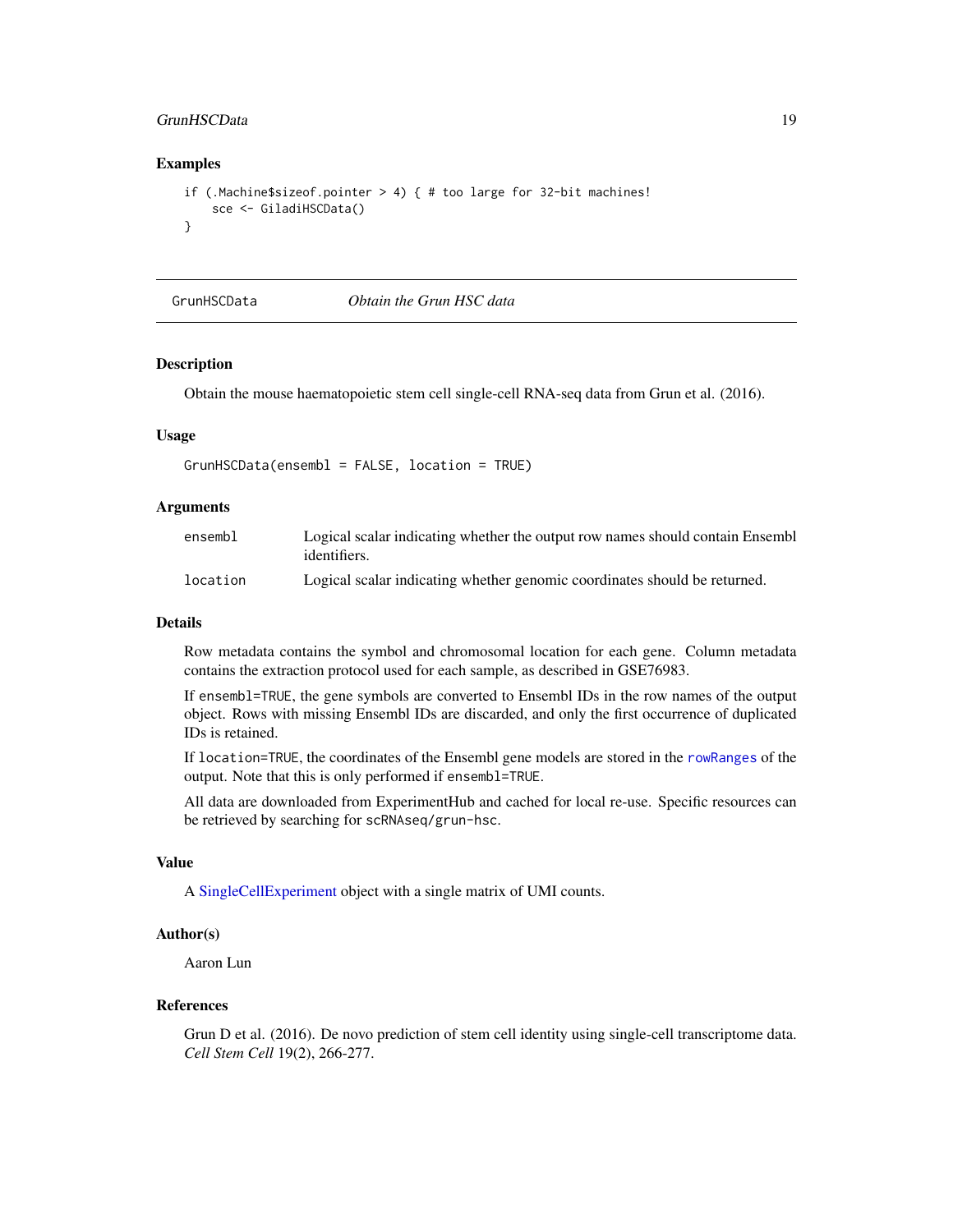#### Examples

sce <- GrunHSCData()

GrunPancreasData *Obtain the Grun pancreas data*

#### **Description**

Obtain the human pancreas single-cell RNA-seq data from Grun et al. (2016).

#### Usage

```
GrunPancreasData(ensembl = FALSE, location = TRUE)
```
#### Arguments

| ensembl  | Logical scalar indicating whether the output row names should contain Ensembl<br>identifiers. |
|----------|-----------------------------------------------------------------------------------------------|
| location | Logical scalar indicating whether genomic coordinates should be returned.                     |

#### Details

Row metadata contains fields for the symbol and chromosomal location of each gene, as derived from the row names.

Column metadata is derived from the column names of the count matrix with the sample annotations in GSE81076. This includes the donor identity for each cell and the type of sample.

The "ERCC" entry in the [altExps](#page-0-0) contains count data for the ERCC spike-in transcripts.

If ensembl=TRUE, the gene symbols are converted to Ensembl IDs in the row names of the output object. Rows with missing Ensembl IDs are discarded, and only the first occurrence of duplicated IDs is retained.

If location=TRUE, the coordinates of the Ensembl gene models are stored in the [rowRanges](#page-0-0) of the output. Note that this is only performed if ensembl=TRUE.

All data are downloaded from ExperimentHub and cached for local re-use. Specific resources can be retrieved by searching for scRNAseq/grun-pancreas.

#### Value

A [SingleCellExperiment](#page-0-0) object with a single matrix of UMI counts.

#### Author(s)

Aaron Lun, using additional metadata obtained by Vladimir Kiselev.

<span id="page-19-0"></span>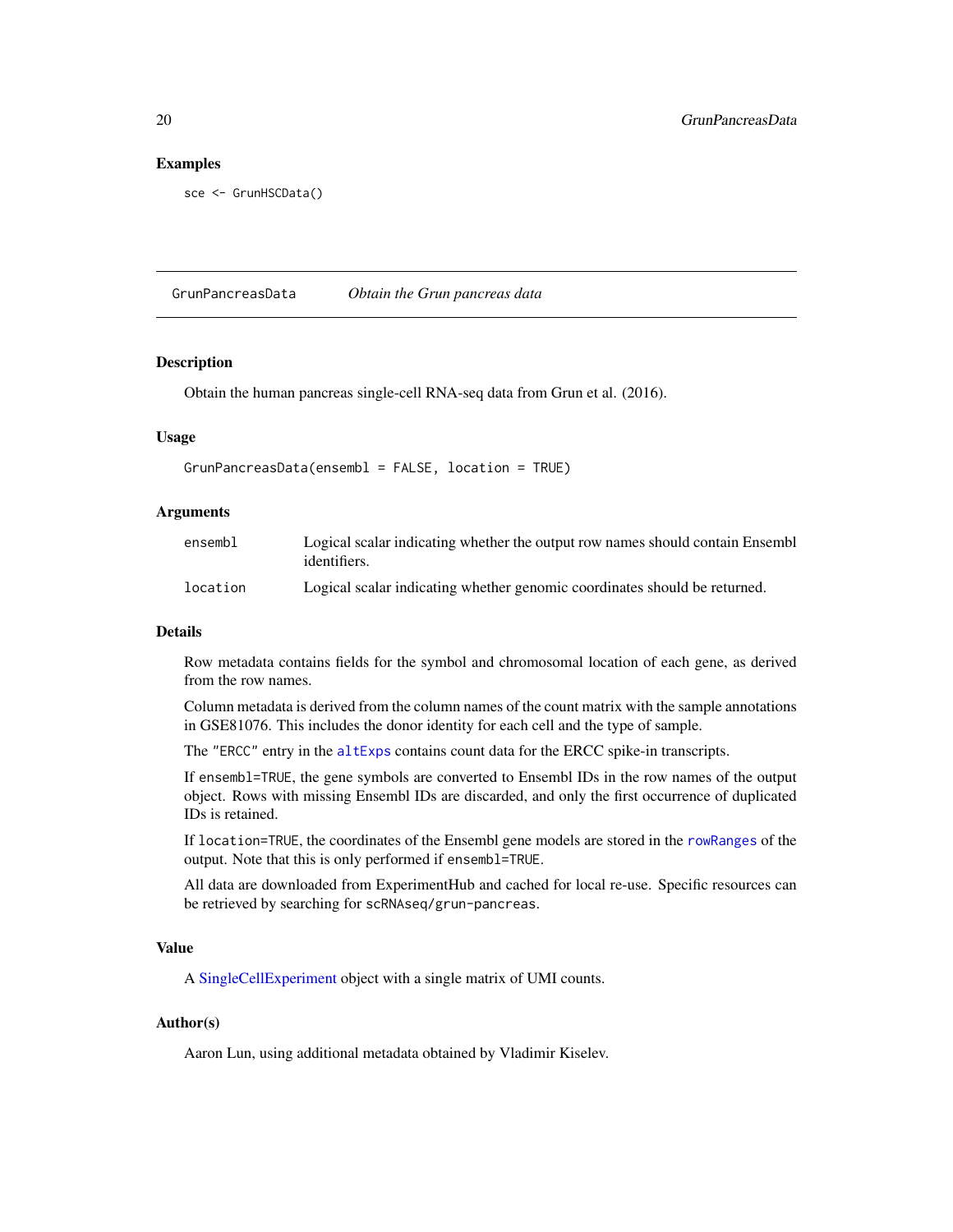#### <span id="page-20-0"></span>HeOrganAtlasData 21

#### References

Grun D et al. (2016). De novo prediction of stem cell identity using single-cell transcriptome data. *Cell Stem Cell* 19(2), 266-277.

#### Examples

sce <- GrunPancreasData()

HeOrganAtlasData *Obtain the He organ atlas data*

#### Description

Obtain the human cortex single-nuclei RNA-seq data from Hu et al. (2017).

#### Usage

```
HeOrganAtlasData(
 tissue = c("Bladder", "Blood", "Common.bile.duct", "Esophagus", "Heart", "Liver",
  "Lymph.node", "Marrow", "Muscle", "Rectum", "Skin", "Small.intestine", "Spleen",
    "Stomach", "Trachea"),
  ensemb1 = FALSE,location = TRUE
)
```
#### Arguments

| tissue   | Character vector specifying the tissues to return.                                            |
|----------|-----------------------------------------------------------------------------------------------|
| ensembl  | Logical scalar indicating whether the output row names should contain Ensembl<br>identifiers. |
| location | Logical scalar indicating whether genomic coordinates should be returned.                     |

#### Details

Column data contains the tissue of origin, a variety of per-cell QC metrics well as some cell type annotations. The reclustered annotations required some assembly:

- reclustered.broad was generated based on whether the barcode was present in each  $*$ \_meta.data.txt file at <https://github.com/bei-lab/scRNA-AHCA>.
- For each barcode that was present in one of those files, reclustered.fine was generated based on the label in the annotation field inside that file.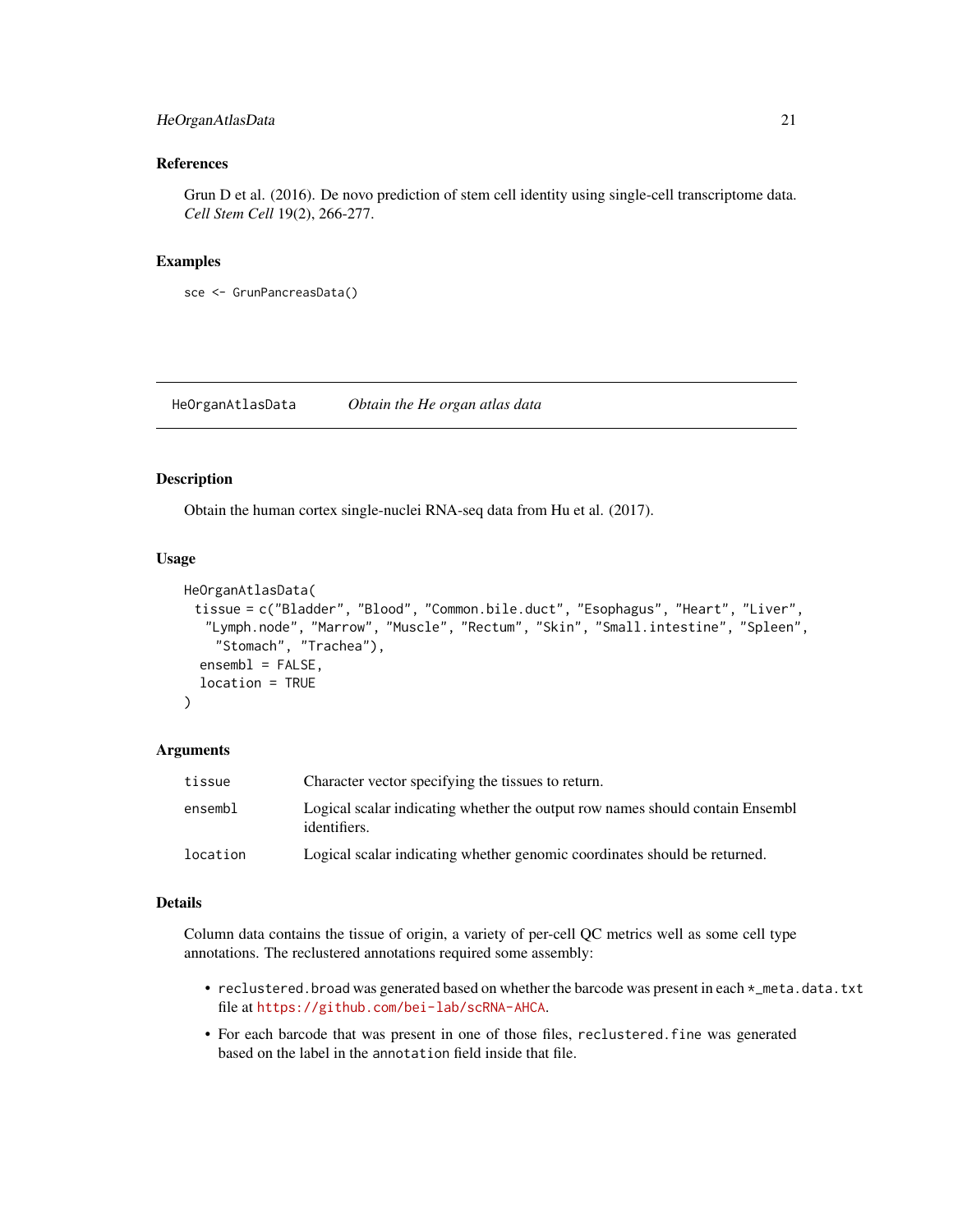<span id="page-21-0"></span>If multiple tissues are requested, counts are only reported for the intersection of genes across all tissues. This is because the gene annotation in the original count matrices differs across tissues.

If ensembl=TRUE, the gene symbols are converted to Ensembl IDs in the row names of the output object. Rows with missing Ensembl IDs are discarded, and only the first occurrence of duplicated IDs is retained.

If location=TRUE, the coordinates of the Ensembl gene models are stored in the [rowRanges](#page-0-0) of the output. Note that this is only performed if ensembl=TRUE.

All data are downloaded from ExperimentHub and cached for local re-use. Specific resources can be retrieved by searching for scRNAseq/he-organ-atlas.

#### Value

A [SingleCellExperiment](#page-0-0) object with a single matrix of UMI counts.

#### Author(s)

Aaron Lun

#### References

He S et al. (2020). Single-cell transcriptome profiling of an adult human cell atlas of 15 major organs. *Genome Biol* 21, 1:294.

#### Examples

```
if (.Machine$sizeof.pointer > 4) { # too large for 32-bit machines!
    sce <- HeOrganAtlasData()
}
```
HermannSpermatogenesisData

*Obtain the Hermann spermatogenesis data*

#### **Description**

Obtain the mouse spermatogenesis single-cell RNA-seq data from Hermann et al. (2018).

#### Usage

```
HermannSpermatogenesisData(strip = FALSE, location = TRUE)
```
#### Arguments

| strip    | Logical scalar indicating whether to strip the . X notation from the row names.                       |
|----------|-------------------------------------------------------------------------------------------------------|
| location | Logical scalar indicating whether genomic coordinates should be returned. Only<br>used if strip=TRUE. |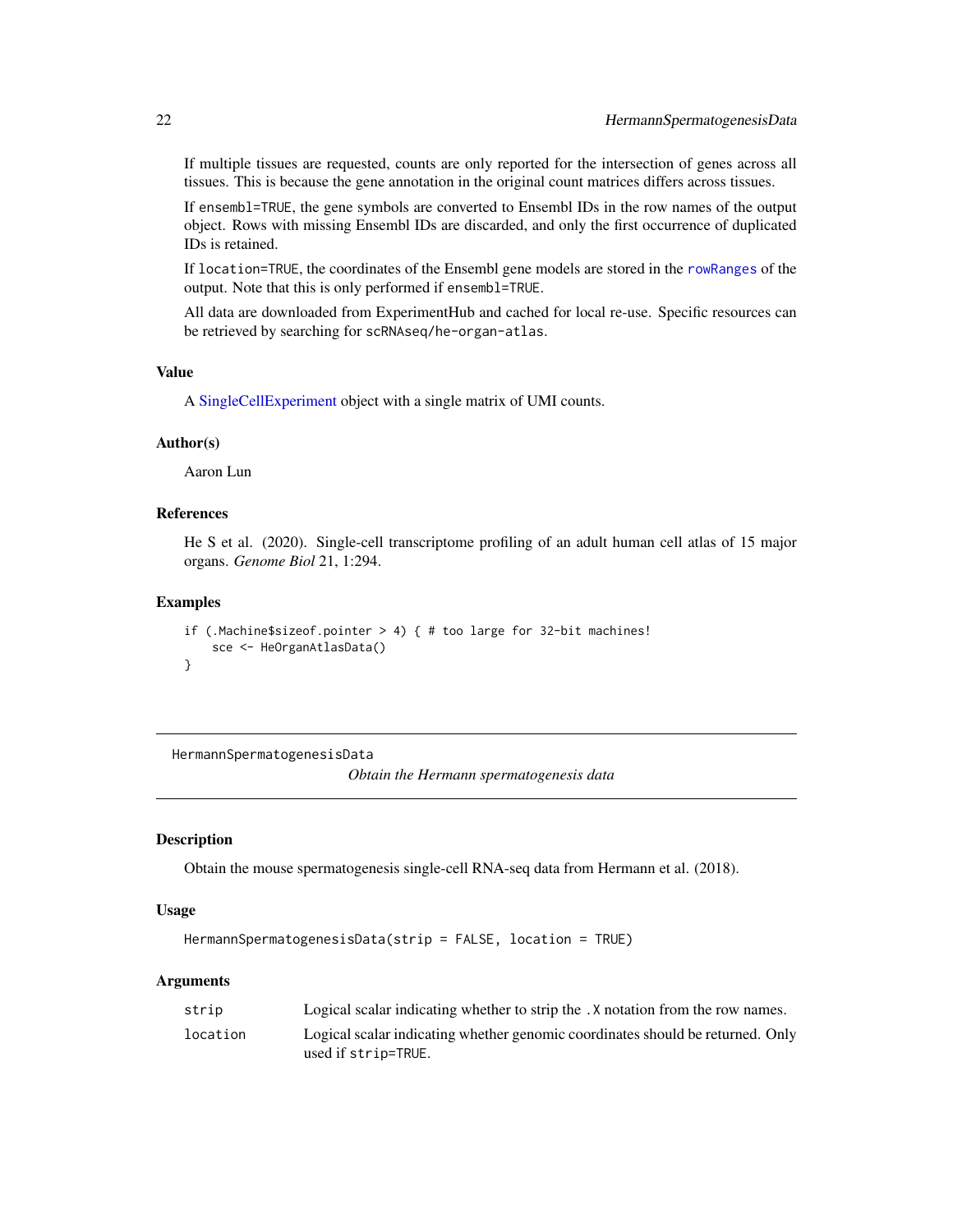#### <span id="page-22-0"></span>HuCortexData 23

#### Details

Column metadata contains cell types provided by the data generators at [https://data.mendeley.](https://data.mendeley.com/datasets/kxd5f8vpt4/1#file-fe79c10b-c42e-472e-9c7e-9a9873d9b3d8) [com/datasets/kxd5f8vpt4/1#file-fe79c10b-c42e-472e-9c7e-9a9873d9b3d8](https://data.mendeley.com/datasets/kxd5f8vpt4/1#file-fe79c10b-c42e-472e-9c7e-9a9873d9b3d8).

All data are downloaded from ExperimentHub and cached for local re-use. Specific resources can be retrieved by searching for scRNAseq/hermann-spermatogenesis.

#### Value

A [SingleCellExperiment](#page-0-0) object with two matrices, containing spliced and unspliced counts, respectively.

#### Author(s)

Charlotte Soneson

### References

Hermann B.P. et al. (2018). The Mammalian Spermatogenesis Single-Cell Transcriptome, from Spermatogonial Stem Cells to Spermatids. *Cell Rep.* 25(6), 1650-1667.e8.

#### Examples

sce <- HermannSpermatogenesisData()

HuCortexData *Obtain the Hu cortex data*

#### Description

Obtain the mouse cortex single-nuclei RNA-seq data from Hu et al. (2017).

#### Usage

```
HuCortexData(
 mode = c("ctx", "3T3"),
  samples = NULL,
 ensemble = FALSE,location = TRUE
)
```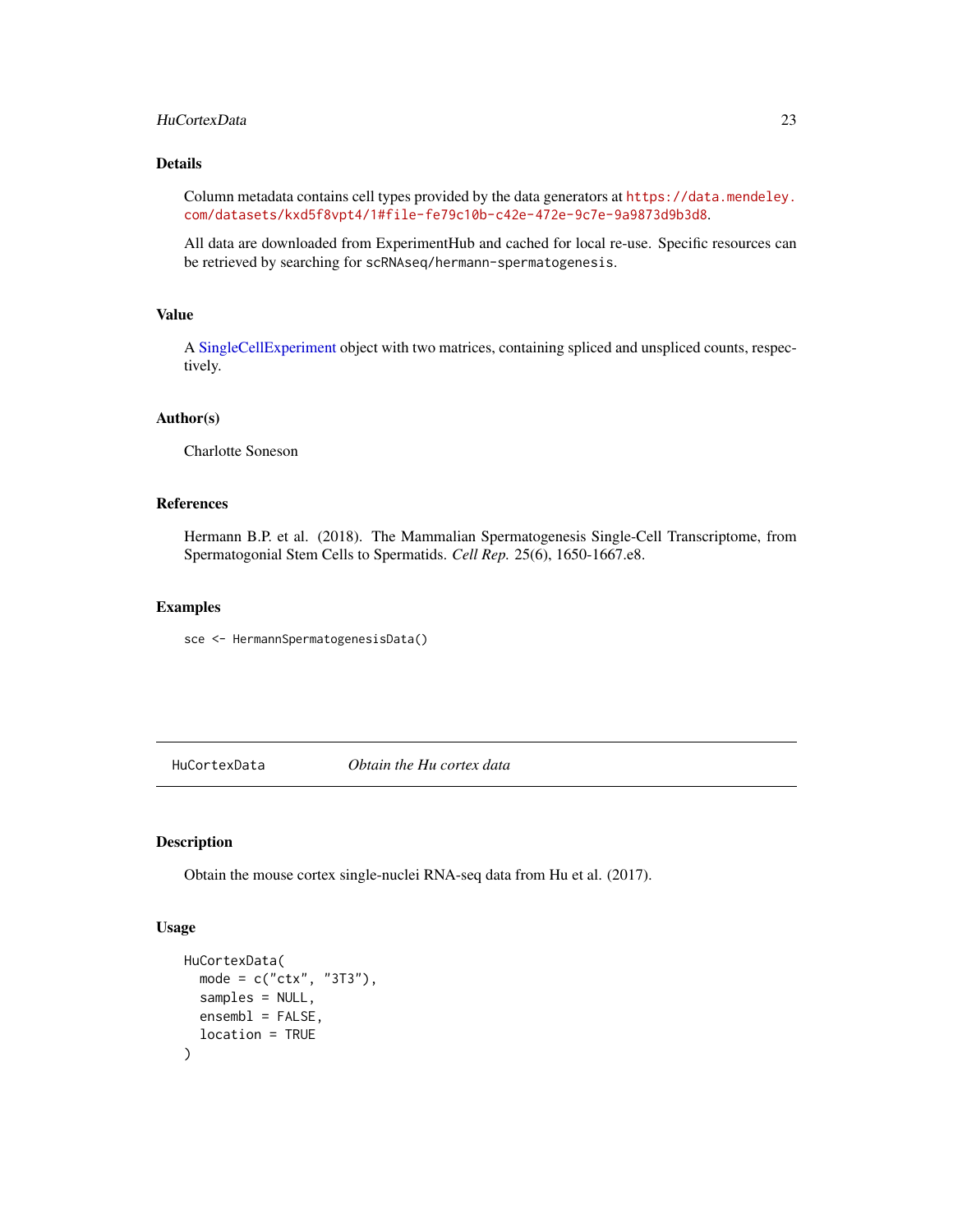#### <span id="page-23-0"></span>Arguments

| mode     | Character vector indicating whether to return data for the 3T3 cells or the mouse<br>cortex.                                  |
|----------|-------------------------------------------------------------------------------------------------------------------------------|
| samples  | Character vector indicating whether to return data for specific samples, see De-<br>tails. If specified, this overrides mode. |
| ensembl  | Logical scalar indicating whether the output row names should contain Ensembl<br>identifiers.                                 |
| location | Logical scalar indicating whether genomic coordinates should be returned.                                                     |

#### Details

Column metadata includes the mode and sample corresponding to each cell/nuclei. Available samples are:

- "cell-3T3" and "nuclei-3T3", generated from the 3T3 cell line.
- "nuclei-ctx-X", nuclei generated from the cortex of animal number X (from 1 to 13).
- "nuclei-ctx-salineX" or "nuclei-ctx-PTZX", nuclei generated from the cortex of salineor PTZ-treated mice. X represents the replicate number and can be 1 or 2.

If multiple modes are requested, counts are only reported for the intersection of genes across all modes. This is because the gene annotation in the original count matrices differs across modes.

If ensembl=TRUE, the gene symbols are converted to Ensembl IDs in the row names of the output object. Rows with missing Ensembl IDs are discarded, and only the first occurrence of duplicated IDs is retained.

If location=TRUE, the coordinates of the Ensembl gene models are stored in the [rowRanges](#page-0-0) of the output. Note that this is only performed if ensembl=TRUE.

All data are downloaded from ExperimentHub and cached for local re-use. Specific resources can be retrieved by searching for scRNAseq/wu-kidney.

#### Value

A [SingleCellExperiment](#page-0-0) object with a single matrix of read counts.

#### Author(s)

Aaron Lun

#### References

Hu P et al. (2017). Dissecting cell-type composition and activity-dependent transcriptional state in mammalian brains by massively parallel single-nucleus RNA-seq. *Mol. cell* 68, 1006-1015.

#### Examples

sce <- HuCortexData("3T3")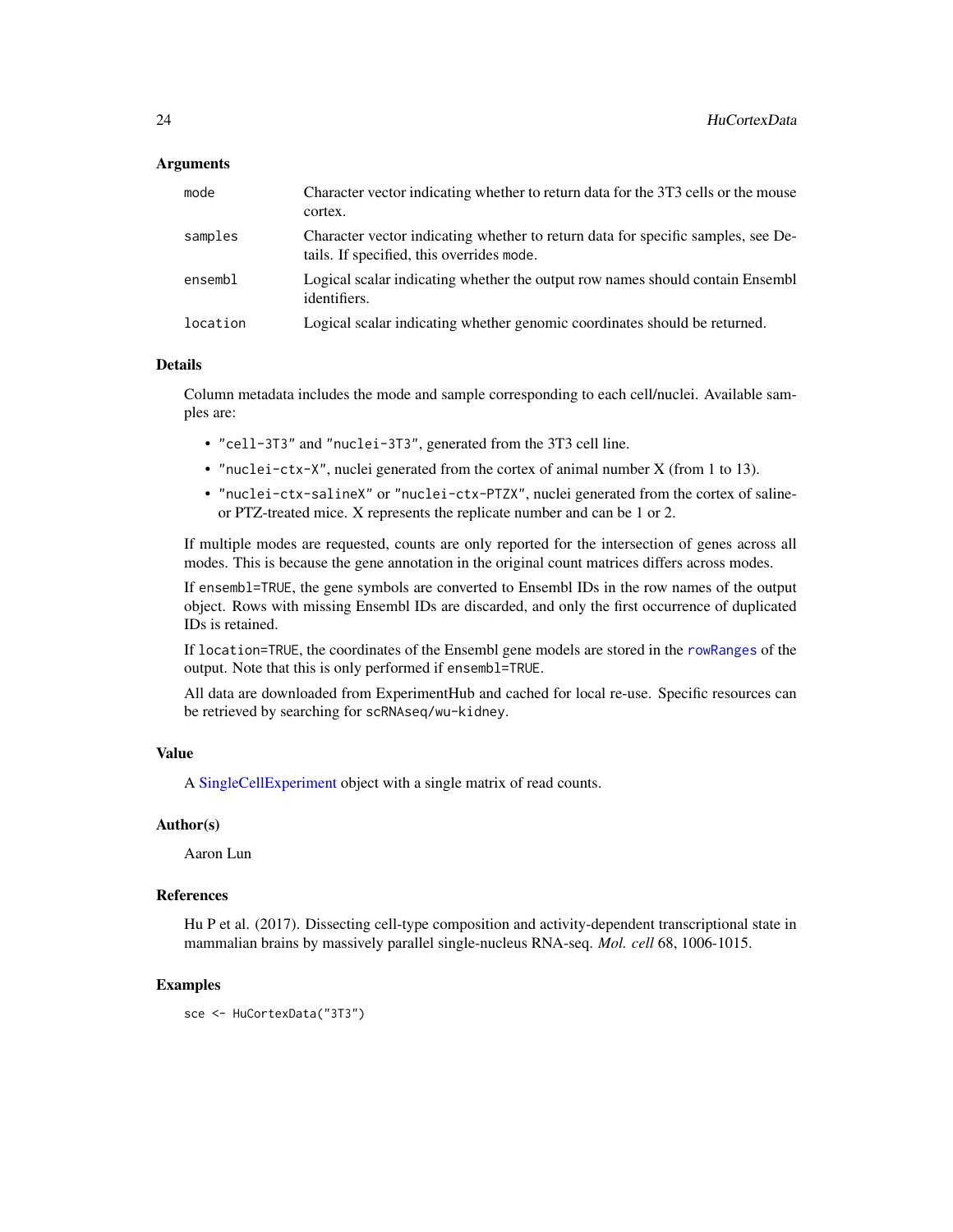<span id="page-24-0"></span>JessaBrainData *Obtain the Jessa brain data*

#### **Description**

Obtain the mouse brain single-cell RNA-seq dataset from Jessa et al. (2019).

#### Usage

JessaBrainData(filtered = TRUE, location = TRUE)

#### Arguments

| filtered | Logical scalar indicating whether to filter out cells that were not used by the |
|----------|---------------------------------------------------------------------------------|
|          | authors.                                                                        |
| location | Logical scalar indicating whether genomic coordinates should be returned.       |

#### Details

If filtered=TRUE, only the cells used by the authors in their final analysis are returned. Otherwise, an additional filtered field will be present in the [colData](#page-0-0), indicating whether the cell was retained by the authors.

The column data contains sample of origin, some QC metrics and various cluster assignments for each cell. Cluster assignments starting with Sample\_\* are derived from per-sample analyses and cannot be compared sensibly across samples. Other clusterings (Forebrain\_ $*$  and Pons\_ $*)$  are derived from joint analyses across all samples involving the named tissue.

The reducedDims of the output contains various dimensionality reduction results. Coordinates for entries prefixed with Sample\_\* were generated from per-sample analyses and cannot be compared across samples. Coordinates for entries prefixed with Forebrain\_\* and Pons\_\* were generated from joint analyses from the corresponding tissue.

If location=TRUE, the coordinates of the Ensembl gene models are stored in the [rowRanges](#page-0-0) of the output.

All data are downloaded from ExperimentHub and cached for local re-use. Specific resources can be retrieved by searching for scRNAseq/jessa-brain.

#### Value

A [SingleCellExperiment](#page-0-0) object with a single matrix of UMI counts.

#### Author(s)

Aaron Lun

#### References

Jessa S et al. (2019). Stalled developmental programs at the root of pediatric brain tumors *Nat Genet* 51, 1702-1713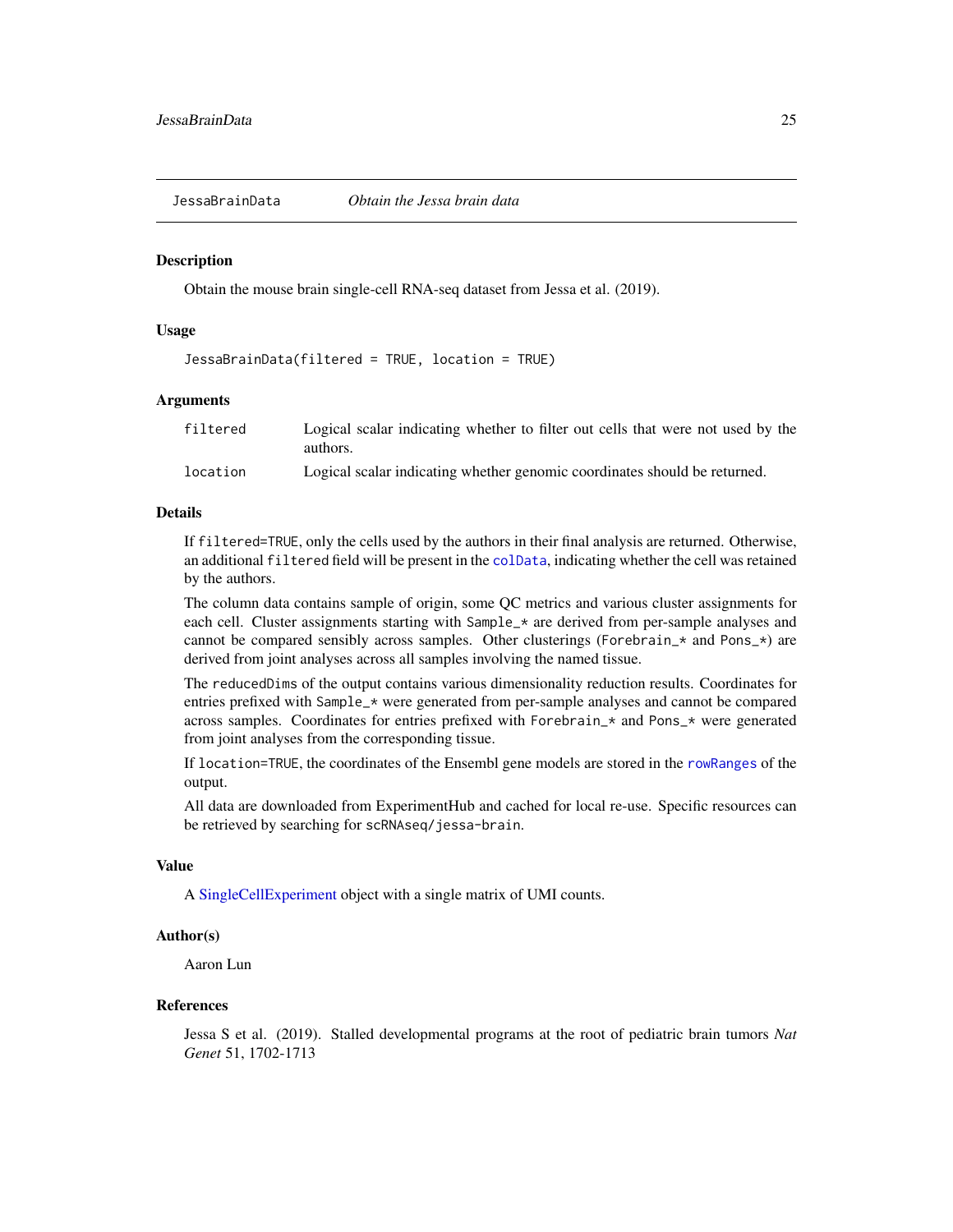#### Examples

```
if (.Machine$sizeof.pointer > 4) { # too large for 32-bit machines!
    sce <- JessaBrainData()
}
```
KolodziejczykESCData *Obtain the Kolodziejcyzk ESC data*

#### **Description**

Obtain the mouse embryonic stem cell single-cell RNA-seq data from Kolodziejczyk et al. (2015).

#### Usage

```
KolodziejczykESCData(remove.htseq = TRUE, location = TRUE)
```
#### Arguments

| remove.htseq | Logical scalar indicating whether HT-seq alignment statistics should be removed. |
|--------------|----------------------------------------------------------------------------------|
| location     | Logical scalar indicating whether genomic coordinates should be returned.        |

#### Details

Column metadata is generated from the column names, and contains the culture conditions and the plate of origin for each cell.

Count data for ERCC spike-ins are stored in the "ERCC" entry in the [altExps](#page-0-0).

If location=TRUE, the coordinates of the Ensembl gene models are stored in the [rowRanges](#page-0-0) of the output.

All data are downloaded from ExperimentHub and cached for local re-use. Specific resources can be retrieved by searching for scRNAseq/kolodziejczyk-esc.

#### Value

A [SingleCellExperiment](#page-0-0) object with a single matrix of read counts.

#### Author(s)

Aaron Lun

#### References

Messmer T et al. (2019). Transcriptional heterogeneity in naive and primed human pluripotent stem cells at single-cell resolution. *Cell Rep* 26(4), 815-824.e4

#### Examples

sce <- KolodziejczykESCData()

<span id="page-25-0"></span>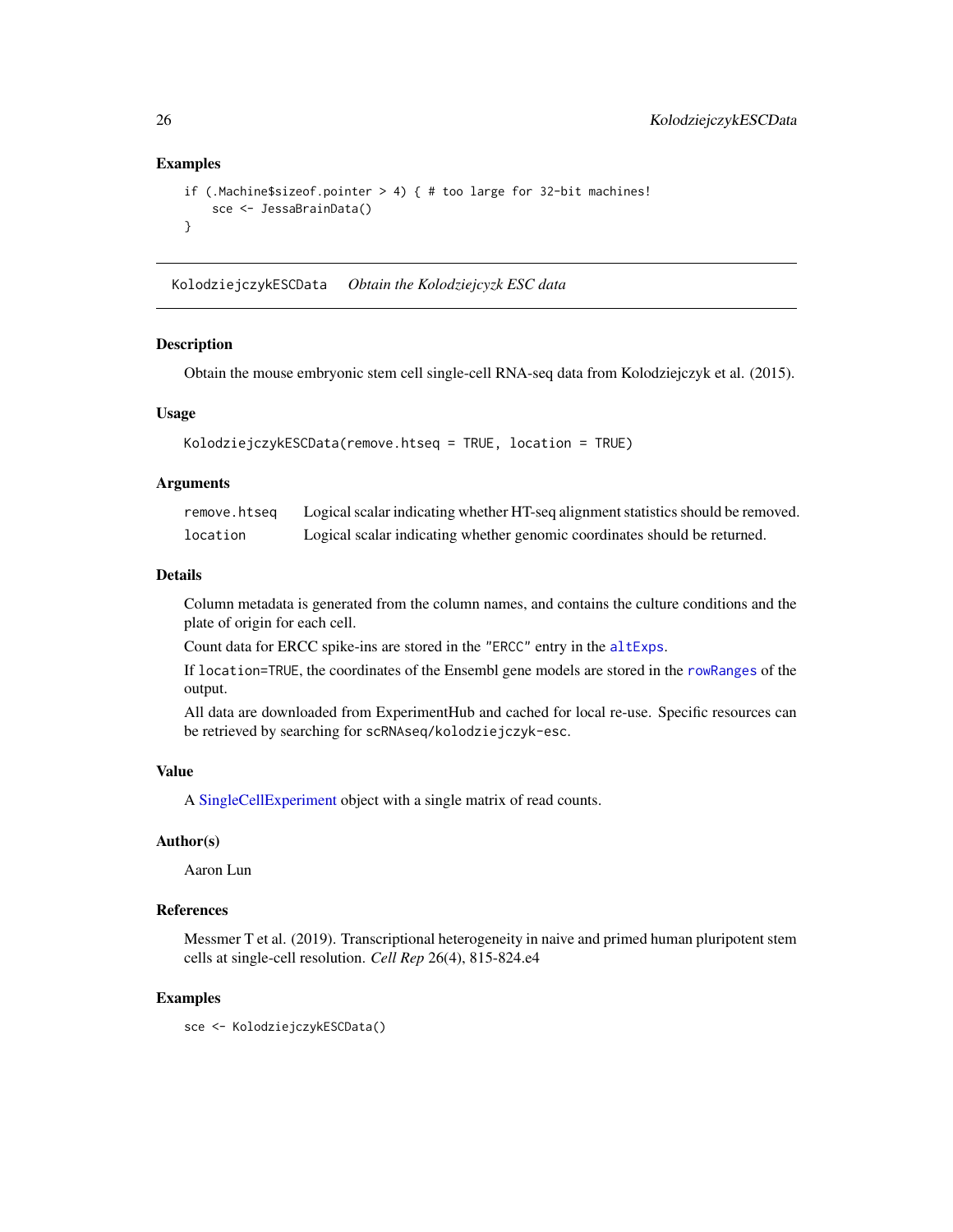<span id="page-26-0"></span>KotliarovPBMCData *Obtain the Kotliarov CITE-seq data*

#### **Description**

Obtain the Kotliarov PBMC CITE-seq data from Kotliarov et al. (2020).

#### Usage

```
KotliarovPBMCData(mode = c("rna", "adt"), ensembl = FALSE, location = TRUE)
```
#### Arguments

| mode     | Character vector specifying whether to return either or both the RNA and ADT<br>counts.       |
|----------|-----------------------------------------------------------------------------------------------|
| ensembl  | Logical scalar indicating whether the output row names should contain Ensembl<br>identifiers. |
| location | Logical scalar indicating whether genomic coordinates should be returned.                     |

#### Details

This dataset contains 20 samples from 2 experimental batches, where each batch contains 5 high and 5 low responders. The 10 samples per batch were mixed and distributed across the 6 lanes using a cell hashing approach.

The column metadata contains the following fields:

- sample<sup>\*</sup>: identifiers for the sample of origin for each cell.
- adjmfc.time: type of responder for each sample.
- tenx\_lane: 10X lane from which each cell was collected.
- batch: the batch of origin.
- barcode\_check: barcode identifier.
- hash\_\* and hto\_\* columns: HTOdemux outputs.
- DEMUXLET.\* columns: demuxlet outputs.
- joint\_classification\_global: HTOdemux and demuxlet joint classification.
- nGene: number of genes as defined from Seurat's CreateSeuratObject.
- nUMI: number of UMIs as defined from Seurat's CreateSeuratObject.
- pctMT: percent of mitochondrial reads as defined from Seurat's CreateSeuratObject.

Note, no filtering has been performed based on the quality control metrics.

If ensembl=TRUE, the gene symbols in the RNA data are converted to Ensembl IDs in the row names of the output object. Rows with missing Ensembl IDs are discarded, and only the first occurrence of duplicated IDs is retained.

If location=TRUE, the coordinates of the Ensembl gene models are stored in the [rowRanges](#page-0-0) for the RNA data. Note that this is only performed if ensembl=TRUE.

All data are downloaded from ExperimentHub and cached for local re-use. Specific resources can be retrieved by searching for scRNAseq/kotliarov-pbmc.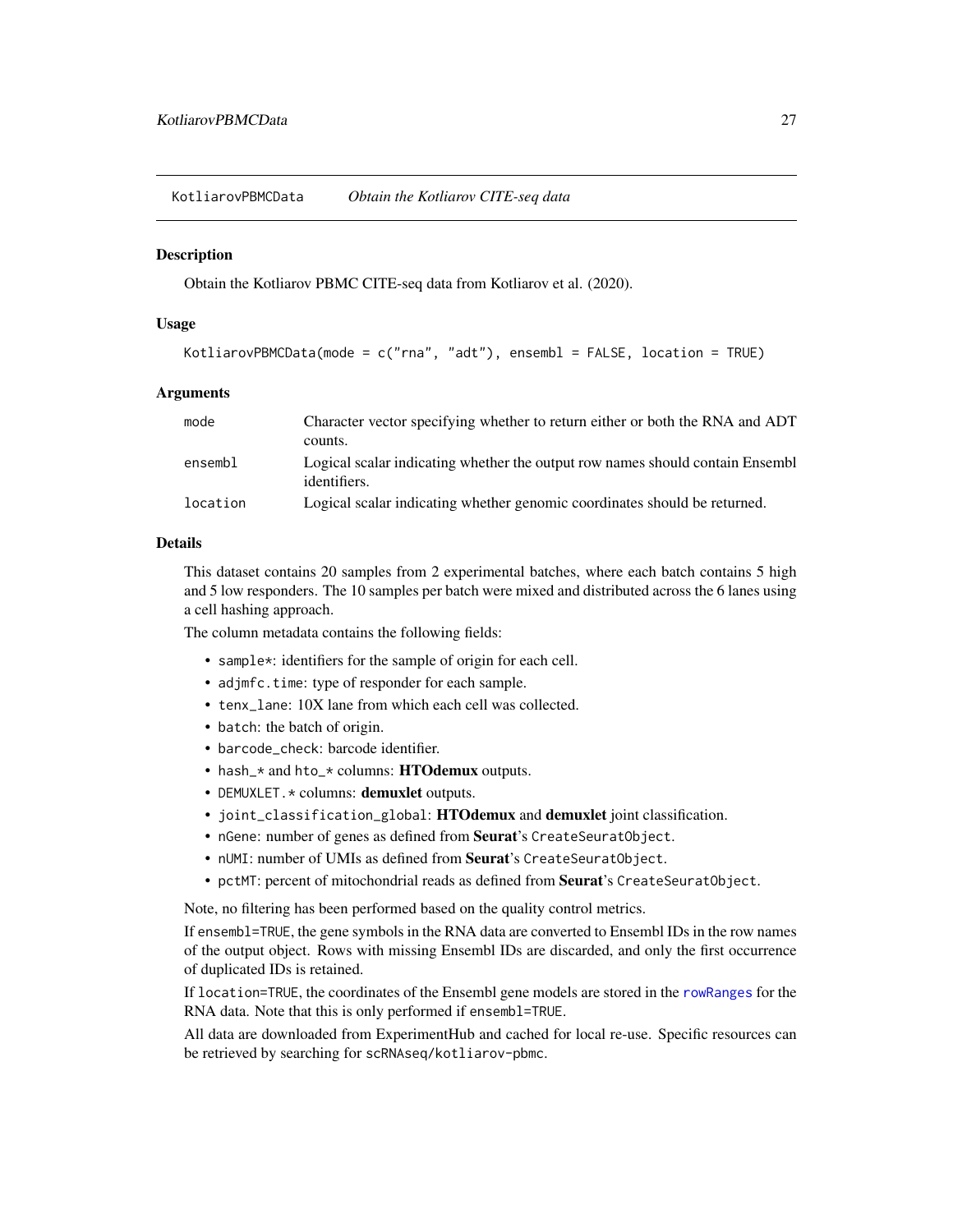#### <span id="page-27-0"></span>Value

A [SingleCellExperiment](#page-0-0) object with a single matrix of UMI counts corresponding to the first mode, with an optional alternative Experiment if there is a second mode.

#### Author(s)

Stephany Orjuela, with modifications from Aaron Lun

#### References

Kotliarov et al. (2020). Broad immune activation underlies shared set point signatures for vaccine responsiveness in healthy individuals and disease activity in patients with lupus. *Nat. Med.* 26, 618–629

#### Examples

```
sce <- KotliarovPBMCData()
```
LaMannoBrainData *Obtain the La Manno brain data*

#### Description

Obtain the mouse/human brain scRNA-seq data from La Manno et al. (2016).

#### Usage

```
LaMannoBrainData(
 which = c("human-es", "human-embryo", "human-ips", "mouse-adult", "mouse-embryo"),
 ensemb1 = FALSE,location = TRUE
\mathcal{L}
```
#### Arguments

| which    | A string specifying which dataset should be obtained.                                         |
|----------|-----------------------------------------------------------------------------------------------|
| ensembl  | Logical scalar indicating whether the output row names should contain Ensembl<br>identifiers. |
| location | Logical scalar indicating whether genomic coordinates should be returned.                     |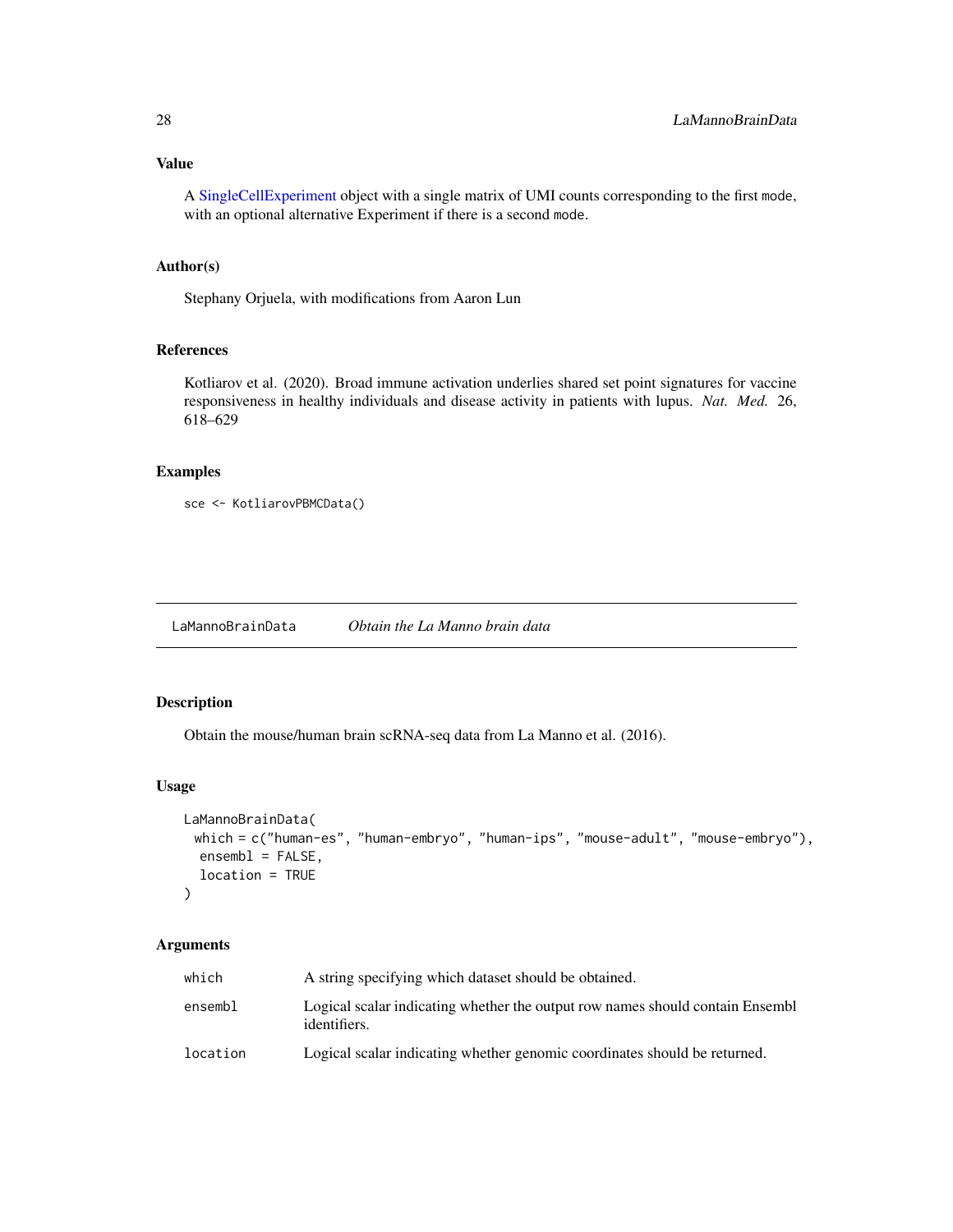#### <span id="page-28-0"></span>Details

Column metadata is provided in the same form as supplied in the supplementary tables in GSE71585. This contains information such as the time point and cell type.

The various settings of which will obtain different data sets.

- "human-es", human embryonic stem cells.
- "human-embryo", human embryo midbrain.
- "human-ips", human induced pluripotent stem cells.
- "mouse-adult", mouse adult dopaminergic neurons.
- "mouse-embryo", mouse embryo midbrain.

Unfortunately, each of these datasets uses a different set of features. If multiple datasets are to be used simultaneously, users will have to decide how to merge them, e.g., by taking the intersection of common features across all datasets.

If ensembl=TRUE, the gene symbols are converted to Ensembl IDs in the row names of the output object. Rows with missing Ensembl IDs are discarded, and only the first occurrence of duplicated IDs is retained.

If location=TRUE, the coordinates of the Ensembl gene models are stored in the [rowRanges](#page-0-0) of the output. Note that this is only performed if ensembl=TRUE.

All data are downloaded from ExperimentHub and cached for local re-use. Specific resources can be retrieved by searching for scRNAseq/lamanno-brain.

#### Value

A [SingleCellExperiment](#page-0-0) object with a single matrix of UMI counts.

#### Author(s)

Aaron Lun

#### References

La Manno A et al. (2016). Molecular diversity of midbrain development in mouse, human, and stem cells. *Cell* 167(2), 566-580.

#### Examples

```
sce.h.es <- LaMannoBrainData()
sce.h.em <- LaMannoBrainData("human-embryo")
sce.h.ip <- LaMannoBrainData("human-ips")
sce.m.ad <- LaMannoBrainData("mouse-adult")
sce.m.em <- LaMannoBrainData("mouse-embryo")
```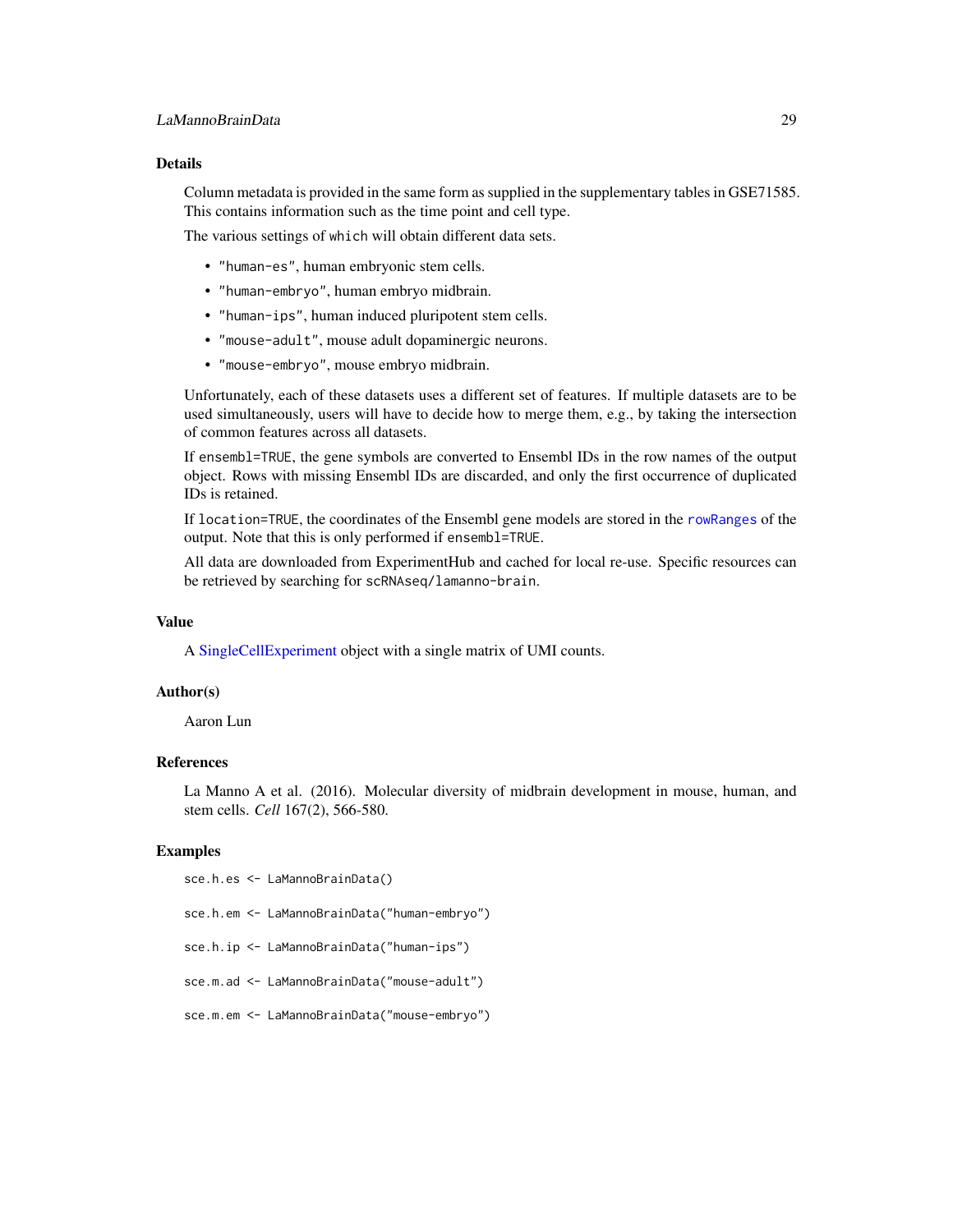<span id="page-29-0"></span>LawlorPancreasData *Obtain the Lawlor pancreas data*

#### Description

Provides the human pancreas single-cell RNA-seq data from Lawlor et al. (2017).

#### Usage

LawlorPancreasData()

#### Details

Column metadata is provided in the same form as supplied in GSE86469. This contains information such as the cell type labels and patient status.

All data are downloaded from ExperimentHub and cached for local re-use. Specific resources can be retrieved by searching for scRNAseq/lawlor-pancreas.

#### Value

A [SingleCellExperiment](#page-0-0) object with a single matrix of read counts.

#### Author(s)

Aaron Lun

#### References

Lawlor N et al. (2017). Single-cell transcriptomes identify human islet cell signatures and reveal cell-type-specific expression changes in type 2 diabetes. *Genome Res.* 27(2), 208-222.

#### Examples

```
sce <- LawlorPancreasData()
```
LedergorMyelomaData *Obtain the Ledergor Myeloma data*

#### Description

Obtain the human multiple myeloma single-cell RNA-seq data from Ledergor et al. (2018).

#### Usage

```
LedergorMyelomaData(ensembl = FALSE, location = TRUE)
```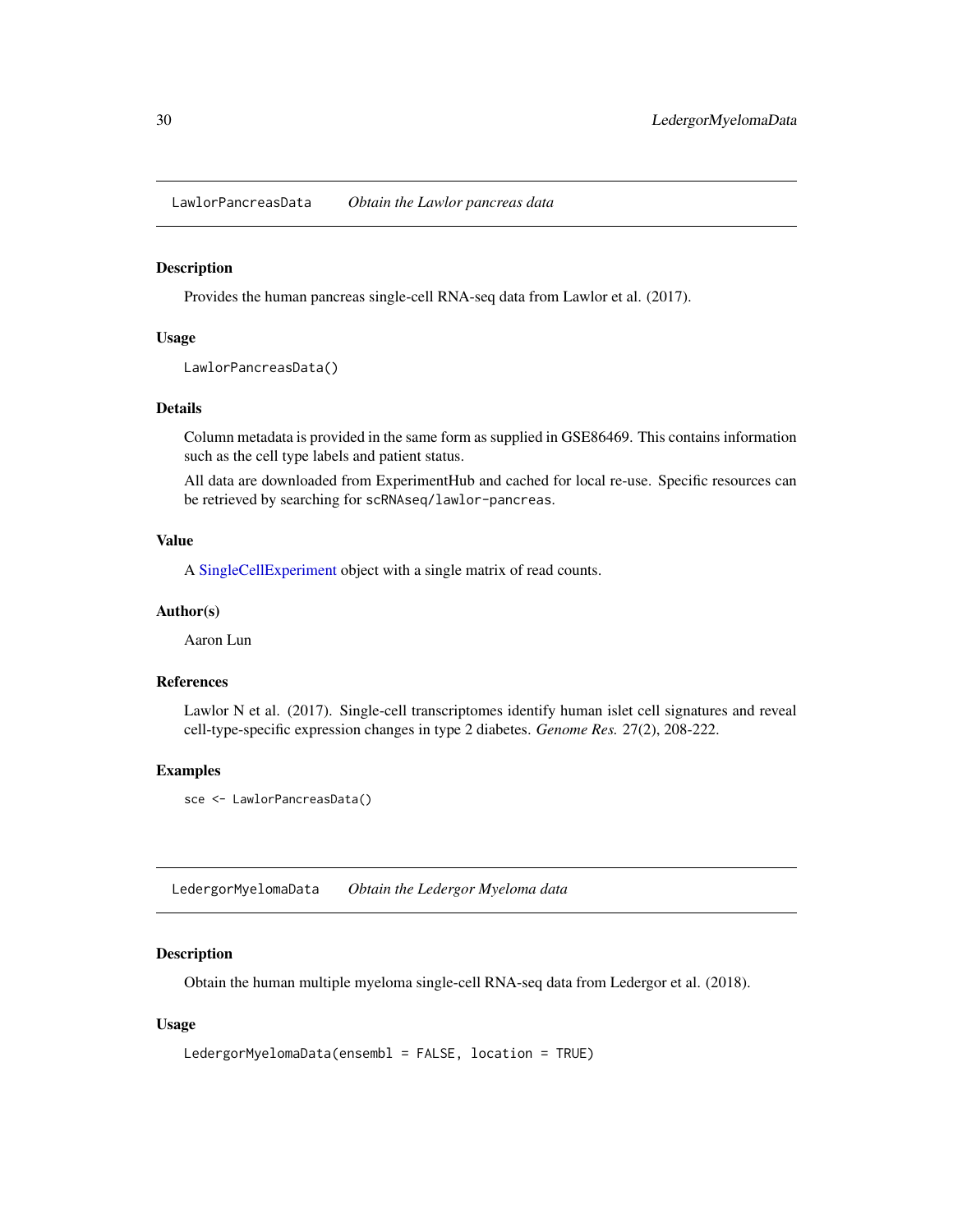### <span id="page-30-0"></span>LengESCData 31

#### **Arguments**

| ensembl  | Logical scalar indicating whether the output row names should contain Ensemble<br>identifiers. |
|----------|------------------------------------------------------------------------------------------------|
| location | Logical scalar indicating whether genomic coordinates should be returned.                      |

#### Details

Column metadata was created from the sample metadata file in GSE117156. It contains an 'Experiment\_ID' column, from which the tissue and subject of origin were extracted, as well as the condition and treatment status of the subject.

If ensembl=TRUE, the gene symbols are converted to Ensembl IDs in the row names of the output object. Rows with missing Ensembl IDs are discarded, and only the first occurrence of duplicated IDs is retained.

If location=TRUE, the coordinates of the Ensembl gene models are stored in the [rowRanges](#page-0-0) of the output. Note that this is only performed if ensembl=TRUE.

All data are downloaded from ExperimentHub and cached for local re-use. Specific resources can be retrieved by searching for scRNAseq/ledergor-myeloma.

#### Value

A [SingleCellExperiment](#page-0-0) object with a single matrix of read counts.

#### Author(s)

Milan Malfait

#### References

Ledergor G et al. (2018) Single cell dissection of plasma cell heterogeneity in symptomatic and asymptomatic myeloma. *Nat Med.* 24(12), 1867–1876.

#### Examples

sce <- LedergorMyelomaData()

LengESCData *Obtain the Leng ESC data*

#### Description

Obtain the human embryonic stem cell single-cell RNA-seq data from Leng et al. (2015).

#### Usage

```
LengESCData(ensembl = FALSE, location = TRUE)
```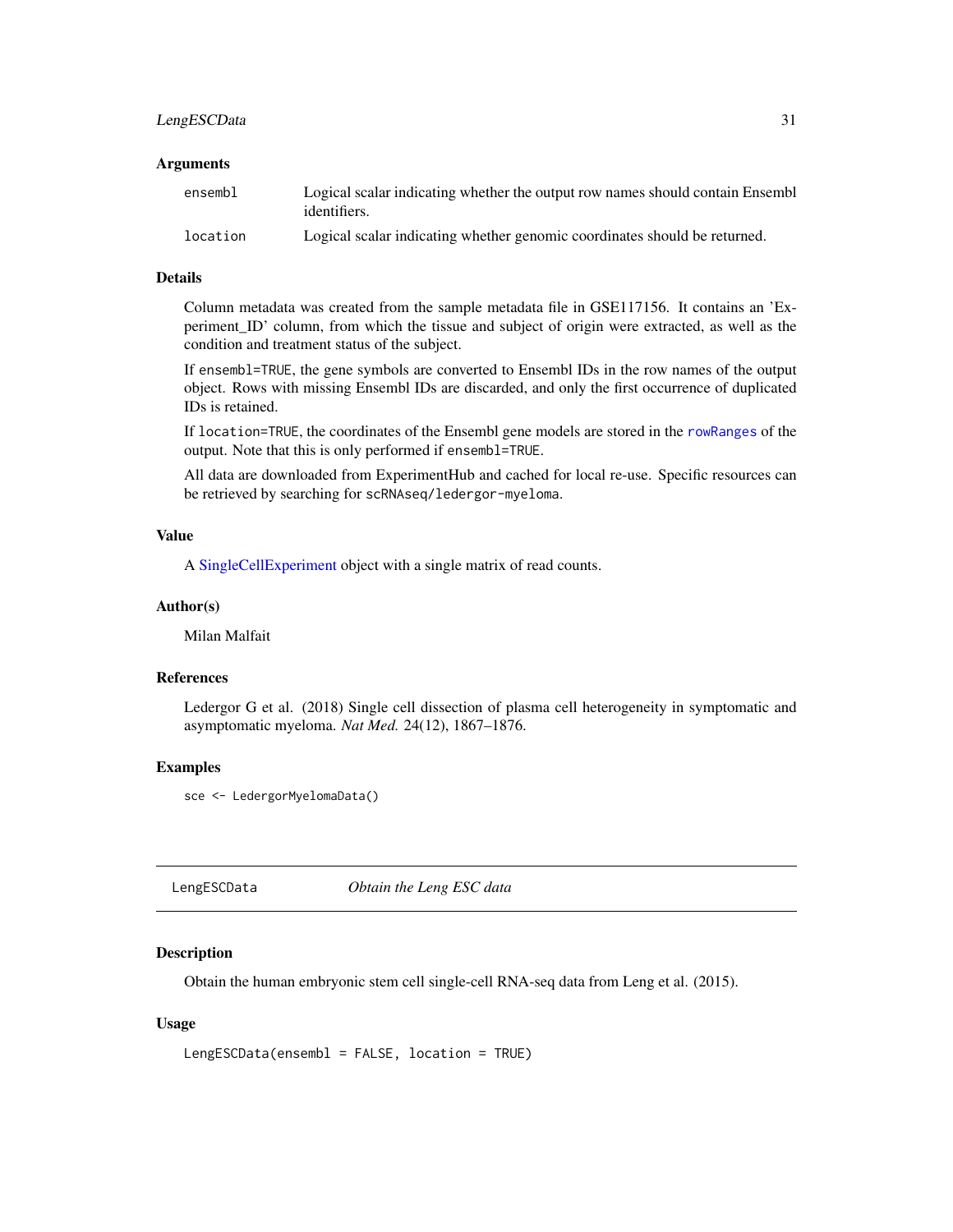#### <span id="page-31-0"></span>**Arguments**

| ensembl  | Logical scalar indicating whether gene symbols should be converted to Ensembl<br>annotation. |
|----------|----------------------------------------------------------------------------------------------|
| location | Logical scalar indicating whether genomic coordinates should be returned.                    |

#### Details

Column metadata contains the cell line, experiment number and experimentally determined cell cycle phase for each cell.

If ensembl=TRUE, the gene symbols in the published annotation are converted to Ensembl. If location=TRUE, the coordinates of the Ensembl gene models are stored in the [rowRanges](#page-0-0) of the output.

All data are downloaded from ExperimentHub and cached for local re-use. Specific resources can be retrieved by searching for scRNAseq/leng-esc.

#### Value

A [SingleCellExperiment](#page-0-0) object with a single matrix of normalized expected read counts.

#### Author(s)

Aaron Lun

#### References

Leng F et al. (2015). Oscope identifies oscillatory genes in unsynchronized single-cell RNA-seq experiments. *Nat. Methods* 12(10), 947-950.

#### Examples

```
sce <- LengESCData()
```
listDatasets *List all available datasets*

#### Description

Summary information for all available datasets in the scRNAseq package.

#### Usage

listDatasets()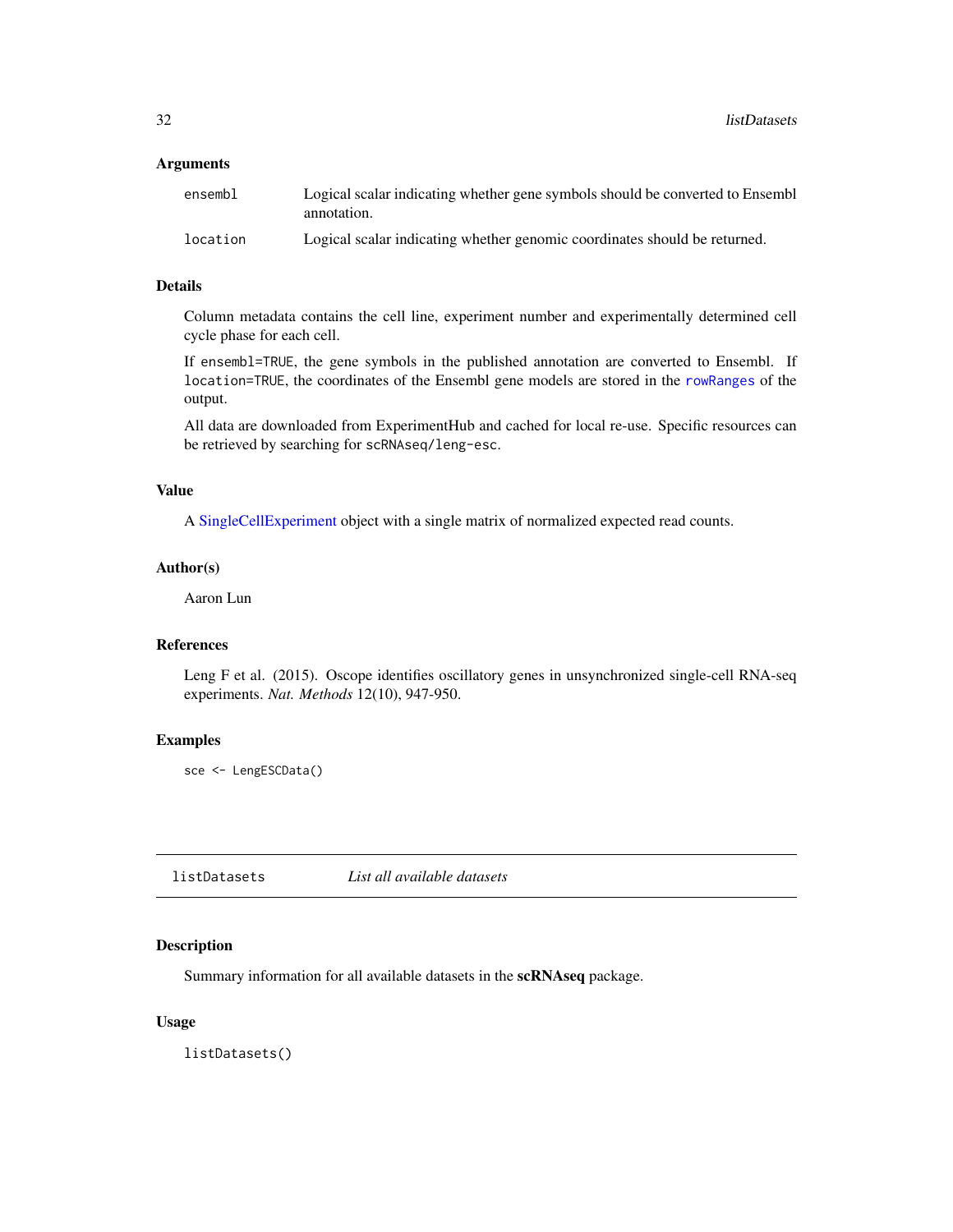#### <span id="page-32-0"></span>LunSpikeInData 33

#### Details

A study may contribute multiple datasets if they cannot be reasonably combined (e.g., different species). The reported number of cells refers only to the dataset as it is stored in scRNAseq; this may be different to the number of cells used by the authors in their analysis, e.g., due to filtering.

#### Value

A [DataFrame](#page-0-0) where each row corresponds to a dataset, containing the fields:

- Reference, a Markdown-formatted citation to scripts/ref.bib in the scRNAseq installation directory.
- Taxonomy, an identifier for the organism.
- Part, the part of the organism being studied.
- Number, the total number of cells in the dataset.
- Call, the relevant R call required to construct the dataset.

#### Author(s)

Aaron Lun

#### Examples

listDatasets()

LunSpikeInData *Obtain the Lun spike-in data*

#### Description

Obtain the spike-in single-cell RNA-seq data from Lun et al. (2017).

#### Usage

```
LunSpikeInData(
  which = c("416b", "tropho"),split.oncogene = FALSE,
  location = TRUE
)
```
#### Arguments

| which    | String specifying whether the 416B or trophoblast data should be obtained.                             |
|----------|--------------------------------------------------------------------------------------------------------|
|          | split oncogene Logical scalar indicating whether the oncogene should be split to a separate<br>altExp. |
| location | Logical scalar indicating whether genomic coordinates should be returned.                              |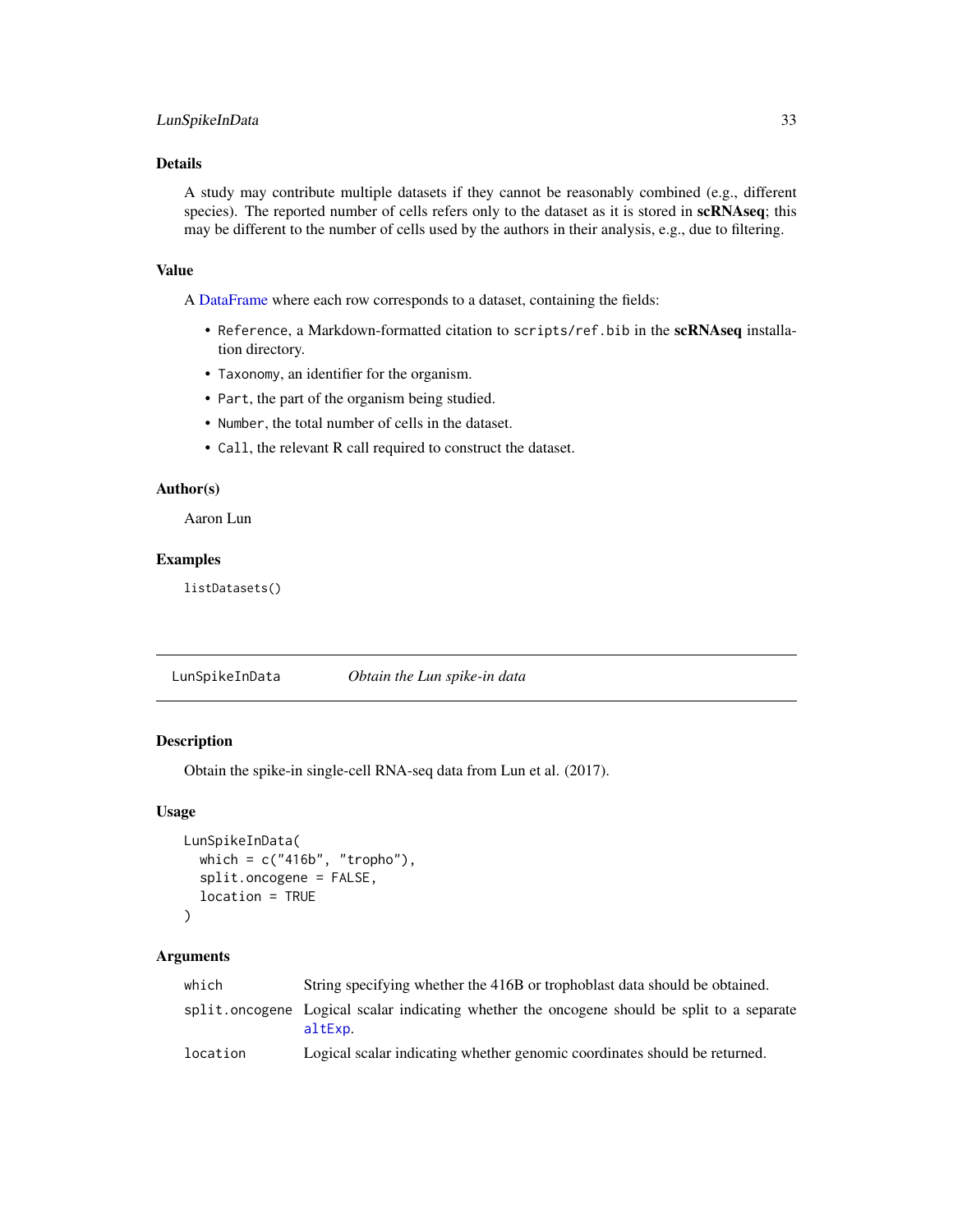<span id="page-33-0"></span>Row data contains a single "Length" field describing the total exonic length of each feature.

Column metadata is provided in the same form as supplied in E-MTAB-5522. This contains information such as the cell type, plate of origin, spike-in addition order and oncogene induction.

Two sets of spike-ins were added to each cell in each dataset. These are available as the "SIRV" and "ERCC" entries in the [altExps](#page-0-0).

If split.oncogene=TRUE and which="416b", the CBFB-MYH11-mcherry oncogene is moved to extra "oncogene" entry in the [altExps](#page-0-0).

If location=TRUE, the coordinates of the Ensembl gene models are stored in the [rowRanges](#page-0-0) of the output.

All data are downloaded from ExperimentHub and cached for local re-use. Specific resources can be retrieved by searching for scRNAseq/lun-spikein.

#### Value

A [SingleCellExperiment](#page-0-0) object with a single matrix of read counts.

#### Author(s)

Aaron Lun

#### References

Lun ATL et al. (2017). Assessing the reliability of spike-in normalization for analyses of single-cell RNA sequencing data. *Genome Res.* 27(11), 1795-1806.

#### Examples

sce <- LunSpikeInData()

sce <- LunSpikeInData("tropho")

MacoskoRetinaData *Obtain the Macosko retina data*

#### Description

Obtain the mouse retina single-cell RNA-seq data from Macosko et al. (2016).

#### Usage

```
MacoskoRetinaData(ensembl = FALSE, location = TRUE)
```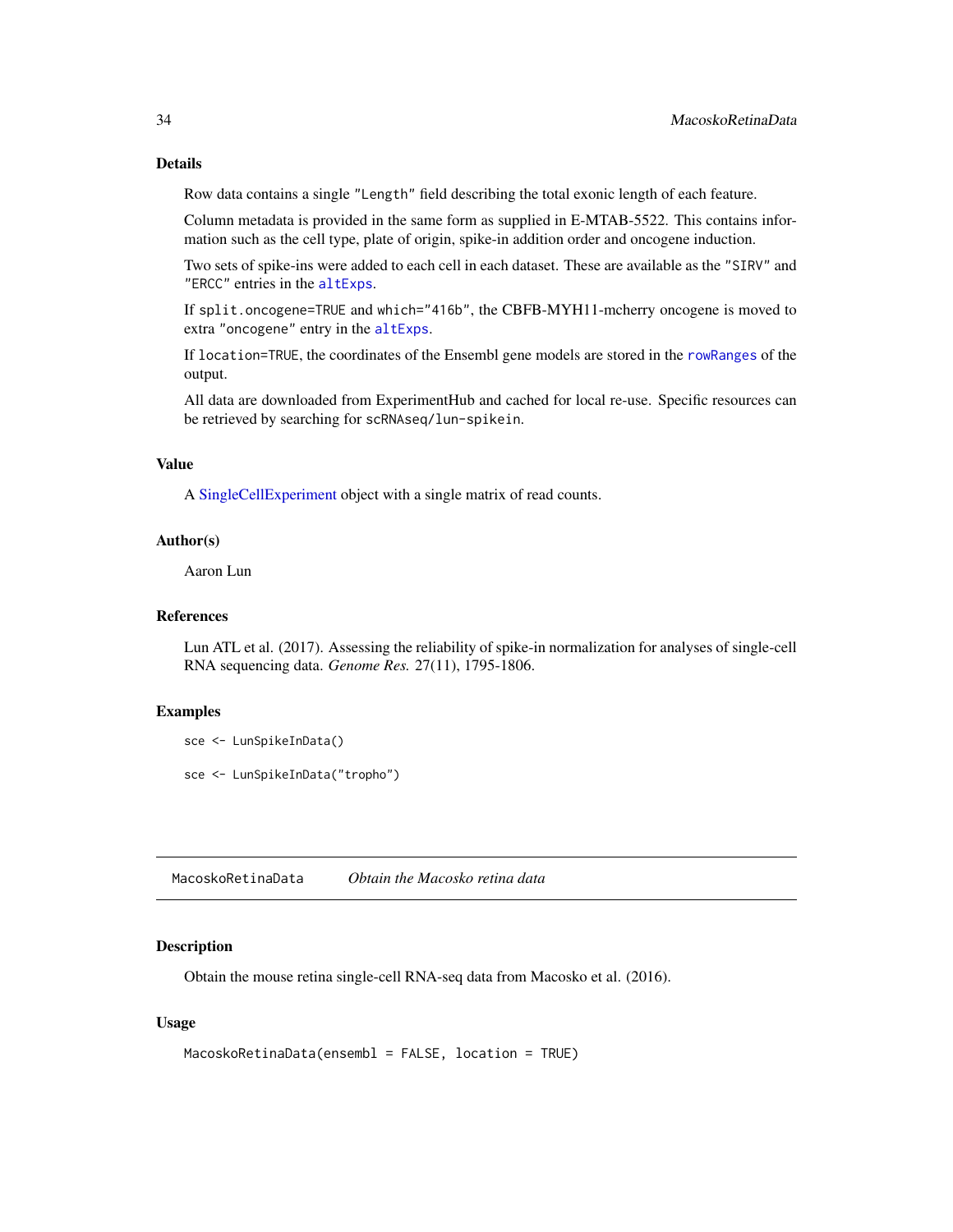#### <span id="page-34-0"></span>MairPBMCData 35

#### **Arguments**

| ensembl  | Logical scalar indicating whether the output row names should contain Ensemble<br>identifiers. |
|----------|------------------------------------------------------------------------------------------------|
| location | Logical scalar indicating whether genomic coordinates should be returned.                      |

#### Details

Column metadata contains the cluster identity as reported in the paper. Note that some cells will have NA identities as they are present in the count matrix but not in the metadata file. These are presumably low-quality cells that were discarded prior to clustering.

If ensembl=TRUE, the gene symbols are converted to Ensembl IDs in the row names of the output object. Rows with missing Ensembl IDs are discarded, and only the first occurrence of duplicated IDs is retained.

If location=TRUE, the coordinates of the Ensembl gene models are stored in the [rowRanges](#page-0-0) of the output. Note that this is only performed if ensembl=TRUE.

All data are downloaded from ExperimentHub and cached for local re-use. Specific resources can be retrieved by searching for scRNAseq/macosko-retina.

#### Value

A [SingleCellExperiment](#page-0-0) object with a single matrix of UMI counts.

#### Author(s)

Aaron Lun

#### References

Macosko E et al. (2016). Highly parallel genome-wide expression profiling of individual cells using nanoliter droplets. *Cell* 161(5), 1202-1214.

#### Examples

sce <- MacoskoRetinaData()

MairPBMCData *Obtain the Mair CITE-seq data*

#### Description

Obtain the Mair PBMC targeted CITE-seq data from Mair et al. (2020).

#### Usage

```
MairPBMCData(mode = c("rna", "adt"), ensembl = FALSE, location = TRUE)
```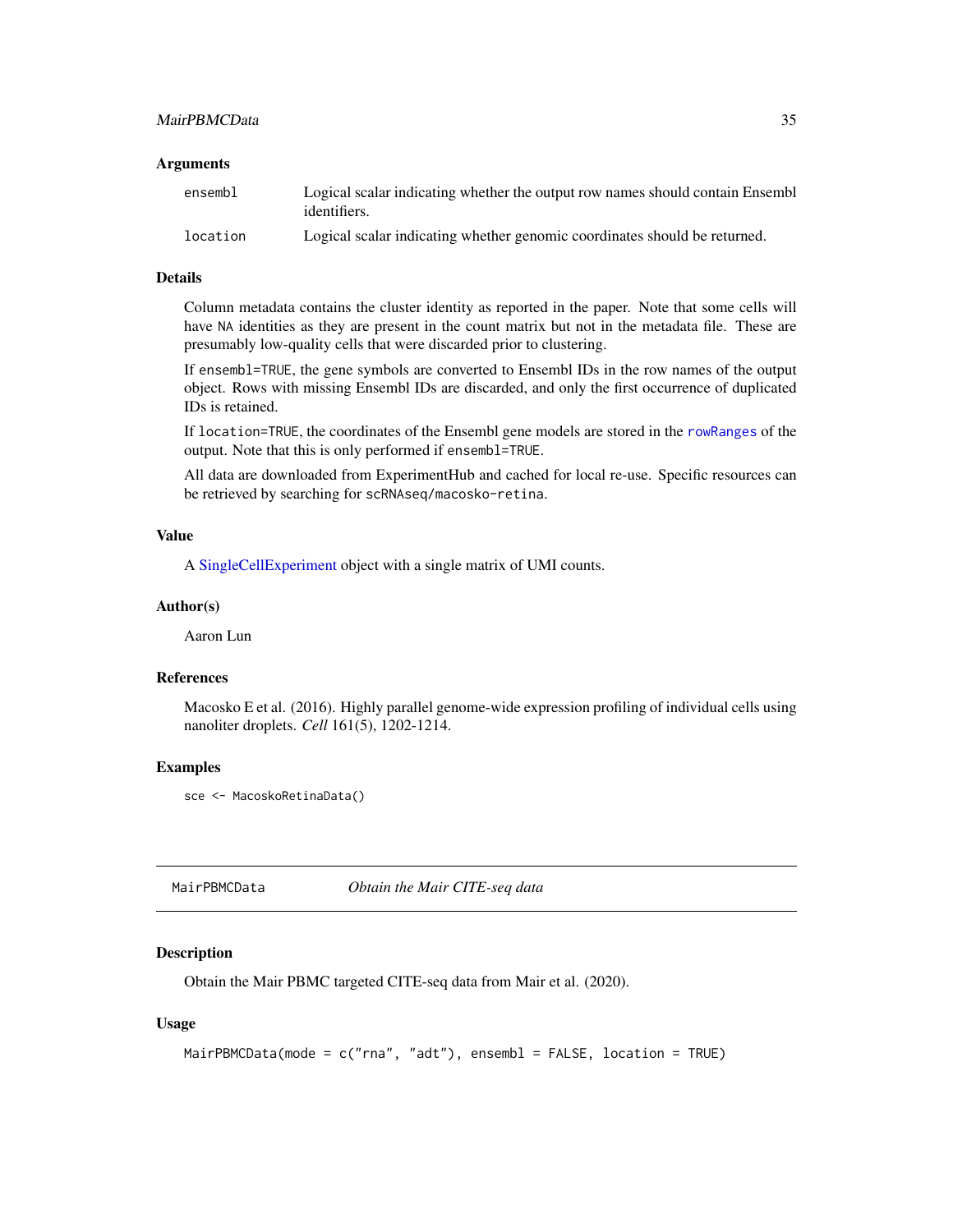#### **Arguments**

| mode     | Character vector specifying whether to return either or both the RNA and ADT<br>counts.       |
|----------|-----------------------------------------------------------------------------------------------|
| ensembl  | Logical scalar indicating whether the output row names should contain Ensembl<br>identifiers. |
| location | Logical scalar indicating whether genomic coordinates should be returned.                     |

#### Details

Column metadata contains the donor identity and cartridge of origin. Some libraries may also be classified as multiplets or have undeterminate origins after hash tag debarcoding.

If ensembl=TRUE, the gene symbols in the RNA data are converted to Ensembl IDs in the row names of the output object. Rows with missing Ensembl IDs are discarded, and only the first occurrence of duplicated IDs is retained.

If location=TRUE, the coordinates of the Ensembl gene models are stored in the [rowRanges](#page-0-0) for the RNA data. Note that this is only performed if ensembl=TRUE.

All data are downloaded from ExperimentHub and cached for local re-use. Specific resources can be retrieved by searching for scRNAseq/mair-pbmc.

#### Value

A [SingleCellExperiment](#page-0-0) object with a single matrix of UMI counts corresponding to the first mode, with an optional alternative Experiment if there is a second mode.

#### Author(s)

Stephany Orjuela, with modifications from Aaron Lun

#### References

Mair C et al. (2020). A targeted multi-omic analysis approach measures protein expression and low-abundance transcripts on the single-cell level. *Cell Rep.* 31, 107499

#### Examples

sce <- MairPBMCData()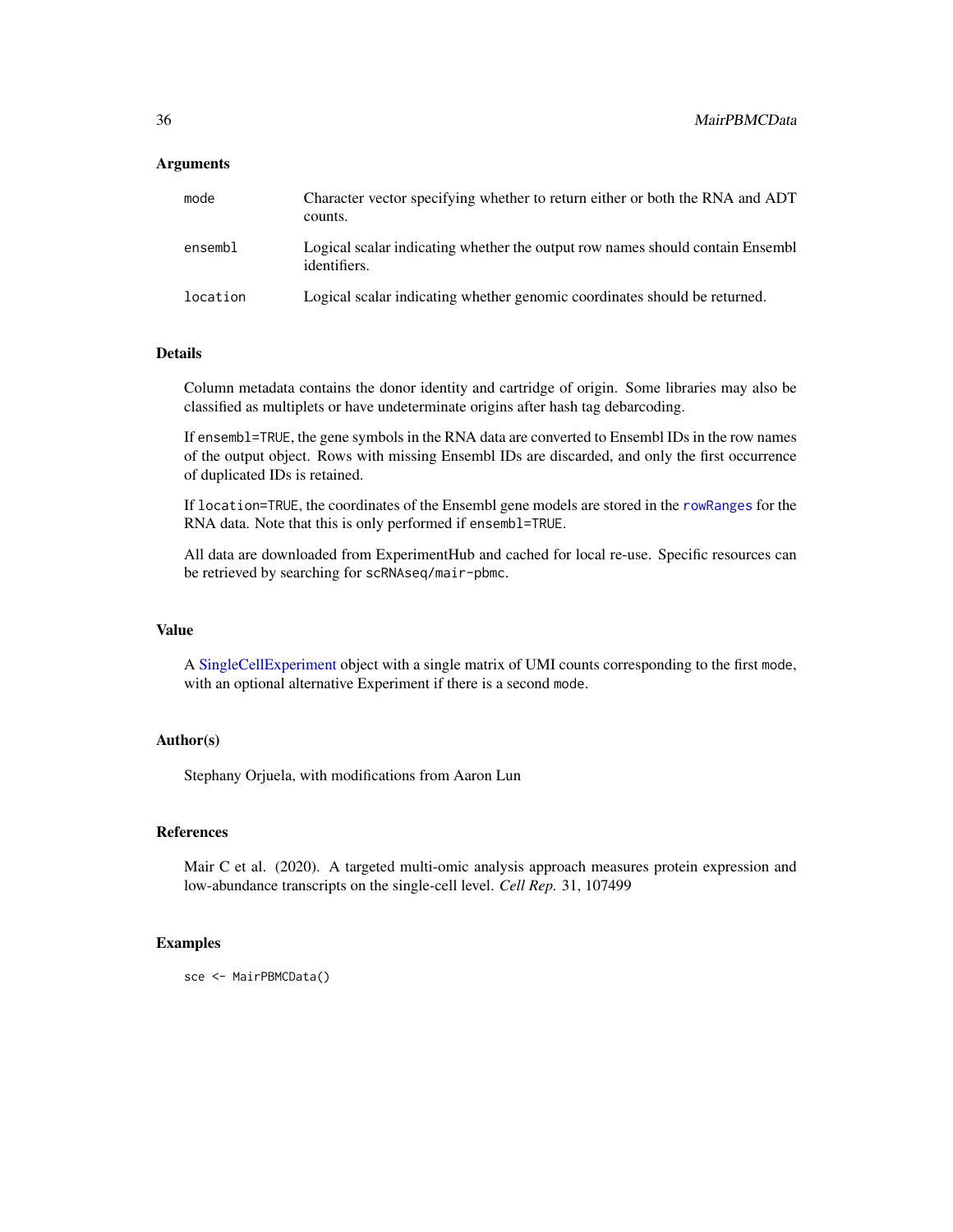#### <span id="page-36-0"></span>Description

Obtain the mouse brain single-cell RNA-seq data from Marques et al. (2016).

#### Usage

MarquesBrainData(ensembl = FALSE, location = TRUE)

#### Arguments

| ensembl  | Logical scalar indicating whether the output row names should contain Ensemble<br>identifiers. |
|----------|------------------------------------------------------------------------------------------------|
| location | Logical scalar indicating whether genomic coordinates should be returned.                      |

#### Details

Column metadata is provided in the same form as supplied in GSE75330. This contains information such as the cell type and age/sex of the mouse of origin for each cell.

Note that some genes may be present in multiple rows corresponding to different genomic locations. These additional rows are identified by a  $\lnot$  loc $\lceil 2-9 \rceil$  suffix in their row names. Users may wish to consider either removing them or merging them, e.g., with scater::sumCountsAcrossFeatures.

If ensembl=TRUE, the gene symbols are converted to Ensembl IDs in the row names of the output object. Rows with missing Ensembl IDs are discarded, and only the first occurrence of duplicated IDs is retained. All searching is performed after removing the \_loc[2-9] suffix.

If location=TRUE, the coordinates of the Ensembl gene models are stored in the [rowRanges](#page-0-0) of the output. Note that this is only performed if ensembl=TRUE.

All data are downloaded from ExperimentHub and cached for local re-use. Specific resources can be retrieved by searching for scRNAseq/marques-brain.

#### Value

A [SingleCellExperiment](#page-0-0) object with a single matrix of UMI counts.

#### Author(s)

Aaron Lun

#### References

Marques A et al. (2016). Oligodendrocyte heterogeneity in the mouse juvenile and adult central nervous system. *Science* 352(6291), 1326-1329.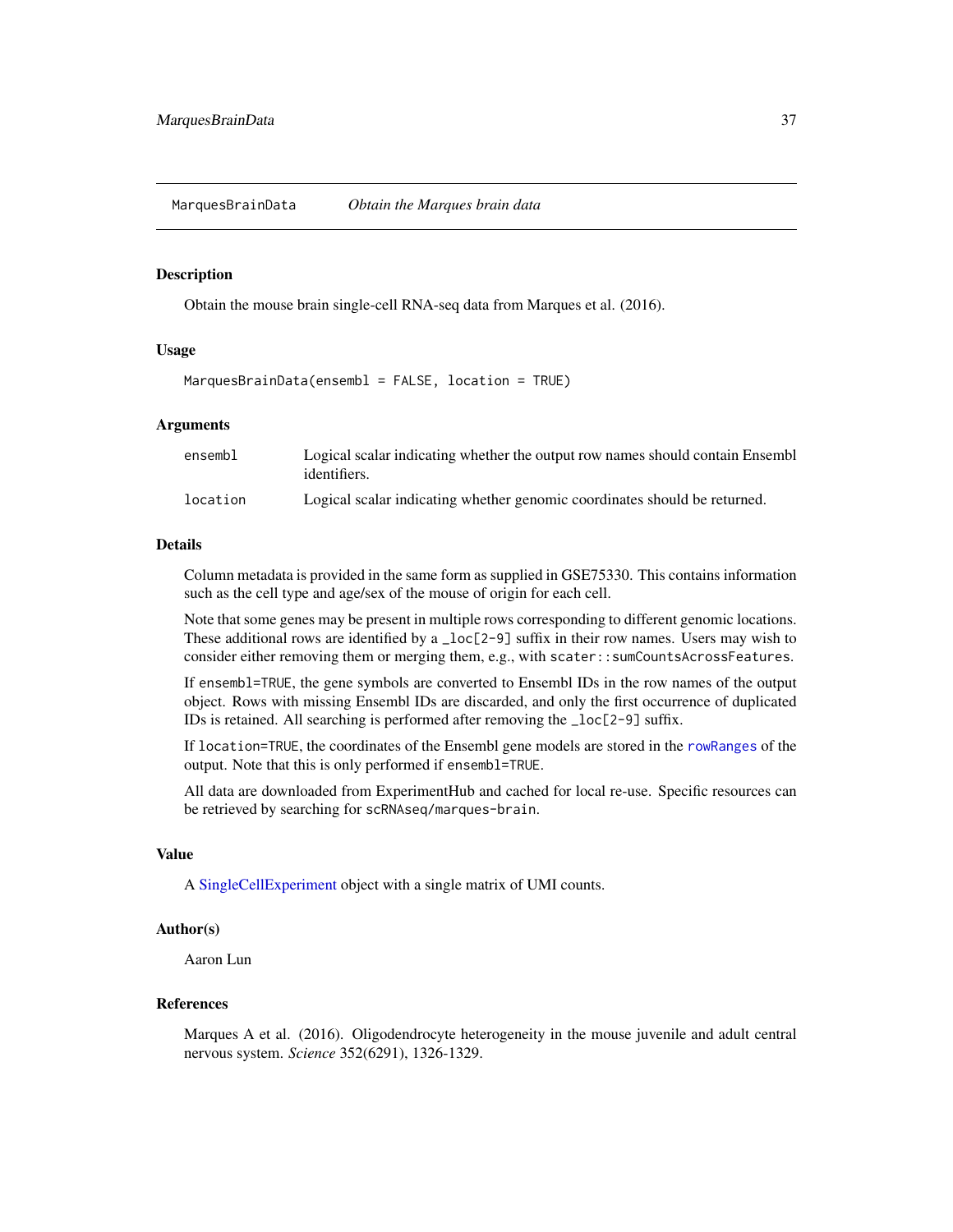#### <span id="page-37-0"></span>Examples

sce <- MarquesBrainData()

MessmerESCData *Obtain the Messmer ESC data*

#### **Description**

Obtain the human embryonic stem cell single-cell RNA-seq data from Messmer et al. (2019).

#### Usage

MessmerESCData(location = TRUE)

#### Arguments

location Logical scalar indicating whether genomic coordinates should be returned.

#### Details

Row data contains a single "Length" field describing the total exonic length of each feature.

Column metadata is provided in the same form as supplied in E-MTAB-6819. This contains information such as the cell phenotype (naive or primed) and the batch of origin. Note that counts for technical replicates have already been summed together.

Count data for ERCC spike-ins are stored in the "ERCC" entry of the [altExps](#page-0-0).

If location=TRUE, the coordinates of the Ensembl gene models are stored in the [rowRanges](#page-0-0) of the output.

All data are downloaded from ExperimentHub and cached for local re-use. Specific resources can be retrieved by searching for scRNAseq/messmer-esc.

#### Value

A [SingleCellExperiment](#page-0-0) object with a single matrix of read counts.

#### Author(s)

Aaron Lun

#### References

Messmer T et al. (2019). Transcriptional heterogeneity in naive and primed human pluripotent stem cells at single-cell resolution. *Cell Rep* 26(4), 815-824.e4

#### Examples

sce <- MessmerESCData()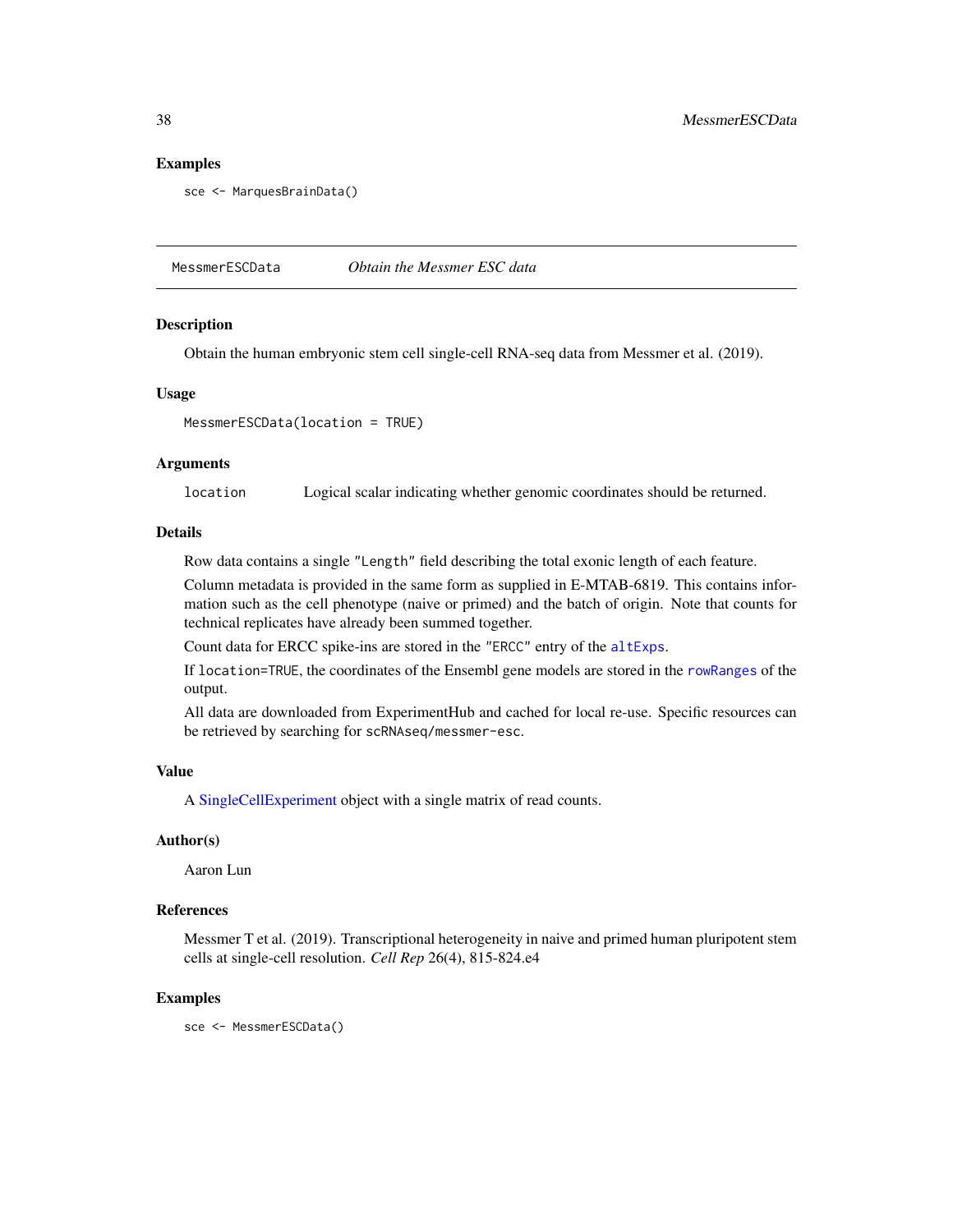<span id="page-38-0"></span>MuraroPancreasData *Obtain the Muraro pancreas data*

#### Description

Obtain the human pancreas single-cell RNA-seq data from Muraro et al. (2016).

#### Usage

```
MuraroPancreasData(ensembl = FALSE, location = TRUE)
```
#### Arguments

| ensembl  | Logical scalar indicating whether the output row names should contain Ensemble<br>identifiers. |
|----------|------------------------------------------------------------------------------------------------|
| location | Logical scalar indicating whether genomic coordinates should be returned.                      |

#### Details

Row data contains fields for the symbol and chromosomal location of each gene.

Column metadata is derived from the columns of the count matrix provided in GSE85241, with additional cell type labels obtained from the authors (indirectly, via the Hemberg group). Some cells have NA labels and were presumably removed prior to downstream analyses.

Count data for ERCC spike-ins are stored in the "ERCC" entry of the [altExps](#page-0-0).

If ensembl=TRUE, the gene symbols are converted to Ensembl IDs in the row names of the output object. Rows with missing Ensembl IDs are discarded, and only the first occurrence of duplicated IDs is retained.

If location=TRUE, the coordinates of the Ensembl gene models are stored in the [rowRanges](#page-0-0) of the output. Note that this is only performed if ensembl=TRUE.

All data are downloaded from ExperimentHub and cached for local re-use. Specific resources can be retrieved by searching for scRNAseq/muraro-pancreas.

#### Value

A [SingleCellExperiment](#page-0-0) object with a single matrix of UMI counts.

#### Author(s)

Aaron Lun, using additional metadata obtained by Vladimir Kiselev.

#### References

Muraro MJ et al. (2016). A single-cell transcriptome atlas of the human pancreas. *Cell Syst.* 3(4), 385-394.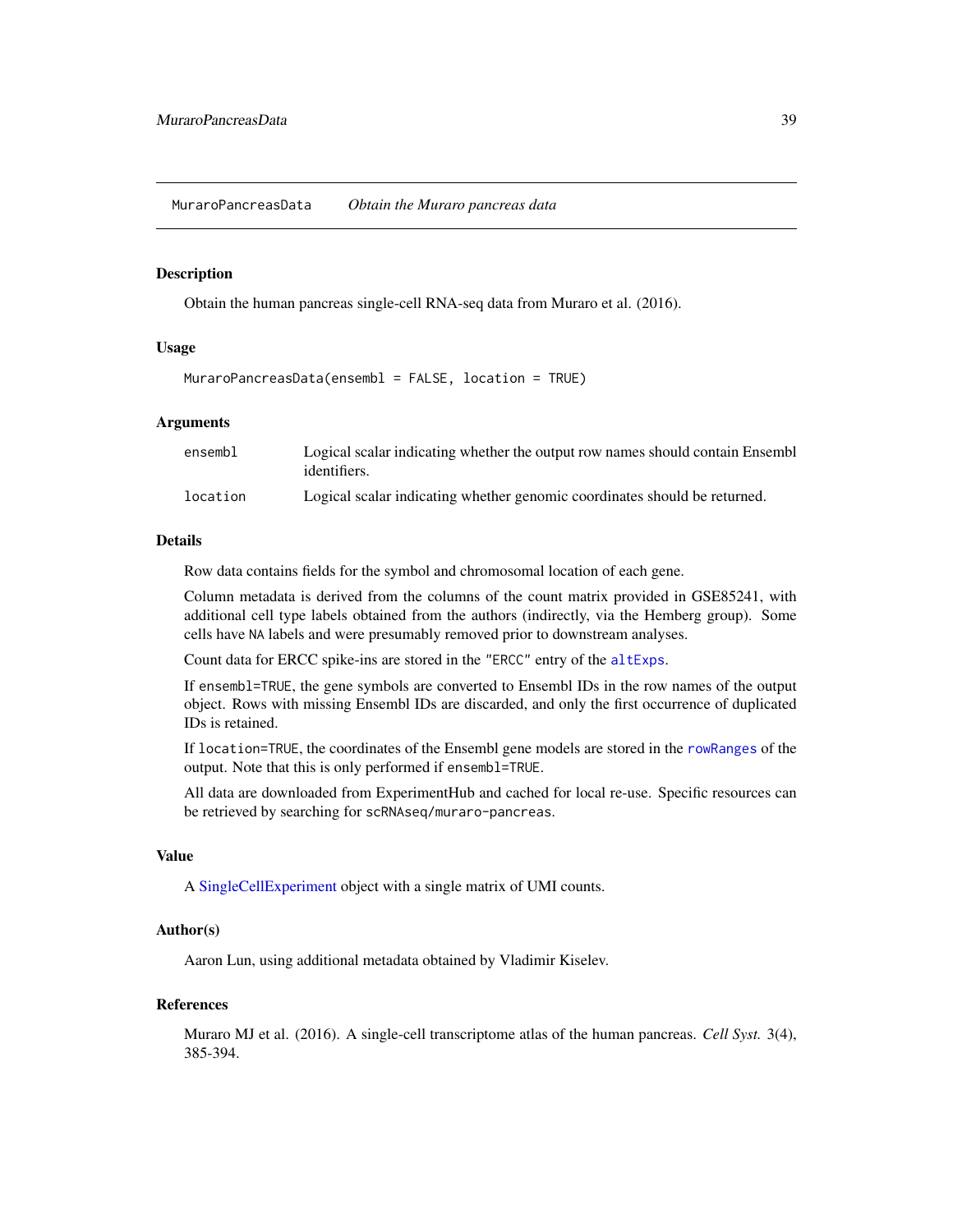#### Examples

```
sce <- MuraroPancreasData()
```
NestorowaHSCData *Obtain the Nestorowa HSC data*

#### Description

Obtain the mouse haematopoietic stem cell single-cell RNA-seq data from Nestorowa et al. (2015).

#### Usage

```
NestorowaHSCData(remove.htseq = TRUE, location = TRUE)
```
#### Arguments

| remove.htsea | Logical scalar indicating whether HT-seq alignment statistics should be removed. |
|--------------|----------------------------------------------------------------------------------|
| location     | Logical scalar indicating whether genomic coordinates should be returned.        |

#### Details

Rows corresponding to HT-seq's alignment statistics are removed by default. These can be retained by setting remove.htseq=FALSE.

Column metadata includes the cell type mapping, as described on the website (see References), and the FACS expression levels of selected markers. Note that these are stored as nested matrices within the [colData](#page-0-0).

Diffusion map components are provided as the "diffusion" entry in the [reducedDims](#page-0-0).

Counts for ERCC spike-ins are stored in the "ERCC" entry in the [altExps](#page-0-0).

If location=TRUE, the coordinates of the Ensembl gene models are stored in the [rowRanges](#page-0-0) of the output.

All data are downloaded from ExperimentHub and cached for local re-use. Specific resources can be retrieved by searching for scRNAseq/nestorowa-hsc.

#### Value

A [SingleCellExperiment](#page-0-0) object with a single matrix of read counts.

#### Author(s)

Aaron Lun

<span id="page-39-0"></span>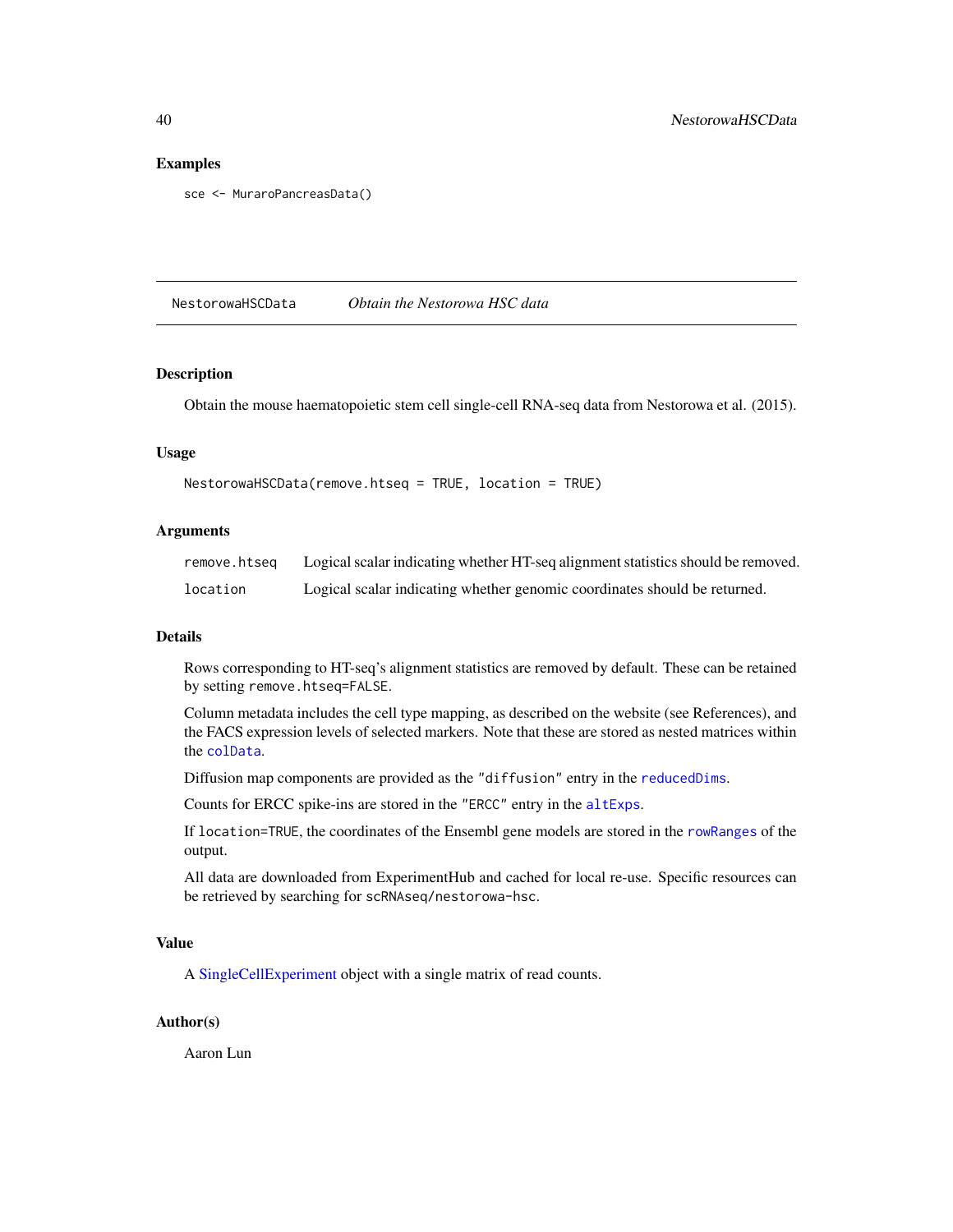#### <span id="page-40-0"></span>References

Nestorowa S et al. (2016). A single-cell resolution map of mouse hematopoietic stem and progenitor cell differentiation *Blood* 128, e20-e31.

Gene and protein expression in adult haematopoiesis: Data. [http://blood.stemcells.cam.ac.](http://blood.stemcells.cam.ac.uk/single_cell_atlas.html#data) [uk/single\\_cell\\_atlas.html#data](http://blood.stemcells.cam.ac.uk/single_cell_atlas.html#data).

#### Examples

sce <- NestorowaHSCData()

NowakowskiCortexData *Obtain the Nowakowski cortex data*

#### Description

Obtain the human cortex single-cell RNA-seq dataset from Nowakowski et al. (2017).

#### Usage

```
NowakowskiCortexData(ensembl = FALSE, location = TRUE)
```
#### Arguments

| ensembl  | Logical scalar indicating whether the output row names should contain Ensembl |
|----------|-------------------------------------------------------------------------------|
|          | identifiers.                                                                  |
| location | Logical scalar indicating whether genomic coordinates should be returned.     |

#### Details

Column metadata includes the presumed cell type (WGCNAcluster), patient and tissue region of origin. A variety of dimensionality reduction results are also provided.

If ensembl=TRUE, the gene symbols are converted to Ensembl IDs in the row names of the output object. Rows with missing Ensembl IDs are discarded, and only the first occurrence of duplicated IDs is retained.

If location=TRUE, the coordinates of the Ensembl gene models are stored in the [rowRanges](#page-0-0) of the output. This is only performed when ensembl=TRUE.

All data are downloaded from ExperimentHub and cached for local re-use. Specific resources can be retrieved by searching for scRNAseq/nowakowski-cortex.

#### Value

A [SingleCellExperiment](#page-0-0) object with a single matrix of TPMs. The [reducedDims](#page-0-0) contains an assortment of dimensionality reduction results.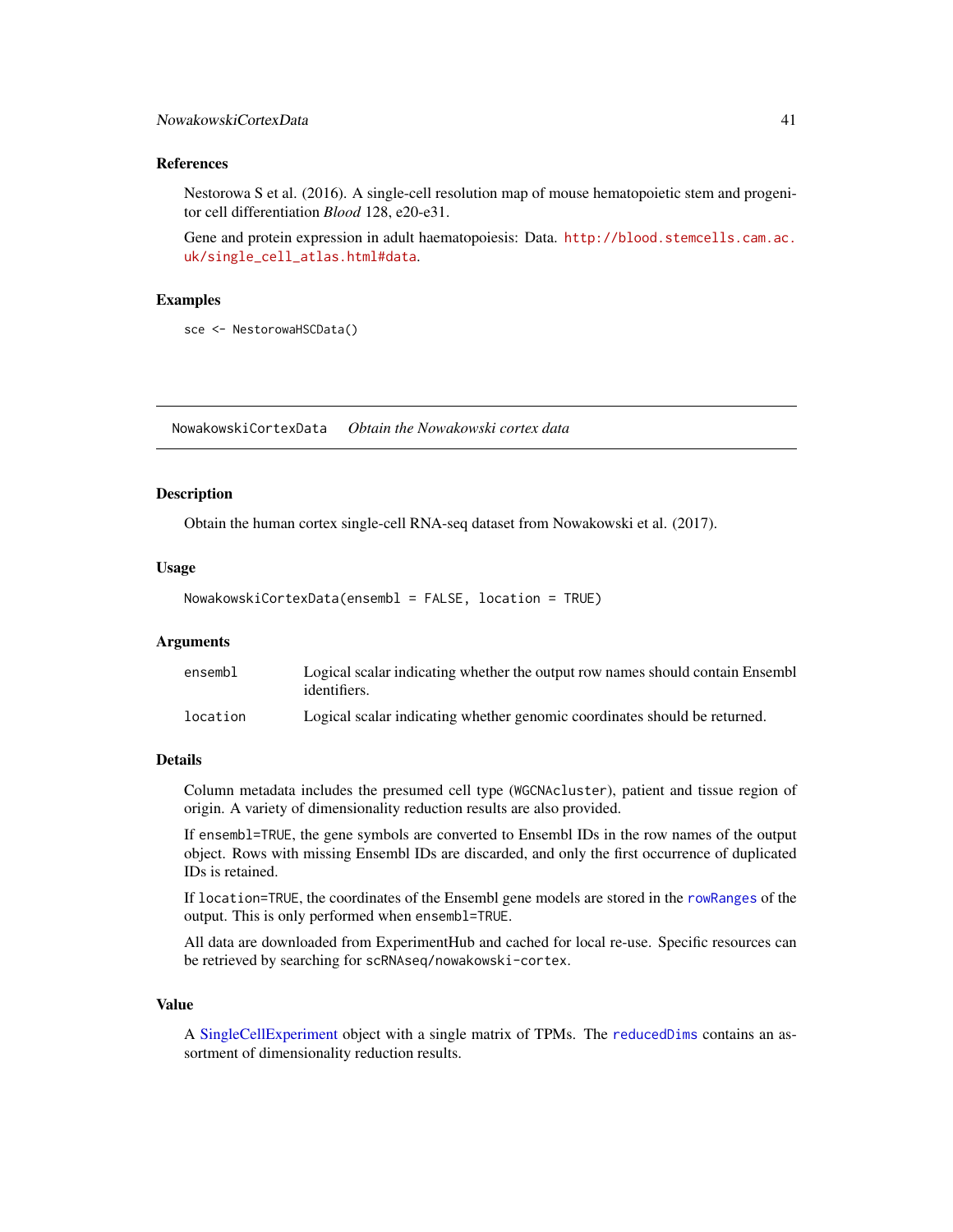#### <span id="page-41-0"></span>Author(s)

Aaron Lun

#### References

Nowakowski S et al. (2017). Spatiotemporal gene expression trajectories reveal developmental hierarchies of the human cortex. *Science* 358, 1318-1323.

#### Examples

sce <- NowakowskiCortexData()

PaulHSCData *Obtain the Paul HSC data*

#### Description

Obtain the mouse haematopoietic stem cell single-cell RNA-seq data from Paul et al. (2015).

#### Usage

```
PaulHSCData(ensembl = FALSE, discard.multiple = TRUE, location = TRUE)
```
#### Arguments

| ensembl          | Logical scalar indicating whether the output row names should contain Ensemble |
|------------------|--------------------------------------------------------------------------------|
|                  | identifiers.                                                                   |
| discard.multiple |                                                                                |
|                  | Logical scalar indicating whether ambiguous rows should be discarded.          |
| location         | Logical scalar indicating whether genomic coordinates should be returned.      |

#### Details

Column metadata includes the plate and the mouse of origin, fluoresence intensities from indexed sorting and the number of cells in each well.

Some of the original rownames are concatenated symbols from multiple genes. We consider these rows to represent ambiguously assigned counts and discard them if discard.multiple=TRUE.

If ensembl=TRUE, the gene symbols are converted to Ensembl IDs in the row names of the output object. Rows with missing Ensembl IDs are discarded, and only the first occurrence of duplicated IDs is retained.

If location=TRUE, the coordinates of the Ensembl gene models are stored in the [rowRanges](#page-0-0) of the output. Note that this is only performed if ensembl=TRUE.

All data are downloaded from ExperimentHub and cached for local re-use. Specific resources can be retrieved by searching for scRNAseq/nestorowa-hsc.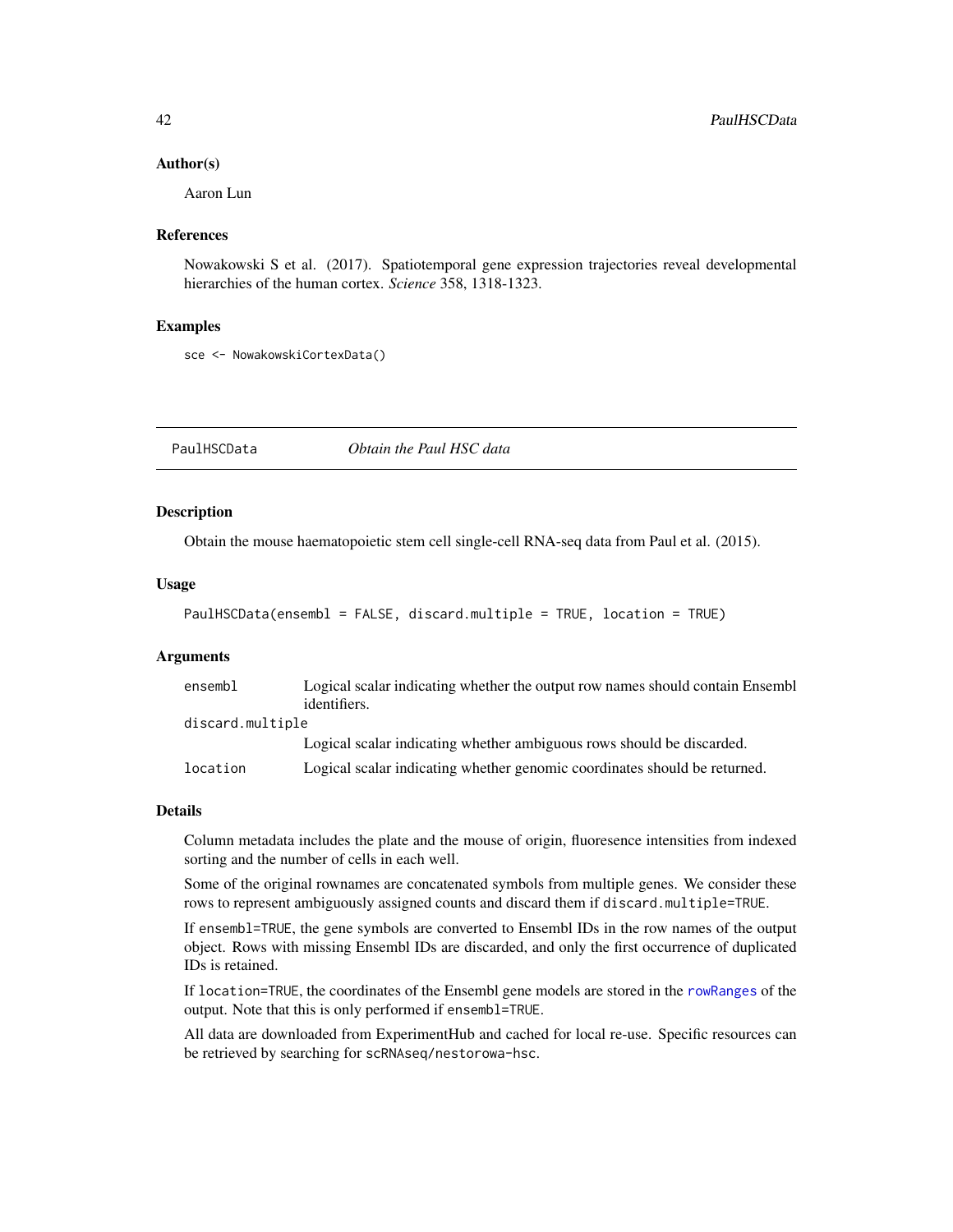#### <span id="page-42-0"></span>PollenGliaData 43

#### Value

A [SingleCellExperiment](#page-0-0) object with a single matrix of read counts.

#### Author(s)

Aaron Lun

### References

Paul F et al. (2015). Transcriptional heterogeneity and lineage commitment in myeloid progenitors. *Cell* 163, 1663-77.

#### Examples

sce <- PaulHSCData()

PollenGliaData *Obtain the Pollen radial glia data*

#### Description

Obtain the human radial glia single-cell RNA-seq dataset from Pollen et al. (2017).

#### Usage

PollenGliaData(ensembl = FALSE, location = TRUE)

#### **Arguments**

| ensembl  | Logical scalar indicating whether the output row names should contain Ensembl<br>identifiers. |
|----------|-----------------------------------------------------------------------------------------------|
| location | Logical scalar indicating whether genomic coordinates should be returned.                     |

#### Details

Column metadata includes the anatomical source, sample of origin, presumed cell type and assorted alignment statistics.

If ensembl=TRUE, the gene symbols are converted to Ensembl IDs in the row names of the output object. Rows with missing Ensembl IDs are discarded, and only the first occurrence of duplicated IDs is retained.

If location=TRUE, the coordinates of the Ensembl gene models are stored in the [rowRanges](#page-0-0) of the output. This is only performed when ensembl=TRUE.

All data are downloaded from ExperimentHub and cached for local re-use. Specific resources can be retrieved by searching for scRNAseq/pollen-glia.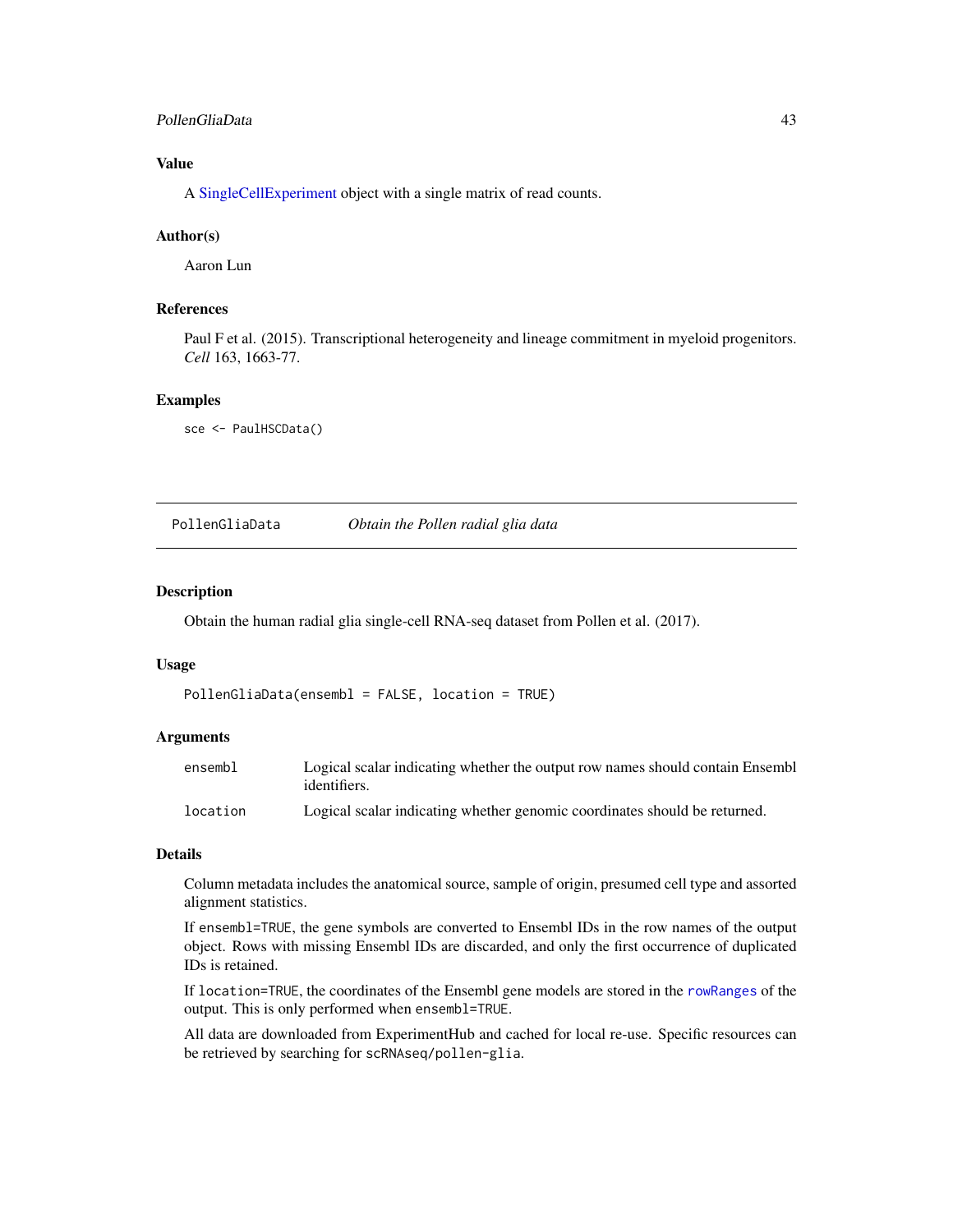#### <span id="page-43-0"></span>Value

A [SingleCellExperiment](#page-0-0) object with a single matrix of read counts.

#### Author(s)

Aaron Lun

#### References

Pollen A et al. (2017). Molecular identity of human outer radial glia during cortical development. *Cell* 163, 55-67.

#### Examples

```
sce <- PollenGliaData()
```
ReprocessedAllenData *Reprocessed single-cell data sets*

#### Description

Obtain the legacy count matrices for three publicly available single-cell RNA-seq datasets. Raw sequencing data were downloaded from NCBI's SRA or from EBI's ArrayExpress, aligned to the relevant genome build and used to quantify gene expression.

#### Usage

```
ReprocessedAllenData(assays = NULL, ensembl = FALSE, location = TRUE)
ReprocessedTh2Data(assays = NULL, ensembl = FALSE, location = TRUE)
ReprocessedFluidigmData(assays = NULL, ensembl = FALSE, location = TRUE)
```
#### **Arguments**

| assays   | Character vector specifying one or more assays to return. Choices are "tophat_counts",<br>"cufflinks_fpkm", "rsem_counts" and "rsem_tpm". If NULL, all assays are<br>returned. |
|----------|--------------------------------------------------------------------------------------------------------------------------------------------------------------------------------|
| ensembl  | Logical scalar indicating whether the output row names should contain Ensembl<br>identifiers.                                                                                  |
| location | Logical scalar indicating whether genomic coordinates should be returned.                                                                                                      |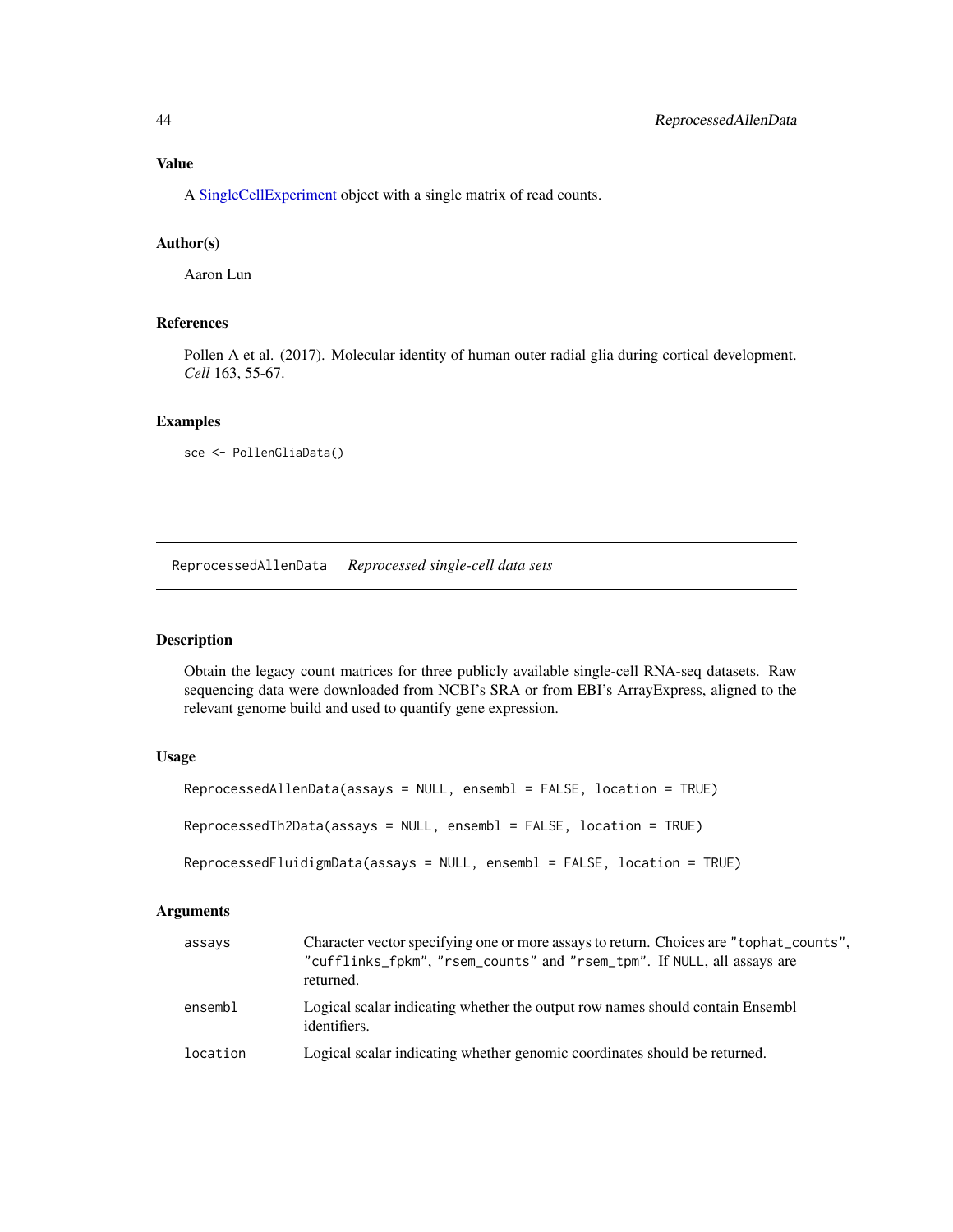#### <span id="page-44-0"></span>Details

ReprocessedFluidigmData returns a dataset of 65 human neural cells from Pollen et al. (2014), each sequenced at high and low coverage (SRA accession SRP041736).

ReprocessedTh2Data returns a dataset of 96 mouse T helper cells from Mahata et al. (2014), obtained from ArrayExpress accession E-MTAB-2512. Spike-in counts are stored in the "ERCC" entry of the [altExps](#page-0-0).

ReprocessedAllenData return a dataset of 379 mouse brain cells from Tasic et al. (2016). This is a re-processed subset of the data from [TasicBrainData](#page-51-1), and contains spike-in information stored as in the [altExps](#page-0-0).

In each dataset, the first columns of the colData are sample quality metrics from FastQC and Picard. The remaining fields were obtained from the original study in their GEO/SRA submission and/or as Supplementary files in the associated publication. These two categories of colData are distinguished by a which\_qc element in the [metadata](#page-0-0), which contains the names of the qualityrelated columns in each object.

If ensembl=TRUE, the gene symbols are converted to Ensembl IDs in the row names of the output object. Rows with missing Ensembl IDs are discarded, and only the first occurrence of duplicated IDs is retained.

If location=TRUE, the coordinates of the Ensembl gene models are stored in the [rowRanges](#page-0-0) of the output. Note that this is only performed if ensembl=TRUE.

All data are downloaded from ExperimentHub and cached for local re-use. Specific resources can be retrieved by searching for scRNAseq/legacy-allen, scRNAseq/legacy-fluidigm or scRNAseq/legacy-th2.

#### Value

A [SingleCellExperiment](#page-0-0) object containing one or more expression matrices of counts and/or TPMs, depending on assays.

#### Pre-processing details

FASTQ files were either obtained directly from ArrayExpress, or converted from SRA files (downloaded from the Sequence Read Archive) using the SRA Toolkit.

Reads were aligned with TopHat (v. 2.0.11) to the appropriate reference genome (GRCh38 for human samples, GRCm38 for mouse). RefSeq mouse gene annotation (GCF\_000001635.23\_GRCm38.p3) was downloaded from NCBI on Dec. 28, 2014. RefSeq human gene annotation (GCF\_000001405.28) was downloaded from NCBI on Jun. 22, 2015.

featureCounts (v. 1.4.6-p3) was used to compute gene-level read counts. Cufflinks (v. 2.2.0) was used to compute gene-leve FPKMs. Reads were also mapped to the transcriptome using RSEM (v. 1.2.19) to compute read counts and TPM's.

FastQC (v. 0.10.1) and Picard (v. 1.128) were used to compute sample quality control (QC) metrics. However, no filtering on the QC metrics has been performed for any dataset.

#### References

Pollen AA et al. (2014). Low-coverage single-cell mRNA sequencing reveals cellular heterogeneity and activated signaling pathways in developing cerebral cortex. *Nat. Biotechnol.* 32(10), 1053-8.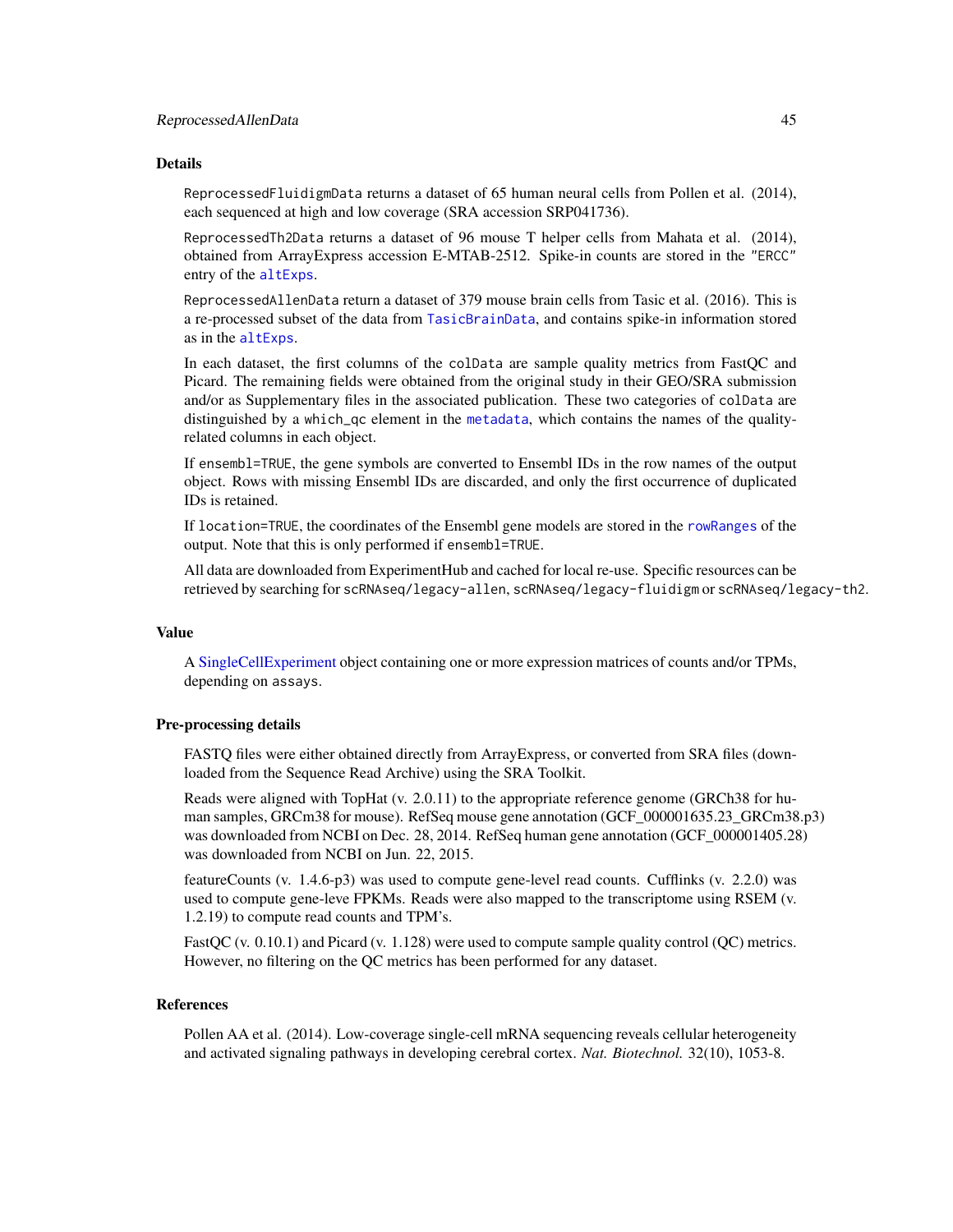Mahata B et al. (2014). Single-cell RNA sequencing reveals T helper cells synthesizing steroids de novo to contribute to immune homeostasis. *Cell Rep*, 7(4), 1130-42.

Tasic A et al. (2016). Adult mouse cortical cell taxonomy revealed by single cell transcriptomics. *Nat. Neurosci.* 19(2), 335-46.

#### Examples

```
sce <- ReprocessedAllenData()
```
RichardTCellData *Obtain the Richard T cell data*

#### Description

Obtain the mouse CD8+ T cell single-cell RNA-seq data from Richard et al. (2018).

#### Usage

RichardTCellData(location = TRUE)

#### Arguments

location Logical scalar indicating whether genomic coordinates should be returned.

#### Details

Column metadata is provided in the same form as supplied in E-MTAB-6051. This contains information such as the stimulus, time after stimulation, age of the mice and sequencing batch.

Count data for ERCC spike-ins are stored in the "ERCC" entry of the [altExps](#page-0-0).

If location=TRUE, the coordinates of the Ensembl gene models are stored in the [rowRanges](#page-0-0) of the output.

All data are downloaded from ExperimentHub and cached for local re-use. Specific resources can be retrieved by searching for scRNAseq/richard-tcell.

#### Value

A [SingleCellExperiment](#page-0-0) object with a single matrix of read counts.

#### Author(s)

Aaron Lun

#### References

Richard AC et al. (2018). T cell cytolytic capacity is independent of initial stimulation strength. *Nat. Immunol.* 19(8), 849-858.

<span id="page-45-0"></span>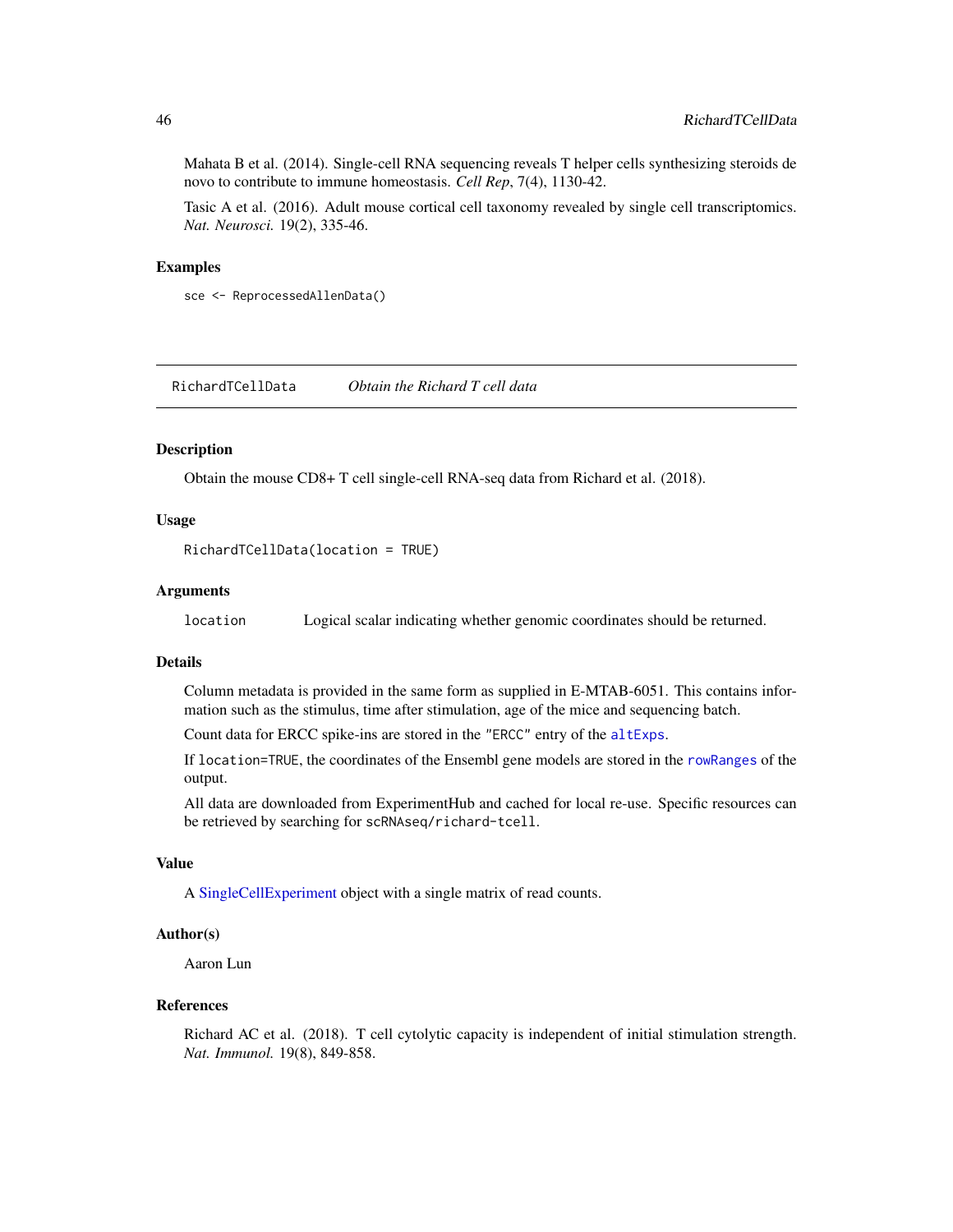#### <span id="page-46-0"></span>RomanovBrainData 47

#### Examples

sce <- RichardTCellData()

RomanovBrainData *Obtain the Romanov brain data*

#### **Description**

Obtain the mouse brain single-cell RNA-seq dataset from Romanov et al. (2017).

#### Usage

```
RomanovBrainData(ensembl = FALSE, location = TRUE)
```
#### Arguments

| ensembl  | Logical scalar indicating whether the output row names should contain Ensemble |
|----------|--------------------------------------------------------------------------------|
|          | identifiers.                                                                   |
| location | Logical scalar indicating whether genomic coordinates should be returned.      |

#### Details

Column metadata is provided in the same form as supplied in GSE74672. This contains information such as the reporter gene expressed in each cell, the mouse line, dissection type and so on.

Counts for ERCC spike-ins are stored in the "ERCC" entry of the [altExps](#page-0-0). Note that some of the spike-in rows have NA observations for some (but not all) cells.

If ensembl=TRUE, the gene symbols are converted to Ensembl IDs in the row names of the output object. Rows with missing Ensembl IDs are discarded, and only the first occurrence of duplicated IDs is retained.

If location=TRUE, the coordinates of the Ensembl gene models are stored in the [rowRanges](#page-0-0) of the output. Note that this is only performed if ensembl=TRUE.

All data are downloaded from ExperimentHub and cached for local re-use. Specific resources can be retrieved by searching for scRNAseq/romanov-brain.

#### Value

A [SingleCellExperiment](#page-0-0) object with a single matrix of UMI counts.

#### Author(s)

Aaron Lun, based on code by Vladimir Kiselev and Tallulah Andrews.

#### References

Romanov RA et al. (2017). Molecular interrogation of hypothalamic organization reveals distinct dopamine neuronal subtypes. *Nat. Neurosci.* 20, 176-188.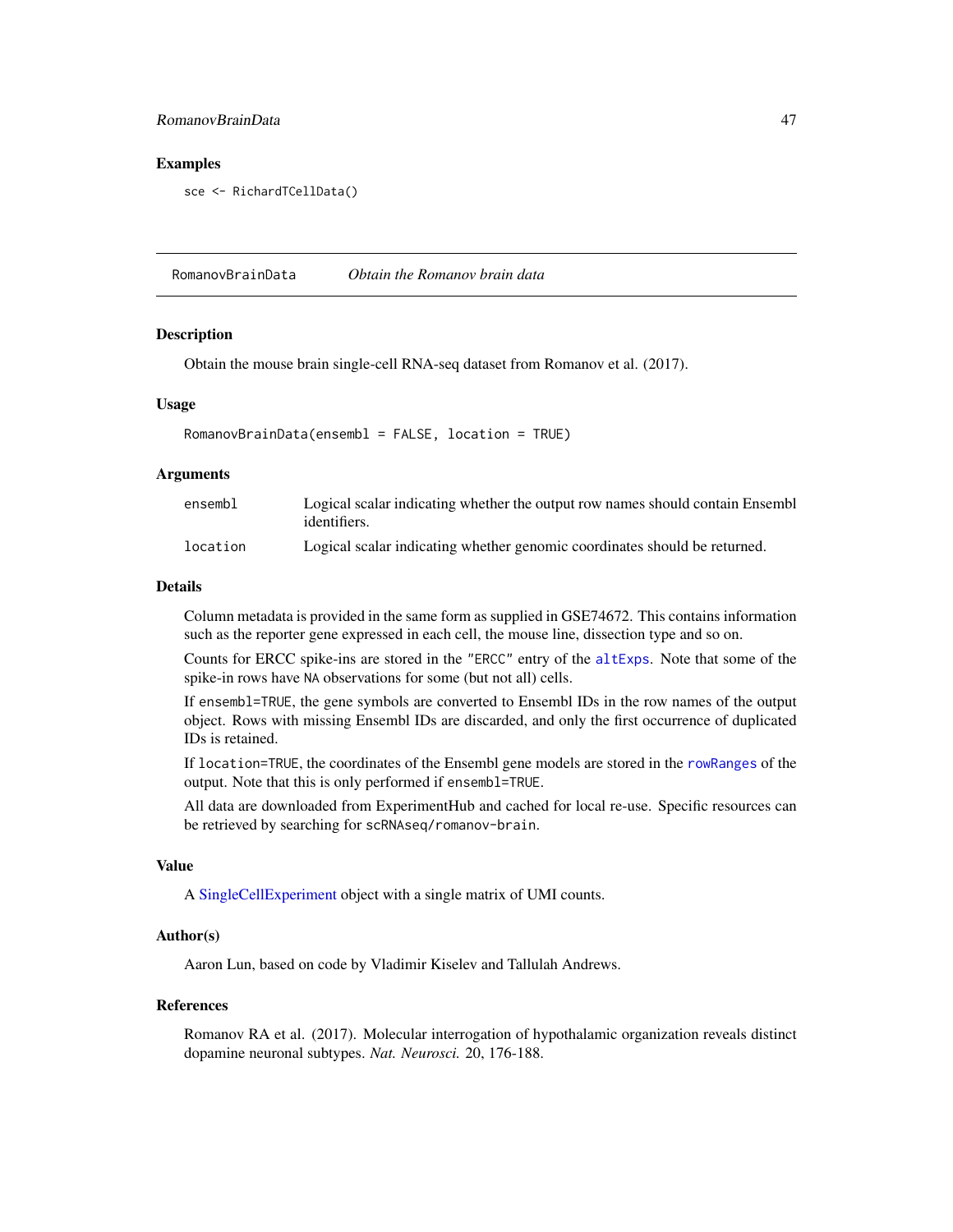#### Examples

sce <- RomanovBrainData()

SegerstolpePancreasData

*Obtain the Segerstolpe pancreas data*

#### Description

Download the human pancreas single-cell RNA-seq (scRNA-seq) dataset from Segerstolpe et al. (2016)

#### Usage

```
SegerstolpePancreasData(ensembl = FALSE, location = TRUE)
```
#### Arguments

| ensembl  | Logical scalar indicating whether the output row names should contain Ensembl |
|----------|-------------------------------------------------------------------------------|
|          | identifiers.                                                                  |
| location | Logical scalar indicating whether genomic coordinates should be returned.     |

#### Details

Row data contains fields for the gene symbol and RefSeq transcript IDs corresponding to each gene. The rows of the output object are named with the symbol, but note that these are not unique.

Column metadata were extracted from the Characteristics fields of the SDRF file for ArrayExpress E-MTAB-5061. This contains information such as the cell type labels and patient status.

Count data for ERCC spike-ins are stored in the "ERCC" entry of the [altExps](#page-0-0). Estimated numbers of spike-in molecules are provided in the [rowData](#page-0-0) of this entry. Note that these concentrations are incorrect for donor H1, as 100 uL of spike-in mixture were added for this donor, rather than 25 uL for all others.

If ensembl=TRUE, the gene symbols are converted to Ensembl IDs in the row names of the output object. Rows with missing Ensembl IDs are discarded, and only the first occurrence of duplicated IDs is retained.

If location=TRUE, the coordinates of the Ensembl gene models are stored in the [rowRanges](#page-0-0) of the output. Note that this is only performed if ensembl=TRUE.

All data are downloaded from ExperimentHub and cached for local re-use. Specific resources can be retrieved by searching for scRNAseq/segerstolpe-pancreas.

#### Value

A [SingleCellExperiment](#page-0-0) object with a single matrix of read counts.

<span id="page-47-0"></span>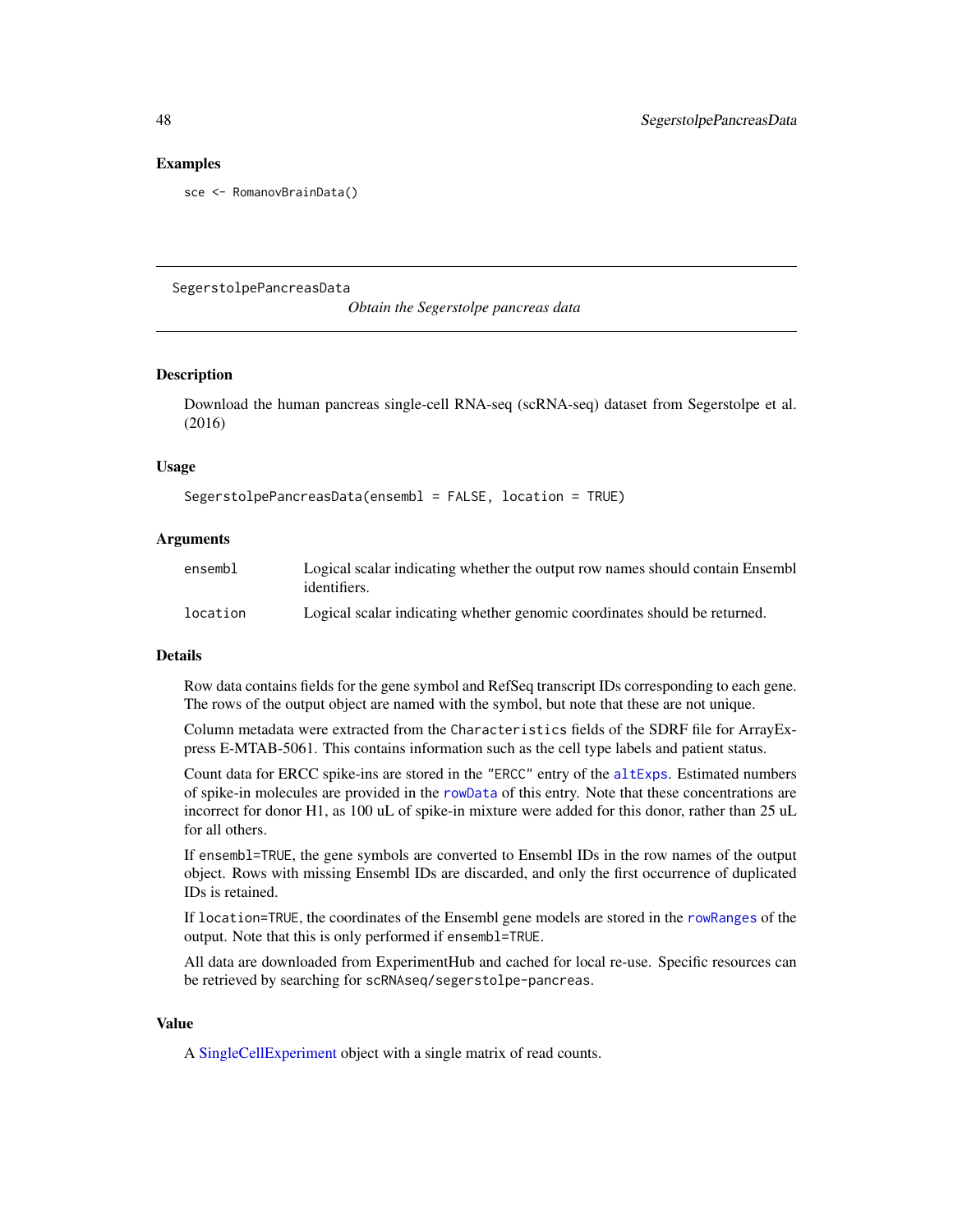#### <span id="page-48-0"></span>ShekharRetinaData 49

#### Author(s)

Aaron Lun

#### References

Segerstolpe A et al. (2016). Single-cell transcriptome profiling of human pancreatic islets in health and type 2 diabetes. *Cell Metab.* 24(4), 593-607.

#### Examples

```
sce <- SegerstolpePancreasData()
```
ShekharRetinaData *Obtain the Shekhar retina data*

#### **Description**

Obtain the mouse retina single-cell RNA-seq dataset from Shekhar et al. (2016).

#### Usage

ShekharRetinaData(ensembl = FALSE, location = TRUE)

#### Arguments

| ensembl  | Logical scalar indicating whether the output row names should contain Ensembl<br>identifiers. |
|----------|-----------------------------------------------------------------------------------------------|
| location | Logical scalar indicating whether genomic coordinates should be returned.                     |

#### Details

Column metadata contains the cluster identities as reported in the paper. Note that some cells will have NA identities as they are present in the count matrix but not in the metadata file. These are presumably low-quality cells that were discarded prior to clustering.

If ensembl=TRUE, the gene symbols are converted to Ensembl IDs in the row names of the output object. Rows with missing Ensembl IDs are discarded, and only the first occurrence of duplicated IDs is retained.

If location=TRUE, the coordinates of the Ensembl gene models are stored in the [rowRanges](#page-0-0) of the output. Note that this is only performed if ensembl=TRUE.

All data are downloaded from ExperimentHub and cached for local re-use. Specific resources can be retrieved by searching for scRNAseq/shekhar-retina.

#### Value

A [SingleCellExperiment](#page-0-0) object with a single matrix of UMI counts.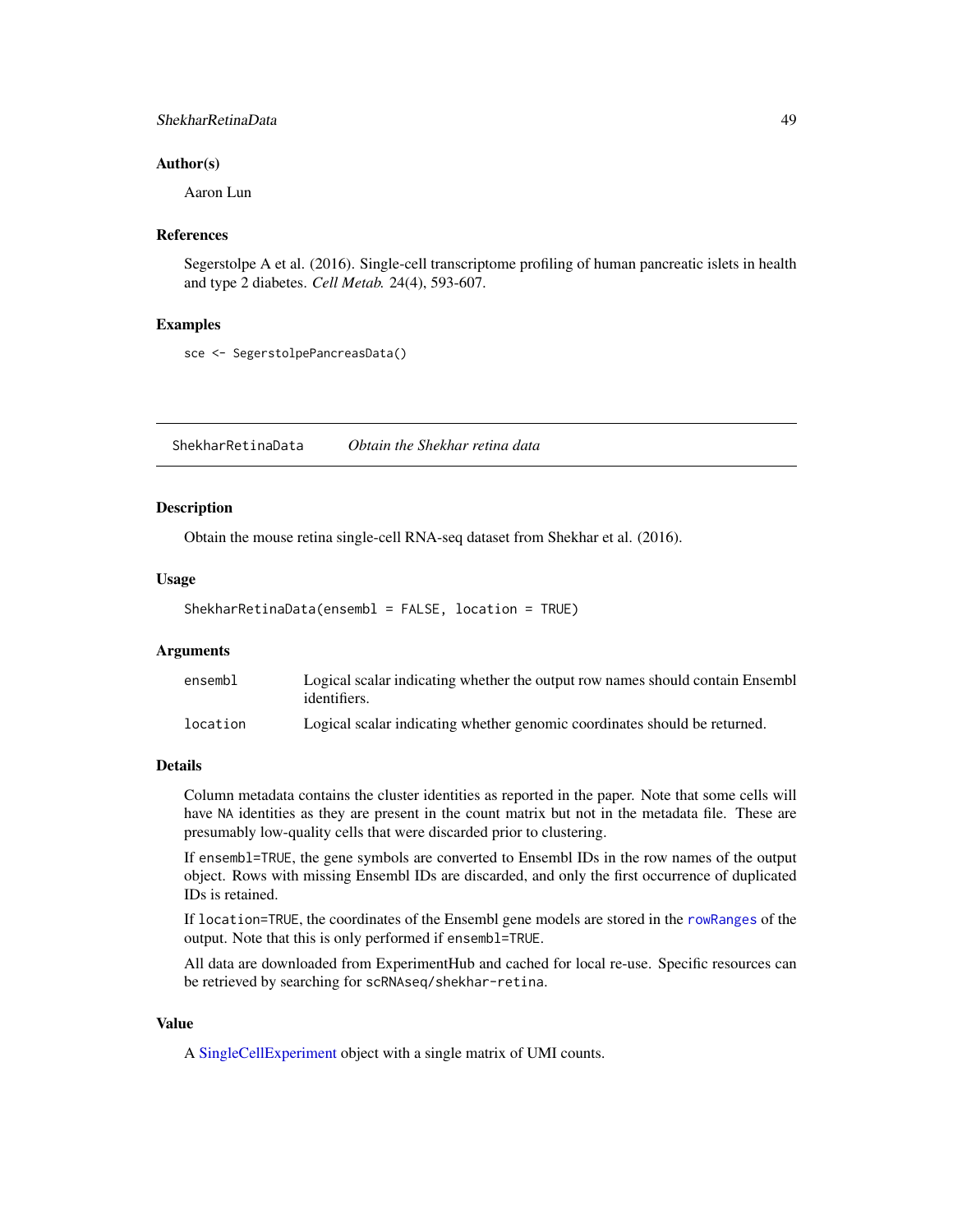#### <span id="page-49-0"></span>Author(s)

Aaron Lun

### References

Shekhar K et al. (2016). Comprehensive classification of retinal bipolar neurons by single-cell transcriptomics. *Cell* 166(5), 1308-1323.

#### Examples

sce <- ShekharRetinaData()

StoeckiusHashingData *Obtain the Stoeckius cell hashing data*

#### Description

Obtain the (mostly human) cell hashing single-cell RNA-seq data from Stoeckius et al. (2018).

#### Usage

```
StoeckiusHashingData(
  type = c("pbmc", "mixed"),
 mode = NULL,ensemb1 = FALSE,location = TRUE,
 strip.metrics = TRUE
)
```
#### Arguments

| type          | String specifying the dataset to obtain.                                                                |
|---------------|---------------------------------------------------------------------------------------------------------|
| mode          | String specifying the data modalities to obtain, see Details.                                           |
| ensembl       | Logical scalar indicating whether the output row names should contain Ensembl<br>identifiers.           |
| location      | Logical scalar indicating whether genomic coordinates should be returned.                               |
| strip.metrics | Logical scalar indicating whether quality control metrics should be removed<br>from the HTO/ADT counts. |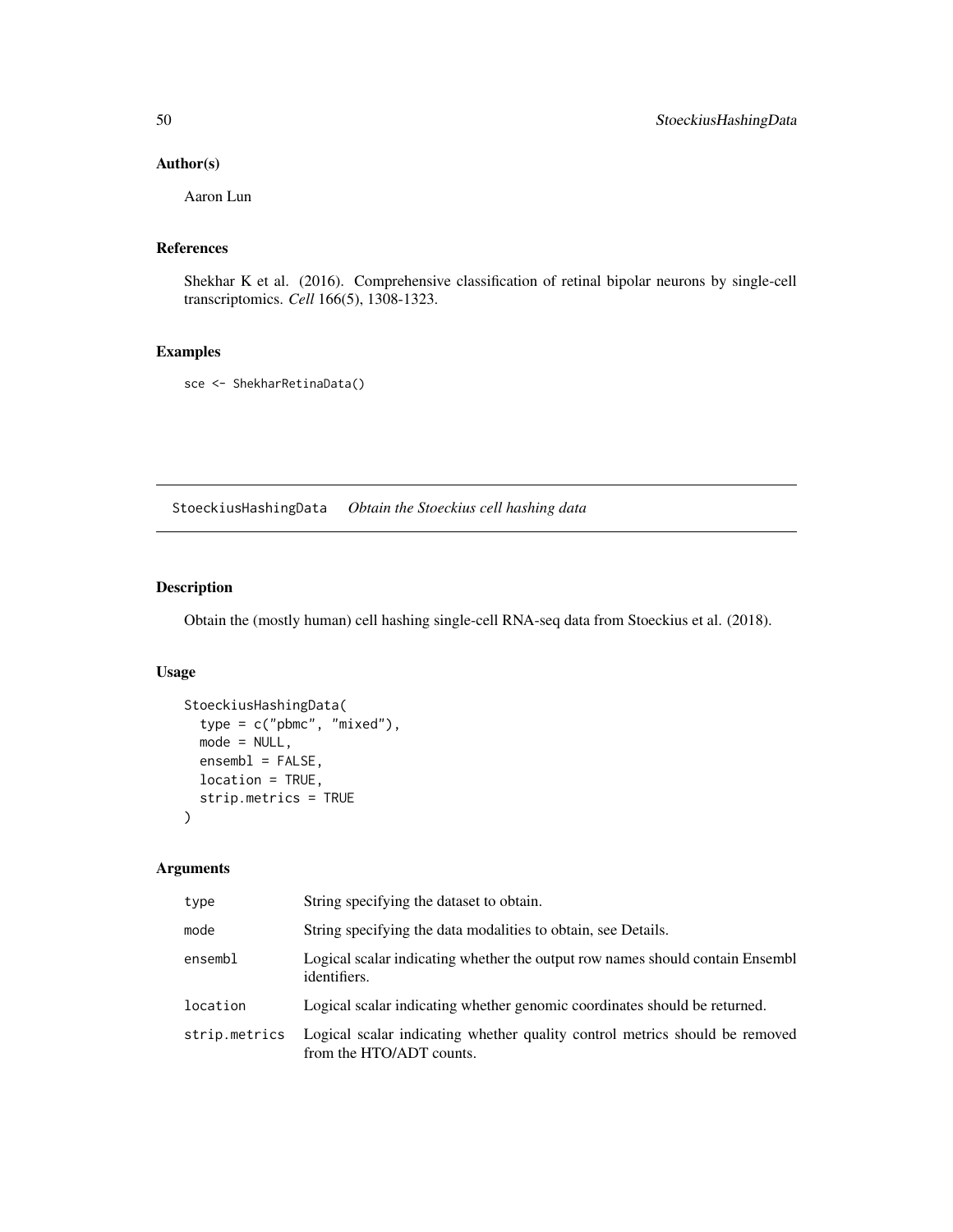#### <span id="page-50-0"></span>Details

When type="pbmc", the mode can be one or more of:

- "human", the RNA counts for human genes.
- "mouse", the RNA counts for mouse genes. Present as the PBMC dataset is actually a mixture of human PBMCs and unlabelled mouse cells.
- "hto", the HTO counts.
- "adt1", counts for the first set of ADTs (immunoglobulin controls).
- "adt2", counts for the second set of ADTs (cell type-specific markers).

When type="mixed", the mode can be one or more of:

- "rna", the RNA counts for the genes;
- "hto", the HTO counts.

If ensembl=TRUE, gene symbols for the RNA counts are converted to Ensembl IDs in the row names of the output object. Rows with missing Ensembl IDs are discarded, and only the first occurrence of duplicated IDs is retained.

If location=TRUE, the coordinates of the Ensembl gene models are stored in the [rowRanges](#page-0-0) of the output. Note that this is only performed if ensembl=TRUE and only for the RNA counts.

For the HTO and ADT matrices, some rows correspond to quality control metrics. If strip.metrics=TRUE, these rows are removed so that only data for actual HTOs or ADTs are present.

All data are downloaded from ExperimentHub and cached for local re-use. Specific resources can be retrieved by searching for scRNAseq/nestorowa-hsc.

#### Value

A [SingleCellExperiment](#page-0-0) object with a matrix of UMI counts corresponding to the first mode, plus any number of alternative Experiments containing the remaining modes. If multiple modes are specified, the output object only contains the intersection of their column names.

#### Author(s)

Aaron Lun

#### References

Stoeckius et al. (2018). Cell Hashing with barcoded antibodies enables multiplexing and doublet detection for single cell genomics. *Genome Biol.* 19, 224.

#### Examples

```
sce.pbmc <- StoeckiusHashingData()
sce.pbmc
sce.mixed <- StoeckiusHashingData(type="mixed")
sce.mixed
```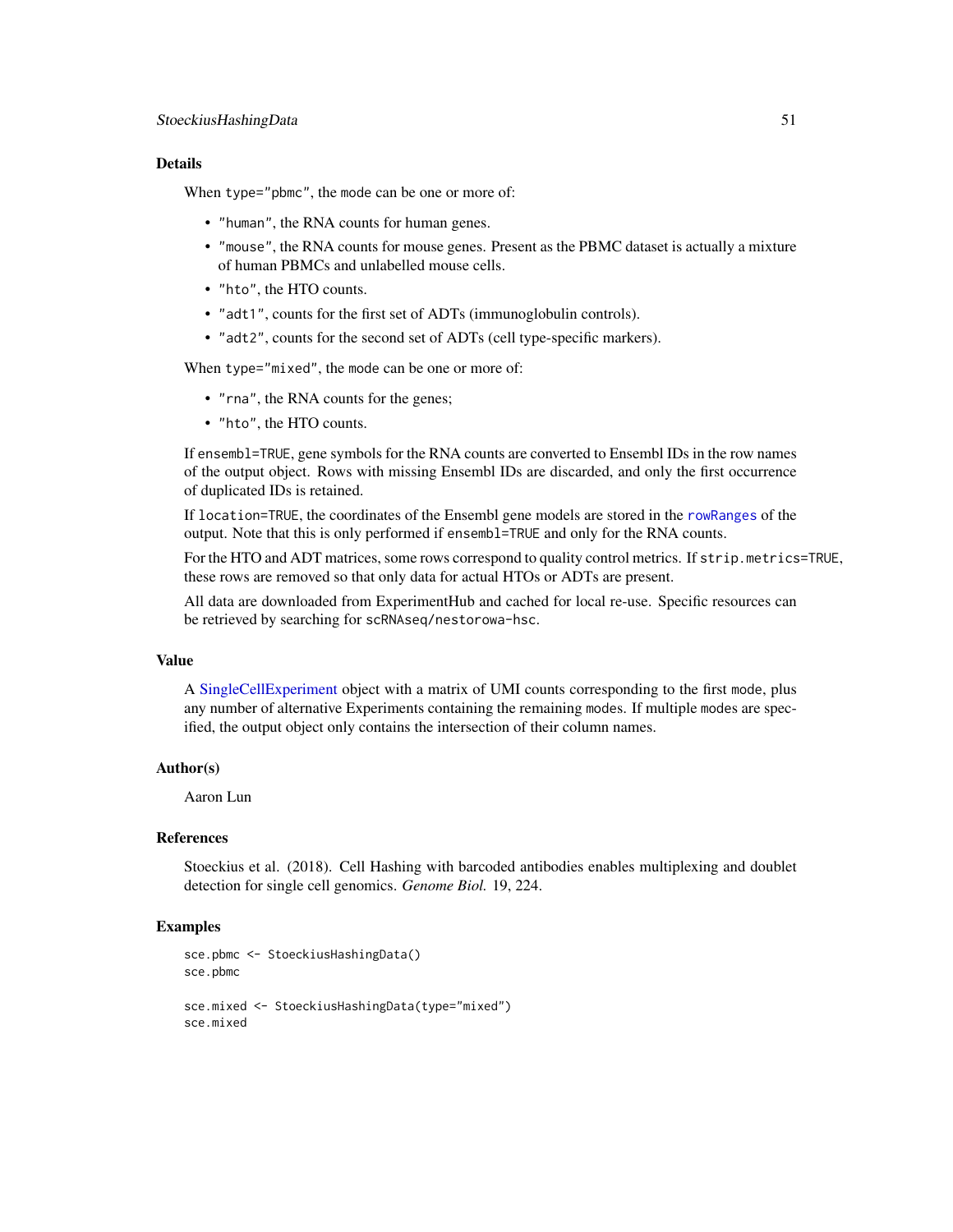<span id="page-51-1"></span><span id="page-51-0"></span>

#### Description

Obtain the mouse brain single-cell RNA-seq data from Tasic et al. (2015).

#### Usage

TasicBrainData(ensembl = FALSE, location = TRUE)

#### Arguments

| ensembl  | Logical scalar indicating whether the output row names should contain Ensemble<br>identifiers. |
|----------|------------------------------------------------------------------------------------------------|
| location | Logical scalar indicating whether genomic coordinates should be returned.                      |

#### Details

Column metadata is provided in the same form as supplied in GSE71585. This contains information such as the reporter gene expressed in each cell, the mouse line, dissection type and so on.

Count data for ERCC spike-ins are stored in the "ERCC" entry of the [altExps](#page-0-0). Note that some of the spike-in rows have NA observations for some (but not all) cells.

The last 9 columns (containing \_CTX\_ in their names) correspond to no-cell control libraries.

If ensembl=TRUE, the gene symbols are converted to Ensembl IDs in the row names of the output object. Rows with missing Ensembl IDs are discarded, and only the first occurrence of duplicated IDs is retained.

If location=TRUE, the coordinates of the Ensembl gene models are stored in the [rowRanges](#page-0-0) of the output. Note that this is only performed if ensembl=TRUE.

All data are downloaded from ExperimentHub and cached for local re-use. Specific resources can be retrieved by searching for scRNAseq/tasic-brain.

#### Value

A [SingleCellExperiment](#page-0-0) object with a single matrix of read counts.

#### Author(s)

Aaron Lun

#### References

Tasic A et al. (2016). Adult mouse cortical cell taxonomy revealed by single cell transcriptomics. *Nat. Neurosci.* 19(2), 335-46.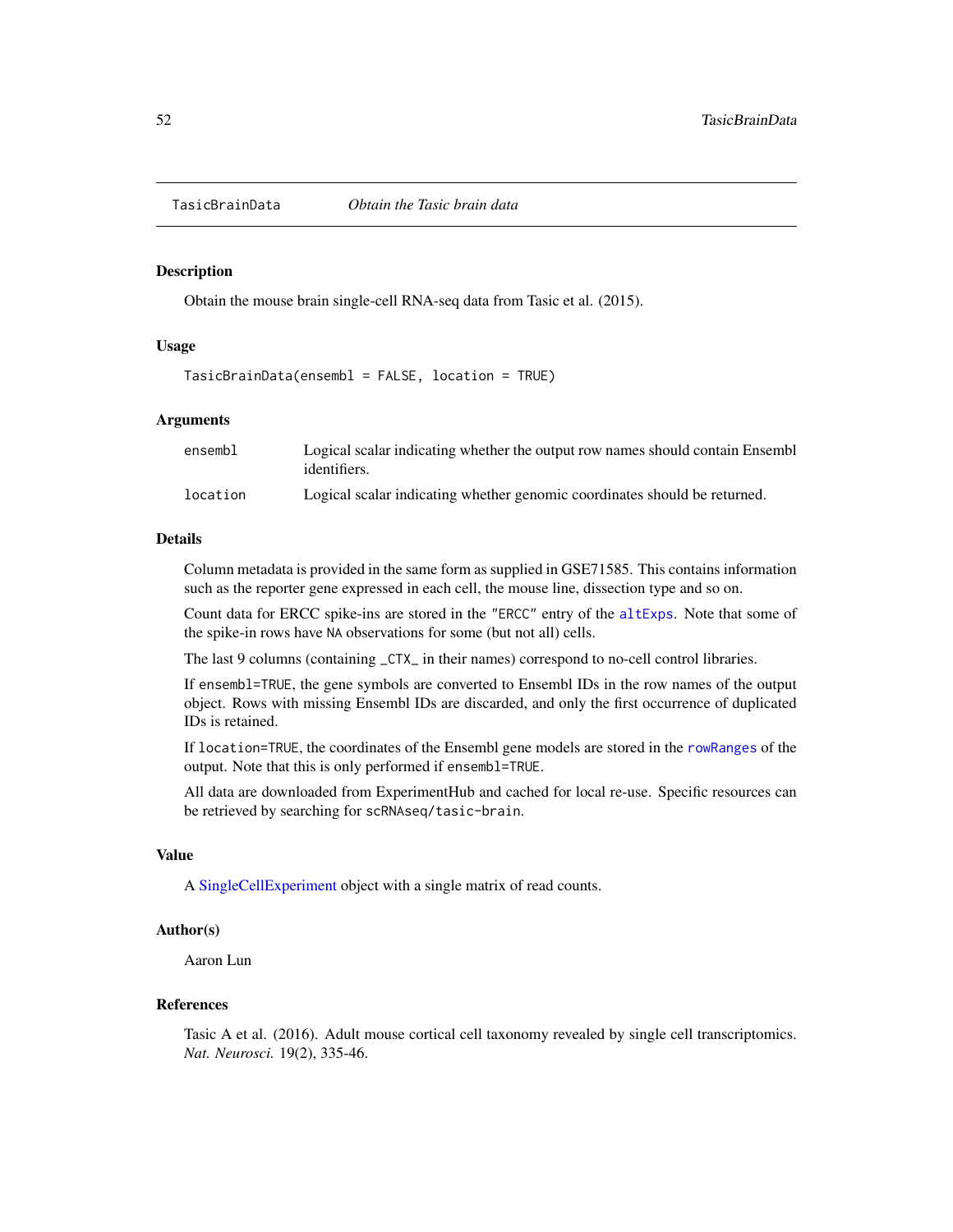#### <span id="page-52-0"></span>UsoskinBrainData 53

#### Examples

sce <- TasicBrainData()

UsoskinBrainData *Obtain the Usoskin brain data*

#### Description

Obtain the mouse brain single-cell RNA-seq dataset from Usoskin et al. (2015).

#### Usage

```
UsoskinBrainData(ensembl = FALSE, location = TRUE)
```
#### Arguments

| ensembl  | Logical scalar indicating whether the output row names should contain Ensemble<br>identifiers. |
|----------|------------------------------------------------------------------------------------------------|
| location | Logical scalar indicating whether genomic coordinates should be returned.                      |

#### Details

Column metadata is provided in the same form as supplied in External Table 2 of [http://linnarsso](http://linnarssonlab.org/drg/)nlab. [org/drg/](http://linnarssonlab.org/drg/). This contains information such as the library of origin and the cell type.

The count matrix contains information for repeats, marked with  $r_$  prefixes in the row names; as well as mitochondrial transcripts, marked with  $m$ t- prefixes.

If ensembl=TRUE, the gene symbols are converted to Ensembl IDs in the row names of the output object. Rows with missing Ensembl IDs are discarded, and only the first occurrence of duplicated IDs is retained.

If location=TRUE, the coordinates of the Ensembl gene models are stored in the [rowRanges](#page-0-0) of the output. Note that this is only performed if ensembl=TRUE.

All data are downloaded from ExperimentHub and cached for local re-use. Specific resources can be retrieved by searching for scRNAseq/usoskin-brain.

#### Value

A [SingleCellExperiment](#page-0-0) object with a single matrix of RPMs.

#### Author(s)

Aaron Lun

#### References

Usoskin A et al. (2015). Unbiased classification of sensory neuron types by large-scale single-cell RNA sequencing. *Nat. Neurosci.* 18(1), 145-53.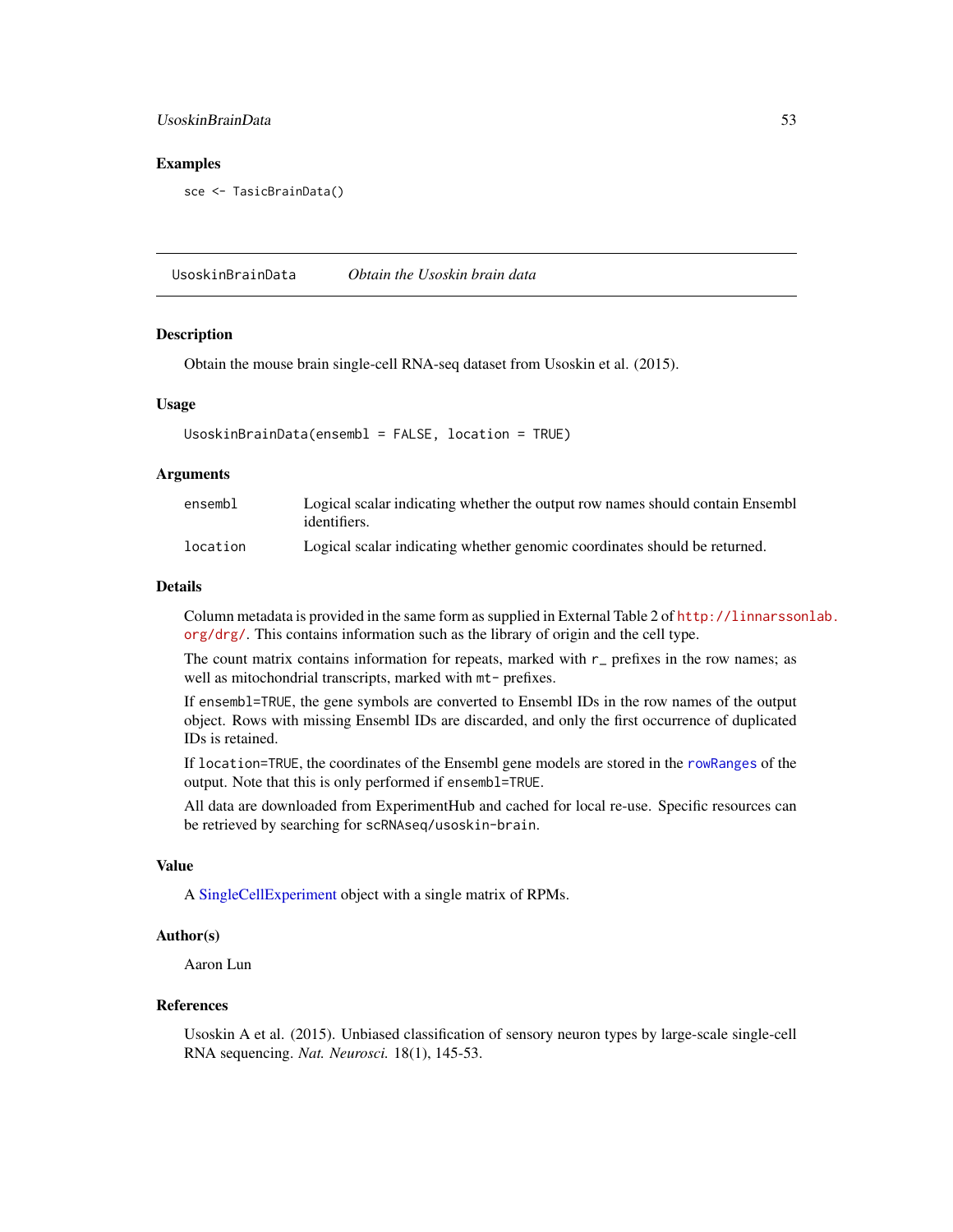#### Examples

sce <- UsoskinBrainData()

WuKidneyData *Obtain the Wu kidney data*

#### Description

Obtain the mouse kidney single-nuclei RNA-seq data from Wu et al. (2019).

#### Usage

```
WuKidneyData(mode = c("healthy", "disease"), ensembl = FALSE, location = TRUE)
```
#### Arguments

| mode     | String indicating whether to return data for healthy and/or diseased donors.                   |
|----------|------------------------------------------------------------------------------------------------|
| ensembl  | Logical scalar indicating whether the output row names should contain Ensemble<br>identifiers. |
| location | Logical scalar indicating whether genomic coordinates should be returned.                      |

#### Details

Column metadata includes the single-cell technology and whether they came from a diseased or healthy individual.

If mode specifies both healthy and disease donors, counts are only reported for the intersection of genes that are present for both donors. This is because the original count matrices had differences in their annotation.

If ensembl=TRUE, the gene symbols are converted to Ensembl IDs in the row names of the output object. Rows with missing Ensembl IDs are discarded, and only the first occurrence of duplicated IDs is retained.

If location=TRUE, the coordinates of the Ensembl gene models are stored in the [rowRanges](#page-0-0) of the output. Note that this is only performed if ensembl=TRUE.

All data are downloaded from ExperimentHub and cached for local re-use. Specific resources can be retrieved by searching for scRNAseq/wu-kidney.

#### Value

A [SingleCellExperiment](#page-0-0) object with a single matrix of read counts.

#### Author(s)

Aaron Lun

<span id="page-53-0"></span>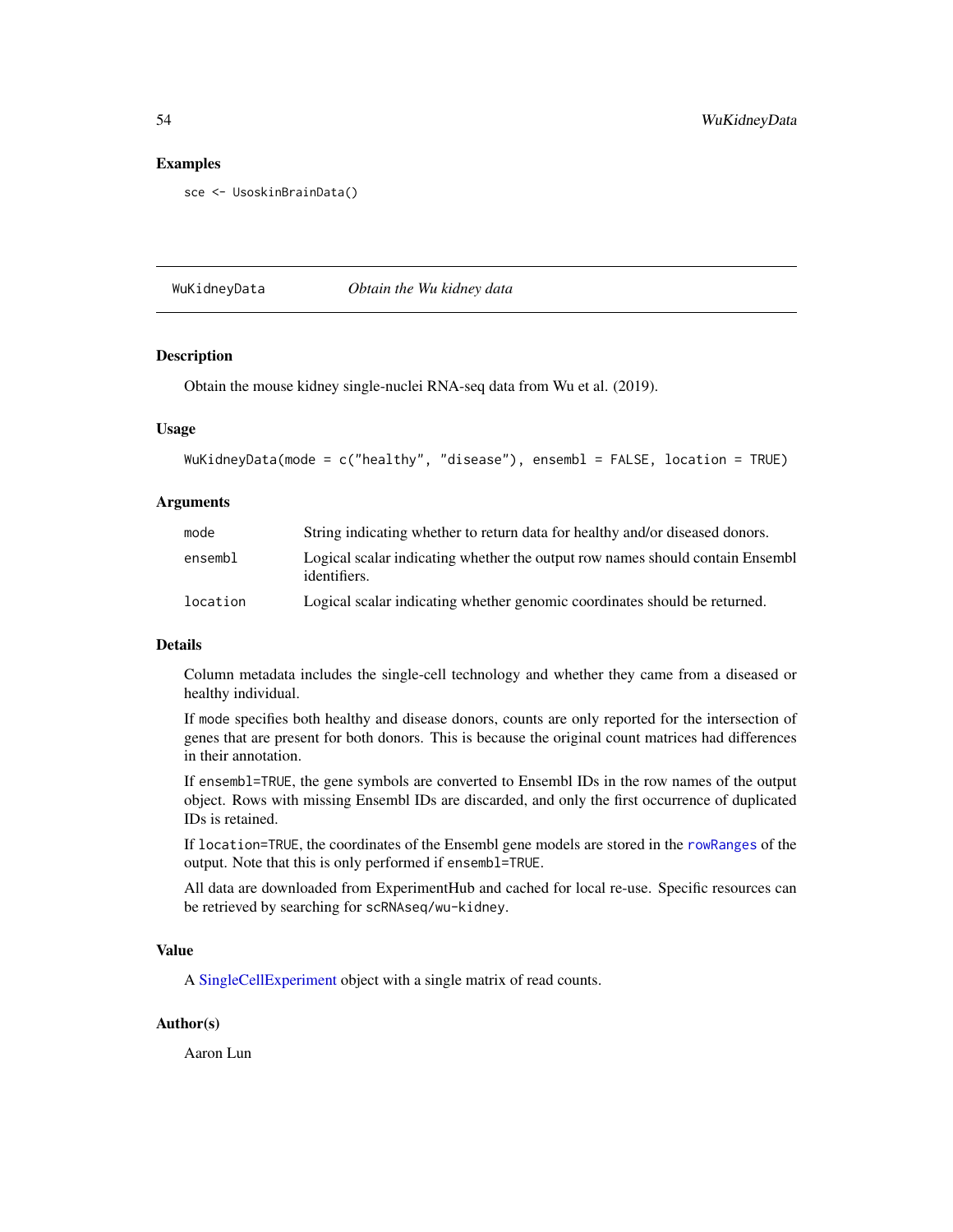#### <span id="page-54-0"></span>XinPancreasData 55

#### References

Wu H et al. (2019). Advantages of single-nucleus over single-cell RNA sequencing of adult kidney: rare cell types and novel cell states revealed in fibrosis. *J. Am. Soc. Nephrol.* 30, 23-32.

#### Examples

```
sce <- WuKidneyData("disease")
```
XinPancreasData *Obtain the Xin pancreas data*

#### Description

Obtain the human pancreas single-cell RNA-seq dataset from Xin et al. (2016).

#### Usage

XinPancreasData(ensembl = FALSE, location = TRUE)

#### Arguments

| ensembl  | Logical scalar indicating whether the output row names should contain Ensemble<br>identifiers. |
|----------|------------------------------------------------------------------------------------------------|
| location | Logical scalar indicating whether genomic coordinates should be returned.                      |

#### Details

Row data contains fields for the Entrez ID and symbol for each gene. Column metadata was obtained from the authors (indirectly, via the Hemberg group) and contains information such as the cell type labels and donor status.

If ensembl=TRUE, the Entrez IDs are converted to Ensembl IDs in the row names of the output object. Rows with missing Ensembl IDs are discarded, and only the first occurrence of duplicated IDs is retained.

If location=TRUE, the coordinates of the Ensembl gene models are stored in the [rowRanges](#page-0-0) of the output. Note that this is only performed if ensembl=TRUE.

All data are downloaded from ExperimentHub and cached for local re-use. Specific resources can be retrieved by searching for scRNAseq/xin-pancreas.

#### Value

A [SingleCellExperiment](#page-0-0) object with a single matrix of RPKMs.

#### Author(s)

Aaron Lun, using additional metadata obtained by Vladimir Kiselev.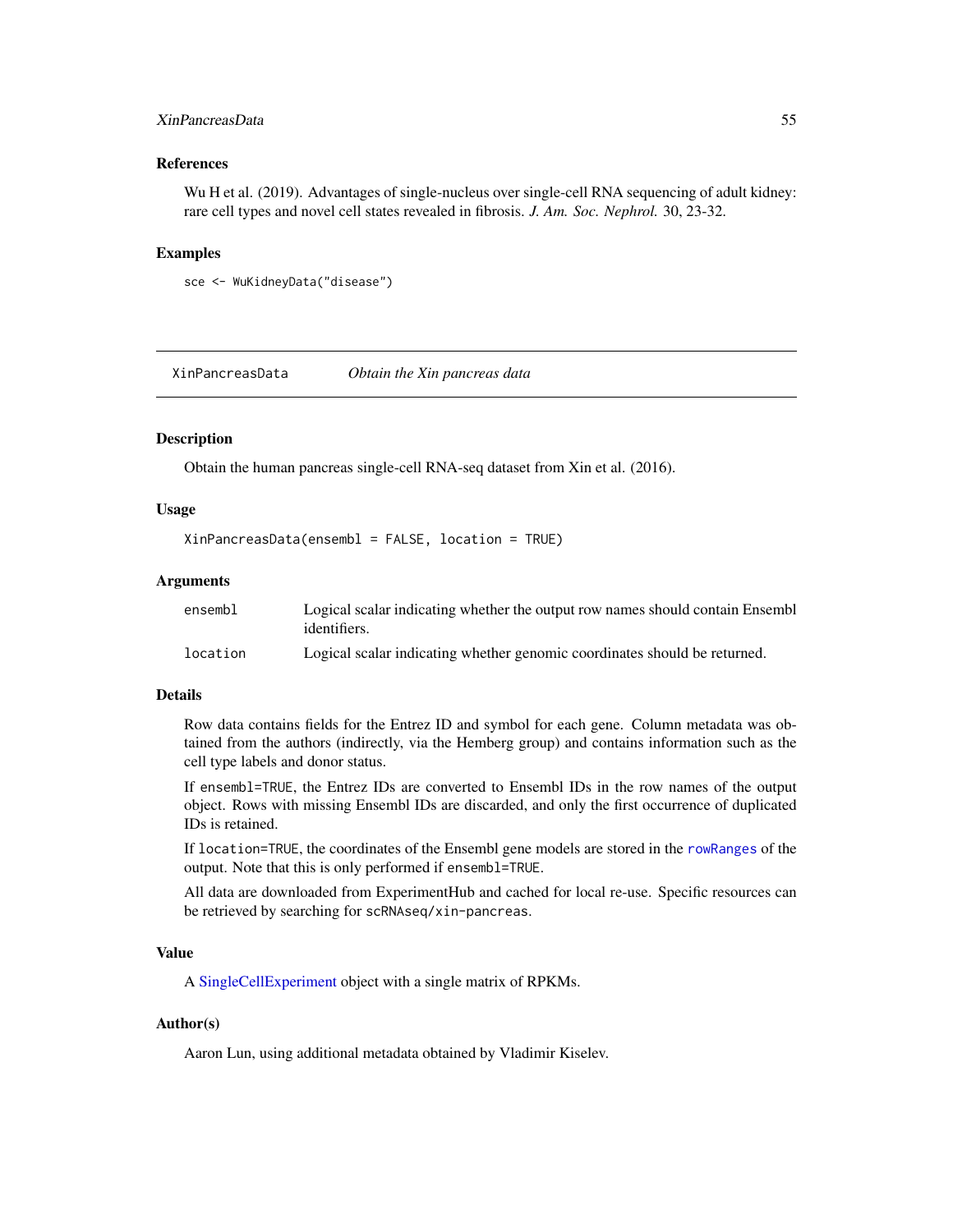#### <span id="page-55-0"></span>References

Xin A et al. (2016). RNA sequencing of single human islet cells reveals type 2 diabetes genes. *Cell Metab.* 24(4), 608-615.

#### Examples

```
sce <- XinPancreasData()
```
ZeiselBrainData *Obtain the Zeisel brain data*

#### Description

Obtain the mouse brain single-cell RNA-seq dataset from Zeisel et al. (2015).

#### Usage

```
ZeiselBrainData(ensembl = FALSE, location = TRUE)
```
#### Arguments

| ensembl  | Logical scalar indicating whether the output row names should contain Ensembl<br>identifiers. |
|----------|-----------------------------------------------------------------------------------------------|
| location | Logical scalar indicating whether genomic coordinates should be returned.                     |

#### Details

Row data contains a single "featureType" field describing the type of each feature (endogenous genes, mitochondrial genes, spike-in transcripts and repeats). Spike-ins and repeats are stored as separate entries in the [altExps](#page-0-0).

Column metadata is provided in the same form as supplied in <http://linnarssonlab.org/cortex/>. This contains information such as the cell diameter and the published cell type annotations.

If ensembl=TRUE, the gene symbols are converted to Ensembl IDs in the row names of the output object. Rows with missing Ensembl IDs are discarded, and only the first occurrence of duplicated IDs is retained.

If location=TRUE, the coordinates of the Ensembl gene models are stored in the [rowRanges](#page-0-0) of the output.

Spike-in metadata is added using [ERCCSpikeInConcentrations](#page-13-1), with molecule counts computed using a volume of 9 nL per cell at a dilution of 1:20000.

All data are downloaded from ExperimentHub and cached for local re-use. Specific resources can be retrieved by searching for scRNAseq/zeisel-brain.

#### Value

A [SingleCellExperiment](#page-0-0) object with a single matrix of UMI counts.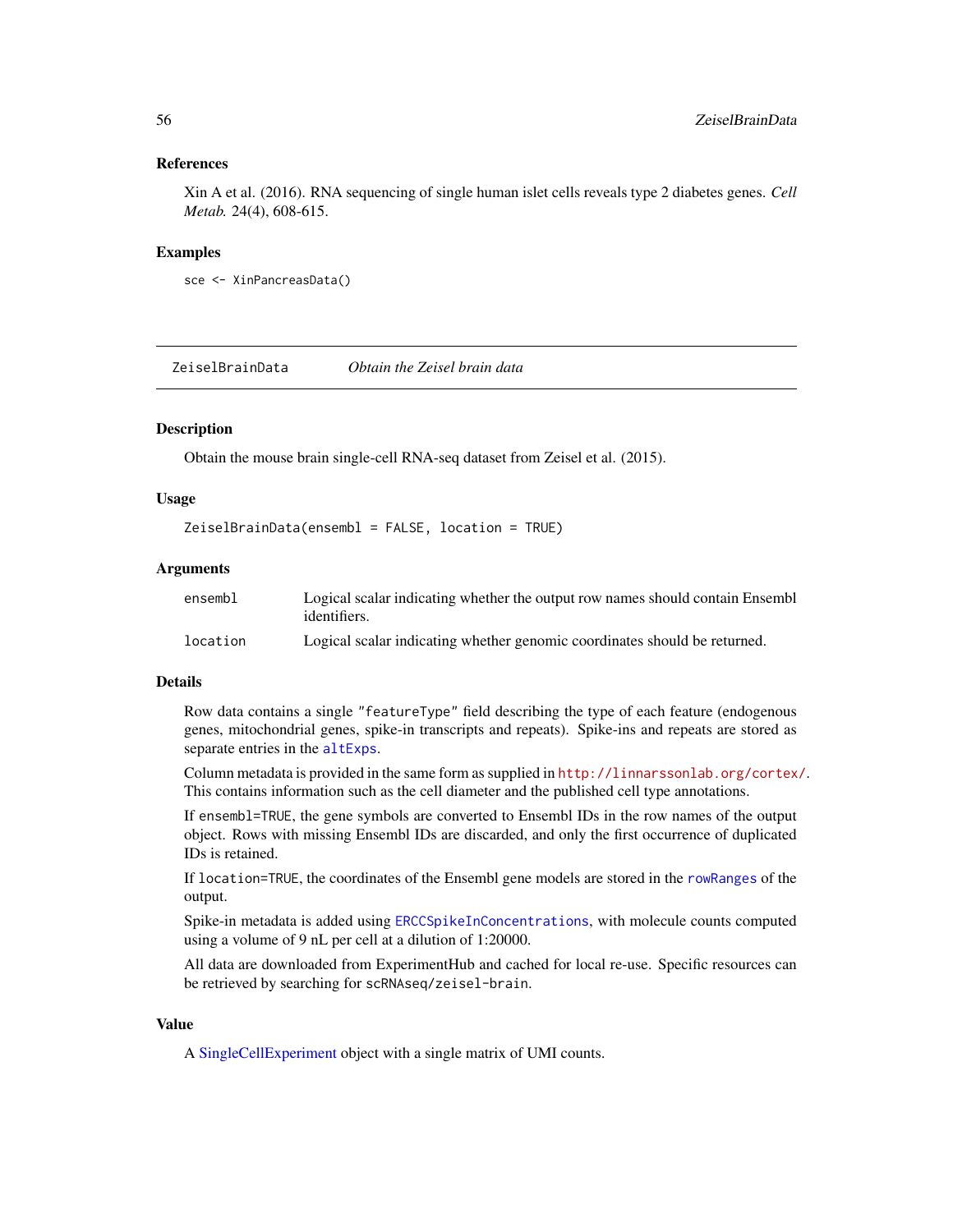#### <span id="page-56-0"></span>ZeiselNervousData 57

#### Author(s)

Aaron Lun

#### References

Zeisel A et al. (2015). Brain structure. Cell types in the mouse cortex and hippocampus revealed by single-cell RNA-seq. *Science* 347(6226), 1138-42.

#### Examples

```
sce <- ZeiselBrainData()
```
ZeiselNervousData *Obtain the Zeisel nervous system data*

#### Description

Obtain the mouse nervous system single-cell RNA-seq dataset from Zeisel et al. (2018).

#### Usage

```
ZeiselNervousData(location = TRUE)
```
#### Arguments

location Logical scalar indicating whether genomic coordinates should be returned.

#### Details

Row data contains the gene symbol as well as some relevant per-gene statistics, e.g., the squared coefficient of variance, mean, and whether it was selected for downstream analyses.

Column data contains a wide variety of fields including patient-level information, sample-level sequencing statistics and many flavors of cell type classification. Note that many numeric columns may have NA values if they could not be successfully parsed form the source file.

If location=TRUE, the coordinates of the Ensembl gene models are stored in the [rowRanges](#page-0-0) of the output.

All data are downloaded from ExperimentHub and cached for local re-use. Specific resources can be retrieved by searching for scRNAseq/zeisel-nervous.

#### Value

A [SingleCellExperiment](#page-0-0) object with a single matrix of UMI counts.

#### Author(s)

Aaron Lun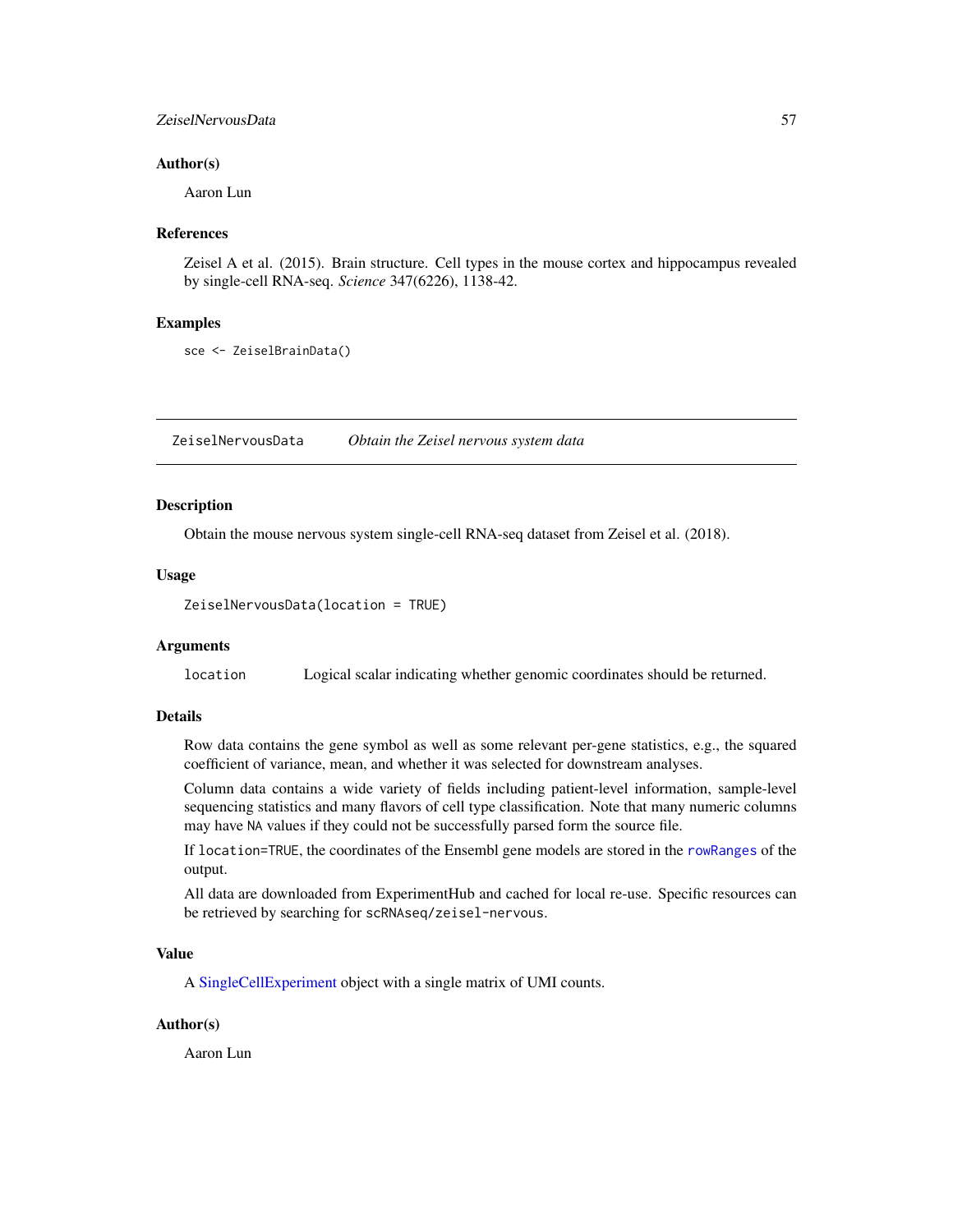#### <span id="page-57-0"></span>References

Zeisel A et al. (2018). Molecular architecture of the mouse nervous system. *Cell* 174(4), 999-1014.

#### Examples

```
if (.Machine$sizeof.pointer > 4) { # too large for 32-bit machines!
   sce <- ZeiselNervousData()
}
```
ZhaoImmuneLiverData *Obtain the Zhao immune liver data*

#### **Description**

Obtain the human liver immune single-cell RNA-seq data from Zhao et al. (2020).

#### Usage

ZhaoImmuneLiverData(location = TRUE, filter = FALSE)

#### **Arguments**

| location | Logical scalar indicating whether genomic coordinates should be returned. |
|----------|---------------------------------------------------------------------------|
| filter   | Logical scalar indicating if the filtered subset should be returned.      |

#### Details

Column metadata contains various cell labels as provided by the authors. Some of these labels required assembly on our part:

- The broad label was assigned to each barcode based on whether that barcode was present in each \*\_identities.tsv.gz in GSE125188's supplementary files.
- For each cell barcode that was present in one of these files, the fine label was generated from the Group annotations inside that file.

We guessed the sample for each cell by assuming that the GEM group numbers match the order of samples in GSE125188. We also assumed that "donor 4" is a typo, given that the paper only mentions 3 donors.

If location=TRUE, the coordinates of the Ensembl gene models are stored in the [rowRanges](#page-0-0) of the output. Note that this is only performed if ensembl=TRUE.

If filter=TRUE, only cells that have been used in the original analysis are returned. Otherwise, the cells used are specified in the retained column of the [colData](#page-0-0).

All data are downloaded from ExperimentHub and cached for local re-use. Specific resources can be retrieved by searching for scRNAseq/zhao-immune-liver.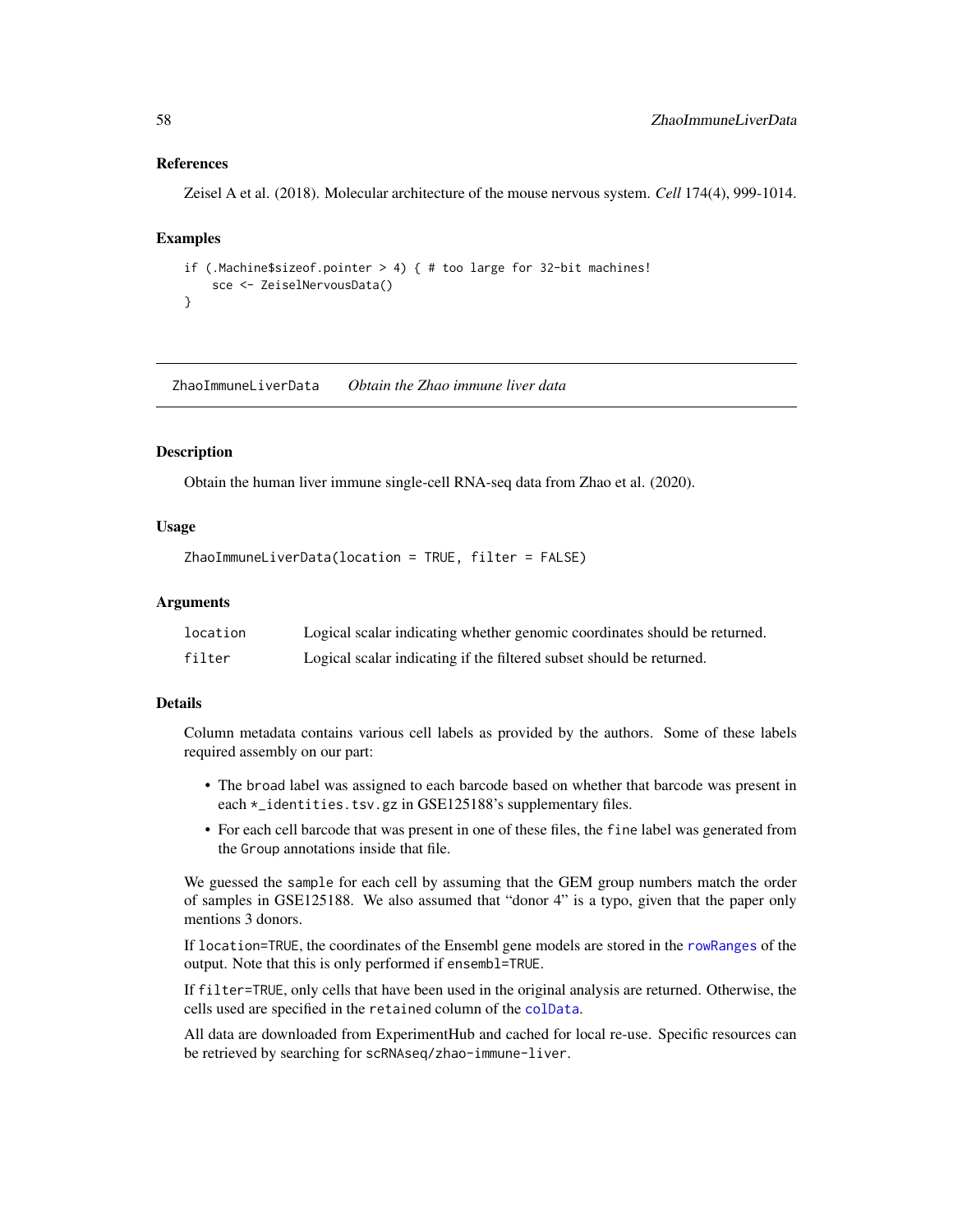#### <span id="page-58-0"></span>ZhongPrefrontalData 59

#### Value

A [SingleCellExperiment](#page-0-0) object with a single matrix of UMI counts.

#### Author(s)

Aaron Lun

#### References

Zhao J et al. (2020). Single-cell RNA sequencing reveals the heterogeneity of liver-resident immune cells in human. *Cell Discov* 6, 22.

#### Examples

sce.zhao <- ZhaoImmuneLiverData()

ZhongPrefrontalData *Obtain the Zhong prefrontal cortex data*

#### Description

Obtain the human prefrontal cortex single-cell RNA-seq dataset from Zhong et al. (2018).

#### Usage

```
ZhongPrefrontalData(ensembl = FALSE, location = TRUE)
```
#### Arguments

| ensembl  | Logical scalar indicating whether the output row names should contain Ensembl<br>identifiers. |
|----------|-----------------------------------------------------------------------------------------------|
| location | Logical scalar indicating whether genomic coordinates should be returned.                     |

#### Details

Column metadata is scraped from GEO and includes week of gestation, gender and likely cell type.

If ensembl=TRUE, the gene symbols are converted to Ensembl IDs in the row names of the output object. Rows with missing Ensembl IDs are discarded, and only the first occurrence of duplicated IDs is retained.

If location=TRUE, the coordinates of the Ensembl gene models are stored in the [rowRanges](#page-0-0) of the output. This is only performed when ensembl=TRUE.

All data are downloaded from ExperimentHub and cached for local re-use. Specific resources can be retrieved by searching for scRNAseq/zhong-prefrontal.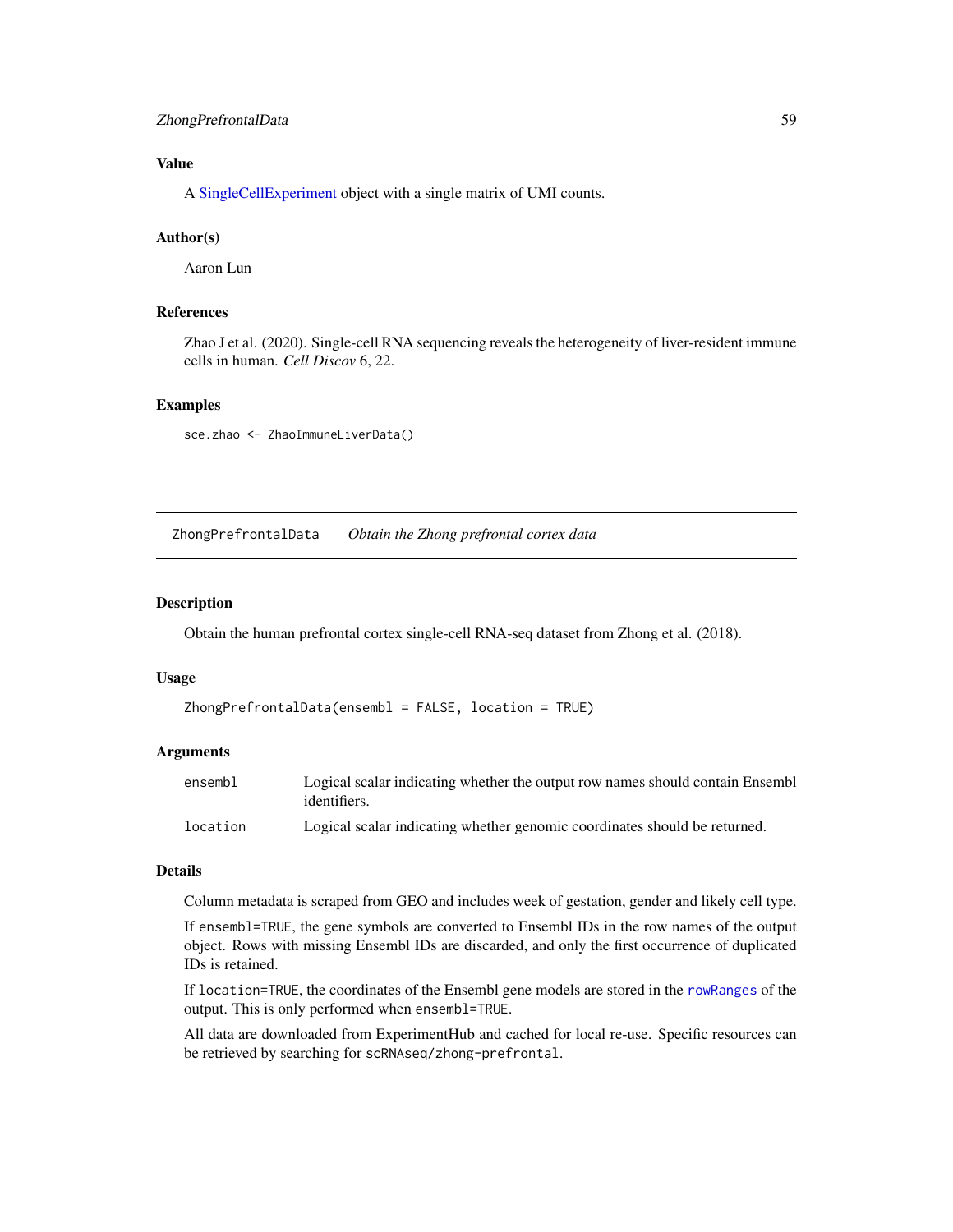<span id="page-59-0"></span>A [SingleCellExperiment](#page-0-0) object with a single matrix of UMI counts.

#### Author(s)

Aaron Lun

#### References

Zhong S et al. (2018). A single-cell RNA-seq survey of the developmental landscape of the human prefrontal cortex. *Nature* 555, 524-528.

#### Examples

```
sce <- ZhongPrefrontalData()
```
ZilionisLungData *Obtain the Zilionis lung cancer data*

### Description

Obtain the human/mouse lung cancer single-cell RNA-seq data from Zilionis et al. (2019).

#### Usage

```
ZilionisLungData(
 which = c("human", "mouse"),
  ensemble = FALSE,location = TRUE,
  filter = FALSE
)
```
#### Arguments

| which    | String specifying the species to get data for.                                                |
|----------|-----------------------------------------------------------------------------------------------|
| ensembl  | Logical scalar indicating whether the output row names should contain Ensembl<br>identifiers. |
| location | Logical scalar indicating whether genomic coordinates should be returned.                     |
| filter   | Logical scalar indicating if the filtered subset should be returned.                          |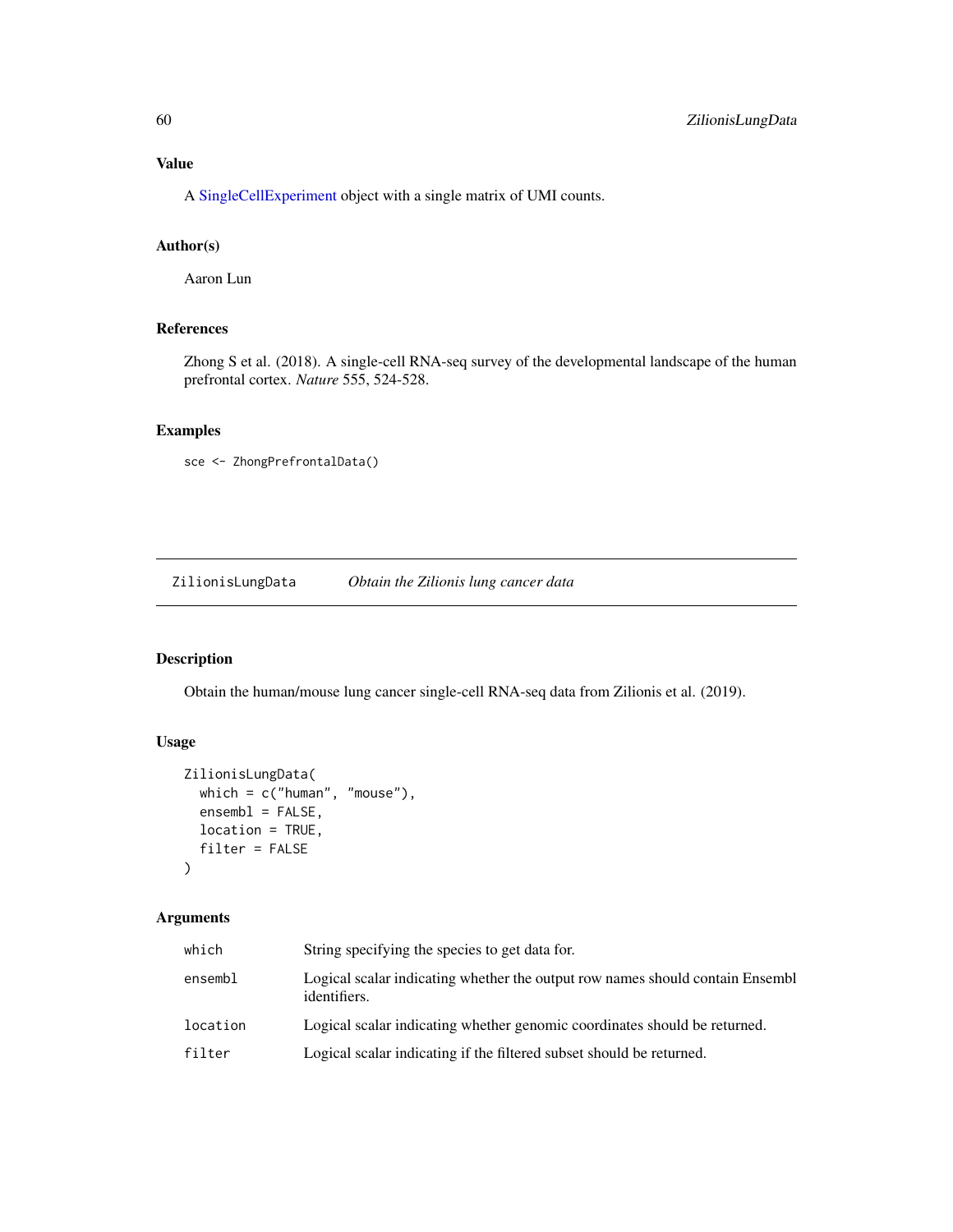#### <span id="page-60-0"></span>ZilionisLungData 61

#### Details

Column metadata is provided and contains information on the library, donor ID/animal ID, replicate and tissue.

If ensembl=TRUE, the gene symbols are converted to Ensembl IDs in the row names of the output object. Rows with missing Ensembl IDs are discarded, and only the first occurrence of duplicated IDs is retained.

If location=TRUE, the coordinates of the Ensembl gene models are stored in the [rowRanges](#page-0-0) of the output. Note that this is only performed if ensembl=TRUE.

If filter=TRUE, only cells that have been used in the original analysis are returned. The cells used are specified in the Used column of the [colData](#page-0-0).

The [reducedDim](#page-0-0) contains coordinates of SPRING representations. This may be filled with NAs for SPRING coordinates computed on a subset of cells (specified in [colData](#page-0-0)).

All data are downloaded from ExperimentHub and cached for local re-use. Specific resources can be retrieved by searching for scRNAseq/zilionis-lung.

#### Value

A [SingleCellExperiment](#page-0-0) object with a single matrix of read counts.

#### Author(s)

Jens Preussner

#### References

Zilionis R et al. (2019). Single-cell transcriptomics of human and mouse lung cancers reveals conserved myeloid populations across individuals and species. *Immunity* 50(5), 1317-1334.

#### Examples

sce.human <- ZilionisLungData()

sce.mouse <- ZilionisLungData("mouse")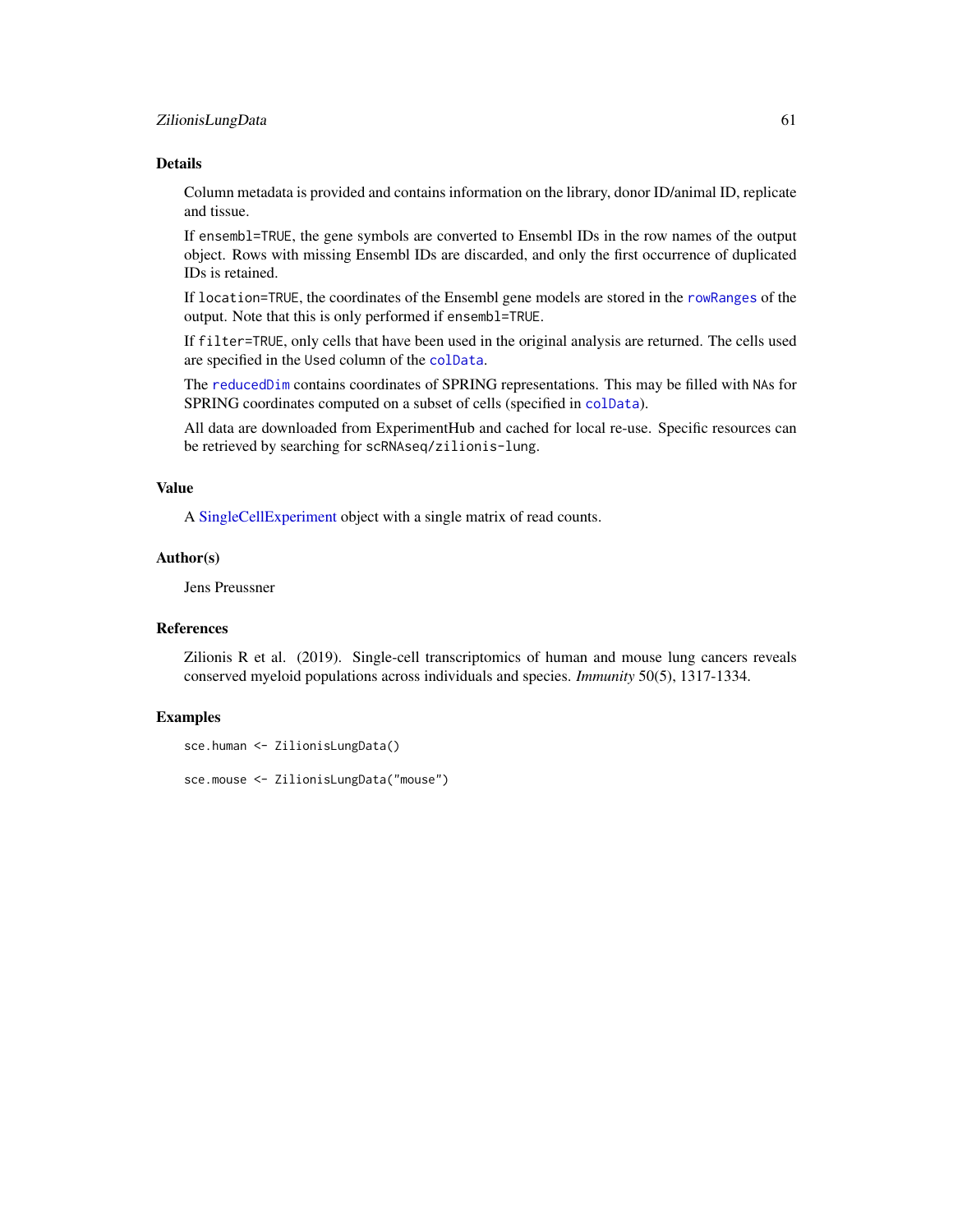# <span id="page-61-0"></span>**Index**

allen *(*scRNAseq-package*)*, [3](#page-2-0) altExp, *[33](#page-32-0)* altExps, *[9](#page-8-0)*, *[20](#page-19-0)*, *[26](#page-25-0)*, *[34](#page-33-0)*, *[38–](#page-37-0)[40](#page-39-0)*, *[45–](#page-44-0)[48](#page-47-0)*, *[52](#page-51-0)*, *[56](#page-55-0)* AztekinTailData, [4](#page-3-0)

BacherTCellData, [5](#page-4-0) BachMammaryData, [6](#page-5-0) BaronPancreasData, [7](#page-6-0) BhaduriOrganoidData, [8](#page-7-0) BuettnerESCData, [9](#page-8-0) BunisHSPCData, [10](#page-9-0)

CampbellBrainData, [11](#page-10-0) ChenBrainData, [12](#page-11-0) colData, *[5](#page-4-0)*, *[10](#page-9-0)*, *[16](#page-15-0)*, *[18](#page-17-0)*, *[25](#page-24-0)*, *[40](#page-39-0)*, *[58](#page-57-0)*, *[61](#page-60-0)*

DarmanisBrainData, [13](#page-12-0) DataFrame, *[15](#page-14-0)*, *[33](#page-32-0)*

ERCCSpikeInConcentrations, [14,](#page-13-0) *[56](#page-55-0)* ErnstSpermatogenesisData, [15](#page-14-0)

FletcherOlfactoryData, [16](#page-15-0) fluidigm *(*scRNAseq-package*)*, [3](#page-2-0)

GiladiHSCData, [17](#page-16-0) GrunHSCData, [19](#page-18-0) GrunPancreasData, [20](#page-19-0)

HeOrganAtlasData, [21](#page-20-0) HermannSpermatogenesisData, [22](#page-21-0) HuCortexData, [23](#page-22-0)

JessaBrainData, [25](#page-24-0)

KolodziejczykESCData, [26](#page-25-0) KotliarovPBMCData, [27](#page-26-0)

LaMannoBrainData, [28](#page-27-0) LawlorPancreasData, [30](#page-29-0) LedergorMyelomaData, [30](#page-29-0) LengESCData, [31](#page-30-0) listDatasets, [32](#page-31-0) LunSpikeInData, [33](#page-32-0) MacoskoRetinaData, [34](#page-33-0) MairPBMCData, [35](#page-34-0) MarquesBrainData, [37](#page-36-0) MessmerESCData, [38](#page-37-0) metadata, *[45](#page-44-0)* MuraroPancreasData, [39](#page-38-0) NestorowaHSCData, [40](#page-39-0) NowakowskiCortexData, [41](#page-40-0) PaulHSCData, [42](#page-41-0) PollenGliaData, [43](#page-42-0) reducedDim, *[61](#page-60-0)* reducedDims, *[4](#page-3-0)*, *[40,](#page-39-0) [41](#page-40-0)* ReprocessedAllenData, [44](#page-43-0) ReprocessedFluidigmData *(*ReprocessedAllenData*)*, [44](#page-43-0) ReprocessedTh2Data *(*ReprocessedAllenData*)*, [44](#page-43-0) RichardTCellData, [46](#page-45-0) RomanovBrainData, [47](#page-46-0) rowData, *[48](#page-47-0)* rowRanges, *[5](#page-4-0)[–9](#page-8-0)*, *[11](#page-10-0)[–13](#page-12-0)*, *[15](#page-14-0)*, *[17](#page-16-0)[–20](#page-19-0)*, *[22](#page-21-0)*, *[24](#page-23-0)[–27](#page-26-0)*, *[29](#page-28-0)*, *[31,](#page-30-0) [32](#page-31-0)*, *[34](#page-33-0)[–43](#page-42-0)*, *[45](#page-44-0)[–49](#page-48-0)*, *[51](#page-50-0)[–59](#page-58-0)*, *[61](#page-60-0)* scRNAseq *(*scRNAseq-package*)*, [3](#page-2-0) scRNAseq-package, [3](#page-2-0) SegerstolpePancreasData, [48](#page-47-0) ShekharRetinaData, [49](#page-48-0) SingleCellExperiment, *[4](#page-3-0)[–9](#page-8-0)*, *[11](#page-10-0)[–14](#page-13-0)*, *[16](#page-15-0)[–20](#page-19-0)*, *[22](#page-21-0)[–26](#page-25-0)*, *[28](#page-27-0)[–32](#page-31-0)*, *[34](#page-33-0)[–41](#page-40-0)*, *[43](#page-42-0)[–49](#page-48-0)*, *[51](#page-50-0)[–57](#page-56-0)*,

*[59](#page-58-0)[–61](#page-60-0)* StoeckiusHashingData, [50](#page-49-0)

TasicBrainData, *[45](#page-44-0)*, [52](#page-51-0) th2 *(*scRNAseq-package*)*, [3](#page-2-0)